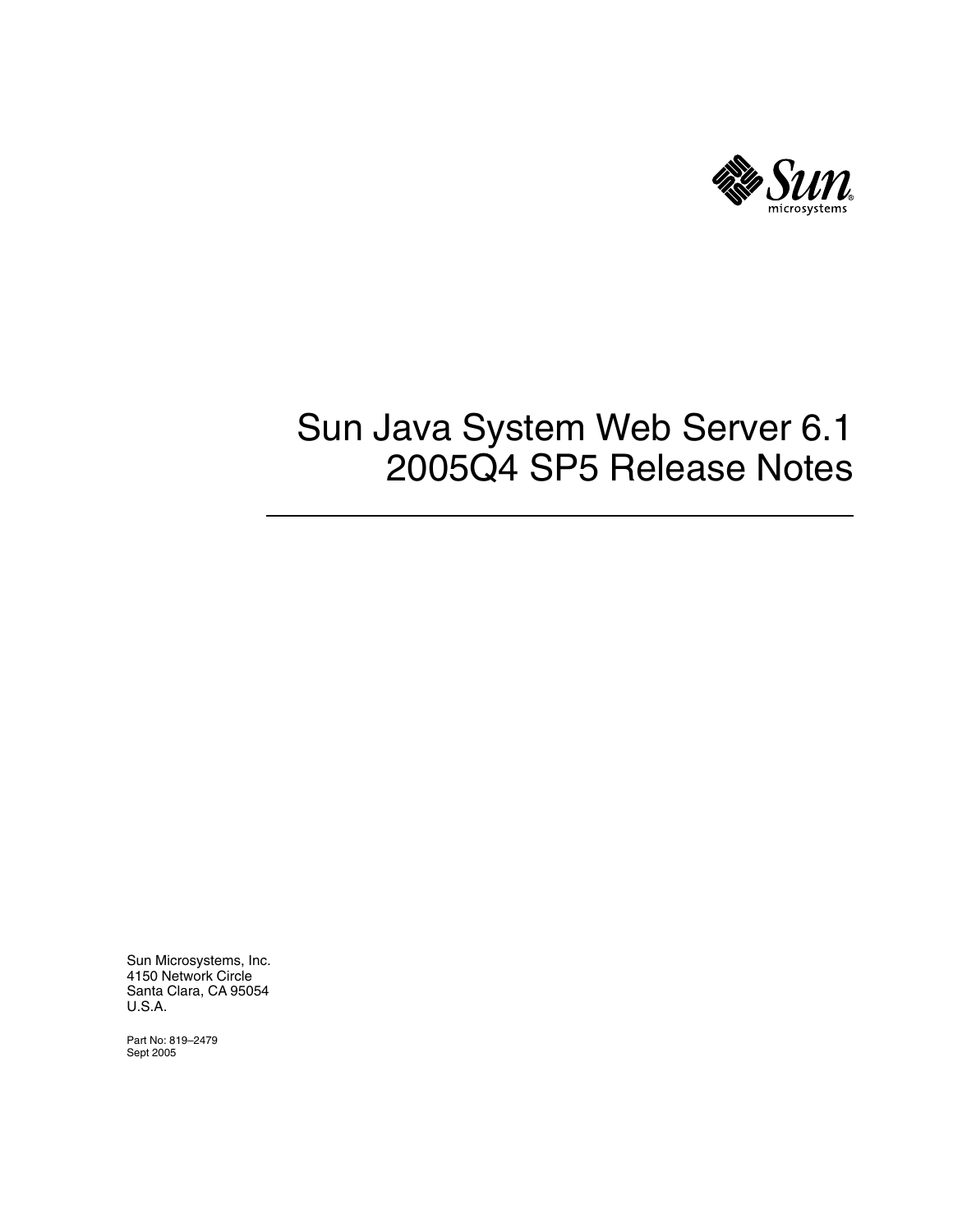Copyright 2005 Sun Microsystems, Inc. 4150 Network Circle, Santa Clara, CA 95054 U.S.A. All rights reserved.

This product or document is protected by copyright and distributed under licenses restricting its use, copying, distribution, and decompilation. No part of this product or document may be reproduced in any form by any means without prior written authorization of Sun and its licensors, if any.<br>Third-party software, including font technology, is copyrighted and licensed

Parts of the product may be derived from Berkeley BSD systems, licensed from the University of California. UNIX is a registered trademark in the U.S. and other countries, exclusively licensed through X/Open Company, Ltd.

Sun, Sun Microsystems, the Sun logo, docs.sun.com, AnswerBook, AnswerBook2, and Solaris are trademarks or registered trademarks of Sun<br>Microsystems, Inc. in the U.S. and other countries. All SPARC trademarks are used under Microsystems, Inc.

The OPEN LOOK and Sun™ Graphical User Interface was developed by Sun Microsystems, Inc. for its users and licensees. Sun acknowledges the pioneering efforts of Xerox in researching and developing the concept of visual or graphical user interfaces for the computer industry. Sun holds a<br>non-exclusive license from Xerox to the Xerox Graphical User Interface, wh and otherwise comply with Sun's written license agreements.

U.S. Government Rights – Commercial software. Government users are subject to the Sun Microsystems, Inc. standard license agreement and applicable provisions of the FAR and its supplements.

DOCUMENTATION IS PROVIDED "AS IS" AND ALL EXPRESS OR IMPLIED CONDITIONS, REPRESENTATIONS AND WARRANTIES,<br>INCLUDING ANY IMPLIED WARRANTY OF MERCHANTABILITY, FITNESS FOR A PARTICULAR PURPOSE OR NON-INFRINGEMENT, ARE<br>DISCLAIM

Copyright 2005 Sun Microsystems, Inc. 4150 Network Circle, Santa Clara, CA 95054 U.S.A. Tous droits réservés.

Ce produit ou document est protégé par un copyright et distribué avec des licences qui en restreignent l'utilisation, la copie, la distribution, et la décompilation. Aucune partie de ce produit ou document ne peut être reproduite sous aucune forme, par quelque moyen que ce soit, sans<br>l'autorisation préalable et écrite de Sun et de ses bailleurs de licence, s'il y en a. L

Des parties de ce produit pourront être dérivées du système Berkeley BSD licenciés par l'Université de Californie. UNIX est une marque déposée aux Etats-Unis et dans d'autres pays et licenciée exclusivement par X/Open Company, Ltd.

Sun, Sun Microsystems, le logo Sun, docs.sun.com, AnswerBook, AnswerBook2, et Solaris sont des marques de fabrique ou des marques déposées, de<br>Sun Microsystems, Inc. aux Etats-Unis et dans d'autres pays. Toutes les marques architecture développée par Sun Microsystems, Inc.

L'interface d'utilisation graphique OPEN LOOK et Sun™a été développée par Sun Microsystems, Inc. pour ses utilisateurs et licenciés. Sun reconnaît<br>les efforts de pionniers de Xerox pour la recherche et le développement du de l'informatique. Sun détient une licence non exclusive de Xerox sur l'interface d'utilisation graphique Xerox, cette licence couvrant également les<br>licenciés de Sun qui mettent en place l'interface d'utilisation graphiqu

CETTE PUBLICATION EST FOURNIE "EN L'ETAT" ET AUCUNE GARANTIE, EXPRESSE OU IMPLICITE, N'EST ACCORDEE, Y COMPRIS DES GARANTIES CONCERNANT LA VALEUR MARCHANDE, L'APTITUDE DE LA PUBLICATION A REPONDRE A UNE UTILISATION<br>PARTICULIERE, OU LE FAIT QU'ELLE NE SOIT PAS CONTREFAISANTE DE PRODUIT DE TIERS. CE DENI DE GARANTIE NE<br>S'APPLIQUERAIT PAS





050912@13215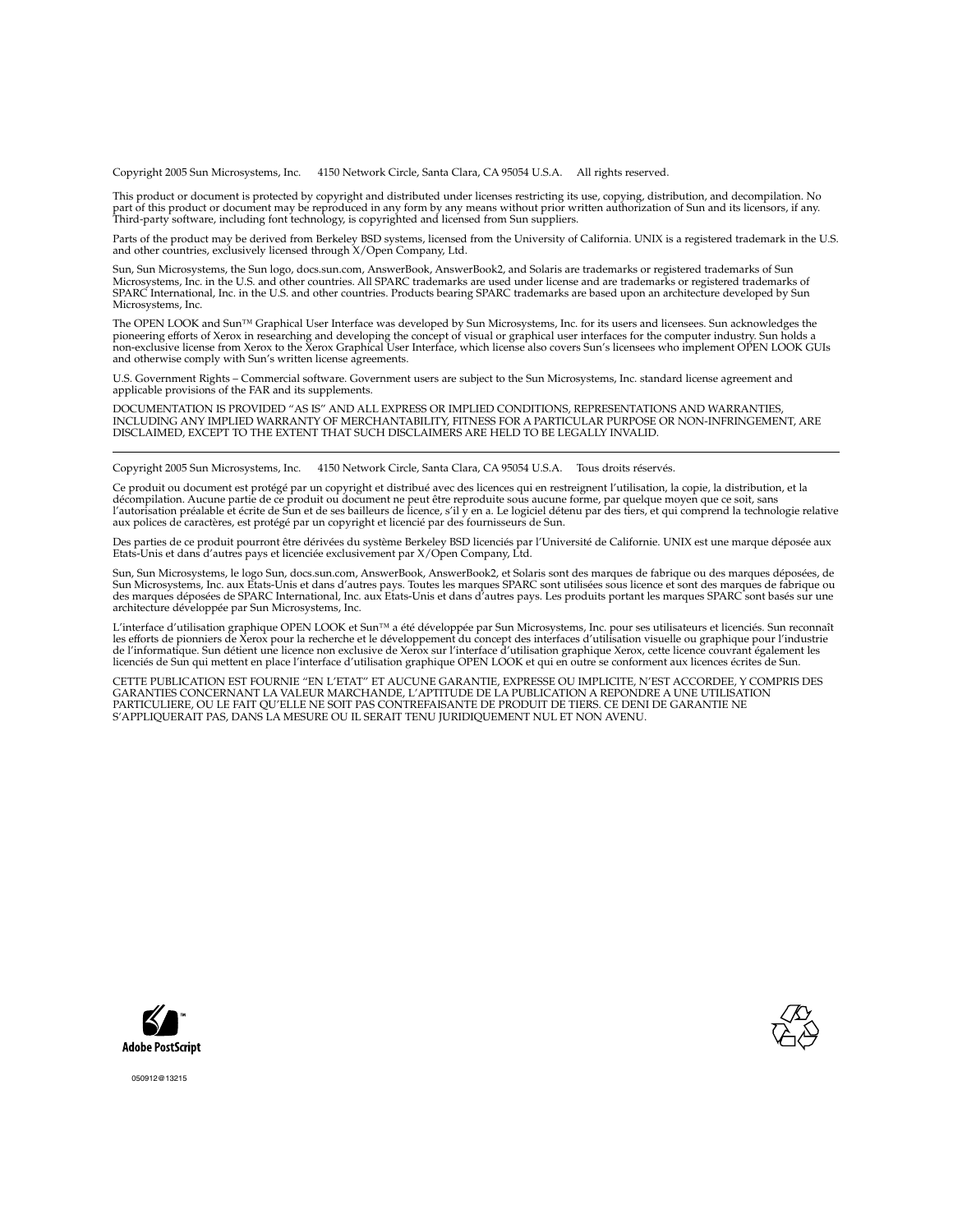# **Contents**

| 1 | Sun Java System Web Server Release Notes 5                   |
|---|--------------------------------------------------------------|
|   | Features and Enhancements<br>6                               |
|   | Java Servlet 2.3 and JavaServer Pages (JSP) 1.2 Support<br>6 |
|   | J2SE Platform 1.4.2_04 JDK/JRE Support<br>7                  |
|   | J2SE Platform 1.5.0 JDK/JRE Support<br>7                     |
|   | WebDAV Support<br>7                                          |
|   | <b>NSAPI Filters Support</b><br>7                            |
|   | <b>HTTP Compression Support</b><br>8                         |
|   | Search Engine Support<br>8                                   |
|   | <b>Enhanced Security</b><br>- 8                              |
|   | <b>JNDI</b> Support<br>9                                     |
|   | <b>JDBC</b> Support<br>9                                     |
|   | Sun ONE Studio 5 Support<br>9                                |
|   | <b>Active Server Pages Support</b><br>10                     |
|   | PHP Compatibility<br>11                                      |
|   | NSS 3.9.5 and NSPR 4.5.1 Support<br>12                       |
|   | Enhanced Hardware Accelerator Encryption Support<br>12       |
|   | Features that Might be Removed in a Future Release<br>12     |
|   | Supported Platforms<br>13                                    |
|   | <b>Required Patches</b><br>14                                |
|   | Solaris Patches<br>15                                        |
|   | HP-UX Patches<br>15                                          |
|   | AIX Patches 16                                               |
|   | Installation, Upgrade, and Migration Notes<br>17             |
|   | Installation<br>17                                           |
|   | Upgrade<br>17                                                |
|   | Migration<br>17                                              |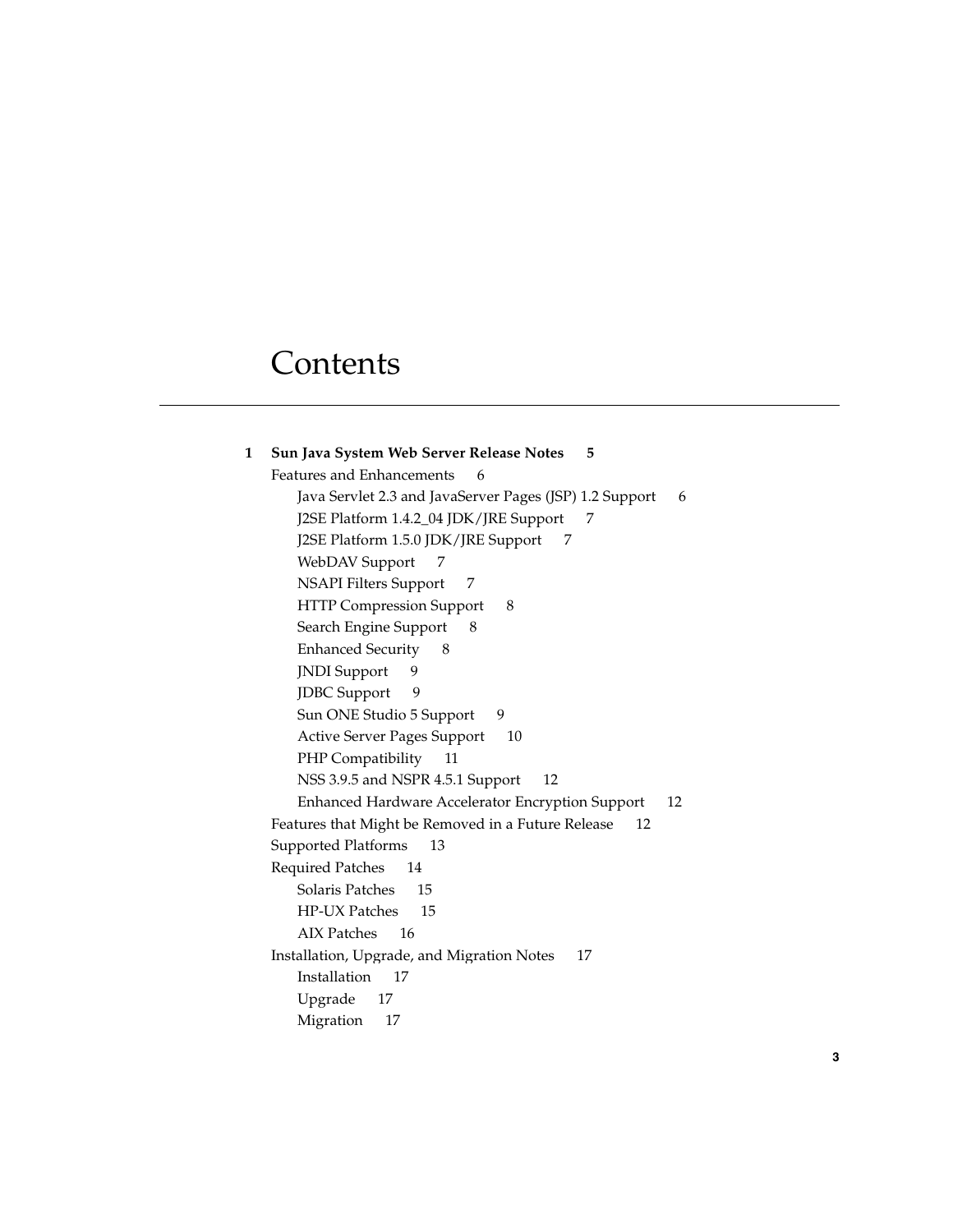[Product Documentation 18](#page-17-0) [Resolved Issues 20](#page-19-0) [Issues Resolved in 6.1 SP5 20](#page-19-0) [Issues Resolved in 6.1 SP4 22](#page-21-0) [Issues Resolved in 6.1 SP3 23](#page-22-0) [Issues Resolved in 6.1 SP2 25](#page-24-0) [Issues Resolved in 6.1 SP1 35](#page-34-0) [Issues Resolved in 6.1 36](#page-35-0) [Known Issues 38](#page-37-0) [General 38](#page-37-0) [Administration 38](#page-37-0) [Core 42](#page-41-0) [Documentation and Online Help 43](#page-42-0) [Installation 49](#page-48-0) [Migration 50](#page-49-0) [Samples 52](#page-51-0) [Search 52](#page-51-0) [Security 53](#page-52-0) [Tools 55](#page-54-0) [Web Container 55](#page-54-0) [WebDAV 55](#page-54-0) [Compatibility Issues 56](#page-55-0) [Accessibility Features for People With Disabilities 56](#page-55-0) [How to Report Problems and Provide Feedback 56](#page-55-0) [Sun Welcomes Your Comments 57](#page-56-0) [Additional Sun Resources 57](#page-56-0)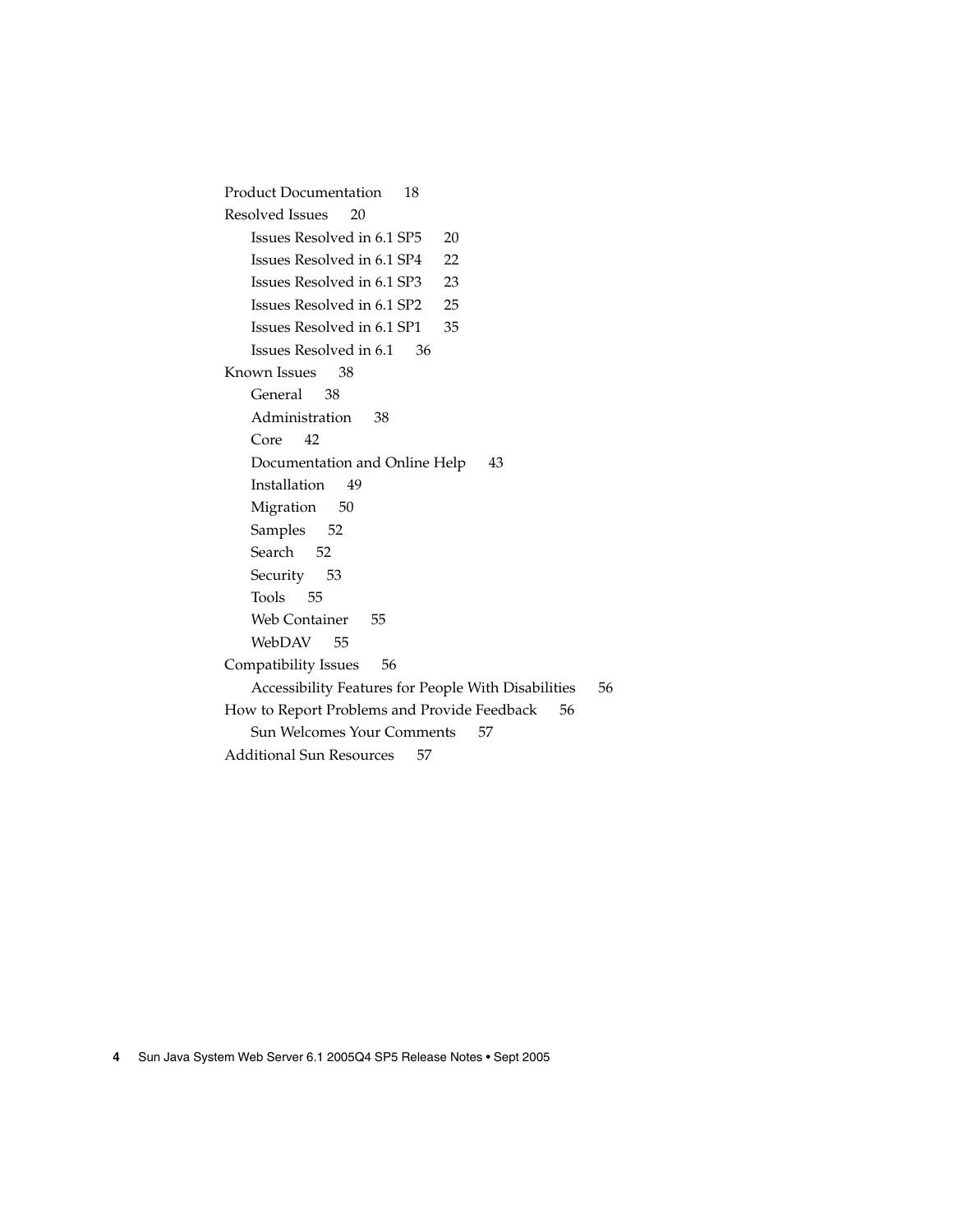### <span id="page-4-0"></span>CHAPTER **1**

# Sun Java System Web Server Release **Notes**

Sun Java™ System Web Server 6.1 2005Q4 SP5 (hereafter referred to as Sun Java System Web Server 6.1 SP5) contains important security vulnerability fixes. All users of Sun Java System Web Server, especially those with sites that utilize Secure Sockets Layer (SSL) version 3 or Transport Security Layer (TLS), are strongly encouraged to install this service pack. This release also provides support for the HP-UX and AIX platforms.

These release notes contain important information available at the time of release of Sun Java System Web Server 6.1 SP5, including information about features and enhancements, known limitations and problems, technical notes, and pointers to additional resources. Review the release notes prior to installing and configuring your software, and then periodically thereafter for the most up-to-date information.

Complete Sun Java System Web Server 6.1 documentation can be found at the following location.

**Note –** The existing Sun Java System Web Server 6.1 2005Q1 SP4 documentation as published under the prior Sun Java Enterprise System 2005Q1 collection, is valid for Sun Java System Web Server 6.1 2005Q4 SP5 and for Sun Java Enterprise System 2005Q4. You can access these documents at the following location.

These release notes contain the following sections:

- ["Features and Enhancements" on page 6](#page-5-0)
- ["Features that Might be Removed in a Future Release" on page 12](#page-11-0)
- ["Supported Platforms" on page 13](#page-12-0)
- ["Required Patches" on page 14](#page-13-0)
- ["Installation, Upgrade, and Migration Notes" on page 17](#page-16-0)
- ["Product Documentation" on page 18](#page-17-0)
- ["Resolved Issues" on page 20](#page-19-0)
- ["Known Issues" on page 38](#page-37-0)
- ["Compatibility Issues" on page 56](#page-55-0)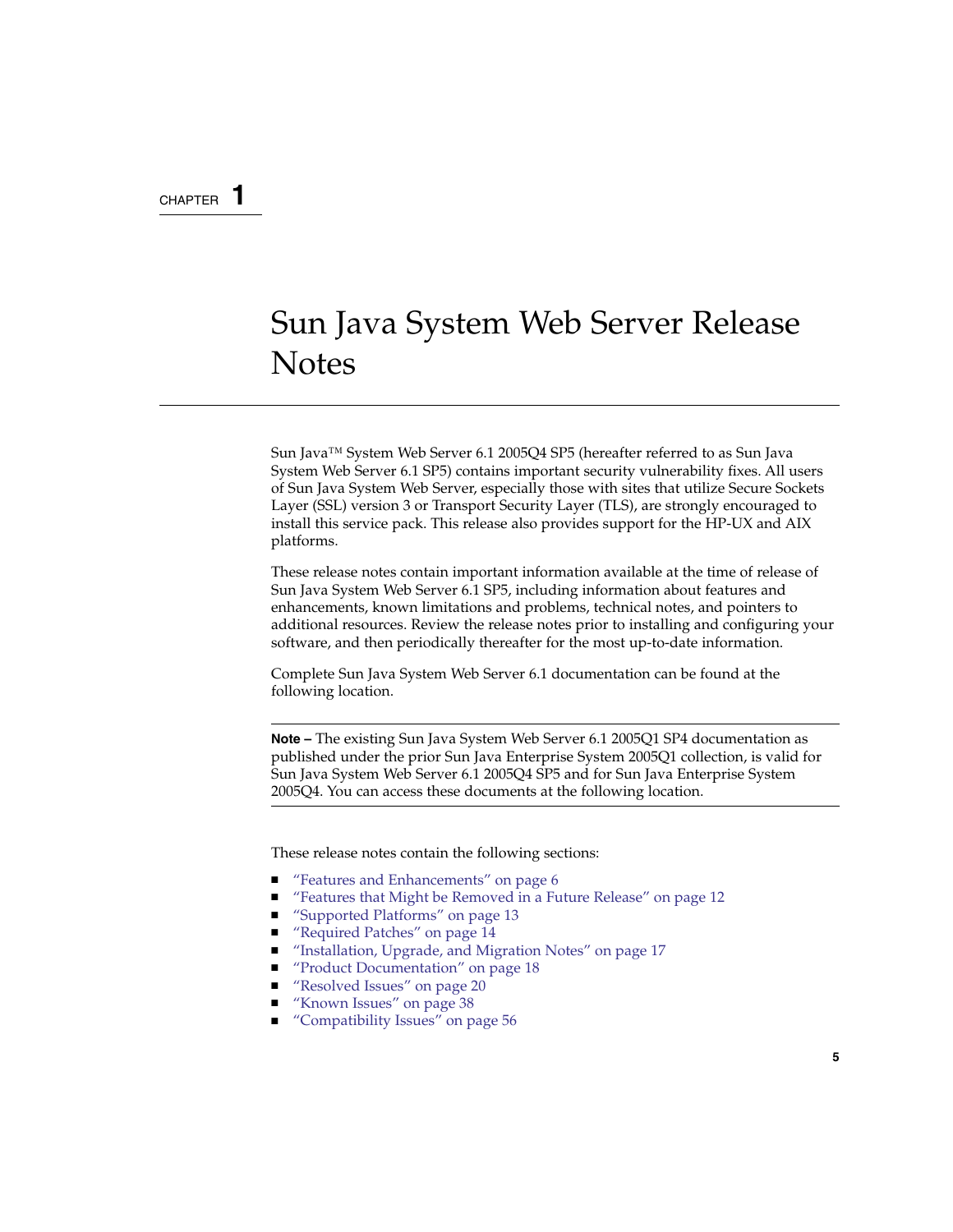- <span id="page-5-0"></span>■ *["How to Report Problems and Provide Feedback"](#page-55-0)* on page 56
- *["Additional Sun Resources"](#page-56-0)* on page 57

## Features and Enhancements

Sun Java System Web Server provides the following features and enhancements:

- "Java Servlet 2.3 and JavaServer Pages (JSP) 1.2 Support" on page 6
- ["J2SE Platform 1.4.2\\_04 JDK/JRE Support"](#page-6-0) on page 7
- ["J2SE Platform 1.5.0 JDK/JRE Support"](#page-6-0) on page 7
- ["WebDAV Support"](#page-6-0) on page 7
- ["NSAPI Filters Support"](#page-6-0) on page 7
- *["HTTP Compression Support"](#page-7-0)* on page 8
- ["Search Engine Support"](#page-7-0) on page 8
- ["Enhanced Security"](#page-7-0) on page 8
- ["JNDI Support"](#page-8-0) on page 9
- ["JDBC Support"](#page-8-0) on page 9
- ["Sun ONE Studio 5 Support"](#page-8-0) on page 9
- *["Active Server Pages Support"](#page-9-0)* on page 10
- ["PHP Compatibility"](#page-10-0) on page 11
- ["NSS 3.9.5 and NSPR 4.5.1 Support"](#page-11-0) on page 12
- ["Enhanced Hardware Accelerator Encryption Support"](#page-11-0) on page 12

## Java Servlet 2.3 and JavaServer Pages (JSP) 1.2 Support

Sun Java System Web Server includes a Java™ 2 Platform, Enterprise Edition (J2EE)-compliant implementation of the Java™ Servlet 2.3 and JavaServer Pages (JSP) 1.2 specifications. A J2EE-compliant web container provides the flexibility and reliability needed to design and deploy web applications that comply with Java™ technology standards. Web applications can be deployed on a per virtual server basis.

For information about these technologies, see the following resources:

- Java Servlets at <http://java.sun.com/products/servlet/index.html>
- JavaServer Pages at <http://java.sun.com/products/jsp/index.html>

For information about developing servlets and JSPs, see Sun Java Web Server 6.1 Programmer's Guide to Web Applications.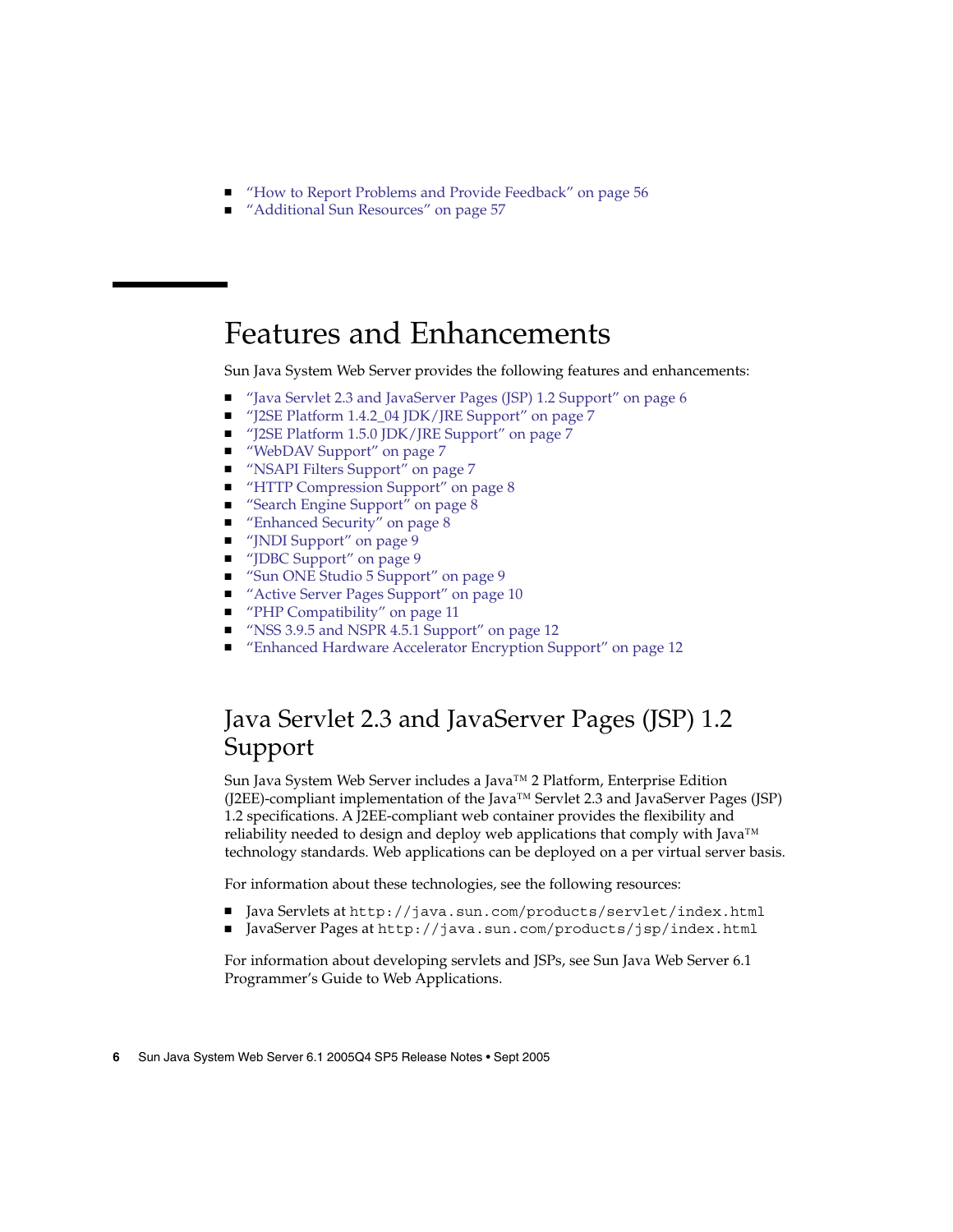## <span id="page-6-0"></span>J2SE Platform 1.4.2\_04 JDK/JRE Support

Sun Java System Web Server supports Java™ 2 Platform, Standard Edition (J2SE™) 1.4.2\_04 and greater (32-bit only; 64-bit is not supported). J2SE software is bundled with the Web Server and installed during installation, if you choose to install it. You can also install your own JDK at a later time, following installation of the Web Server. If you plan to use the Administration server, a JDK must be installed.

### HP-UX Platforms

Note that Sun Java System Web Server 6.1 for HP-UX platforms includes JDK 1.4.1.

## J2SE Platform 1.5.0 JDK/JRE Support

Sun Java System Web Server supports Java™ 2 Platform, Standard Edition (J2SE™) 1.5.0 certified with 1.5.0\_01-b08 on Solaris, Linux and Windows platforms.

## WebDAV Support

Sun Java System Web Server supports the Web-based Distributed Authoring and Versioning (WebDAV) protocol, which enables collaborative web publishing with the following features:

- Compliance with RFC 2518 and interoperability with RFC 2518 clients
- Security and access control for web publishing
- Basic publishing operations on file-system-based WebDAV collections and resources

WebDAV provides integrated support for content meta data, name space management, and overwrite protection. These technologies, combined with the many authoring tools that support WebDAV, provide an ideal development platform for collaborative environments.

## NSAPI Filters Support

As of the 6.1 release, Sun Java System Web Server extends the Netscape Server Application Programmer's Interface (NSAPI) to support NSAPI filters.

Filters enable the custom processing of HTTP request and response streams, allowing a function to intercept and potentially modify the content presented to or generated by another function. For example, a plugin could install an NSAPI filter to intercept an XML page generated by another plugin's Server Application Function (SAF), then transform that XML page into an HTML, XHTML, or WAP page appropriate for the client. Alternatively, an NSAPI filter could decompress data received from a client before presenting it to another plugin.

Chapter 1 • Sun Java System Web Server Release Notes **7**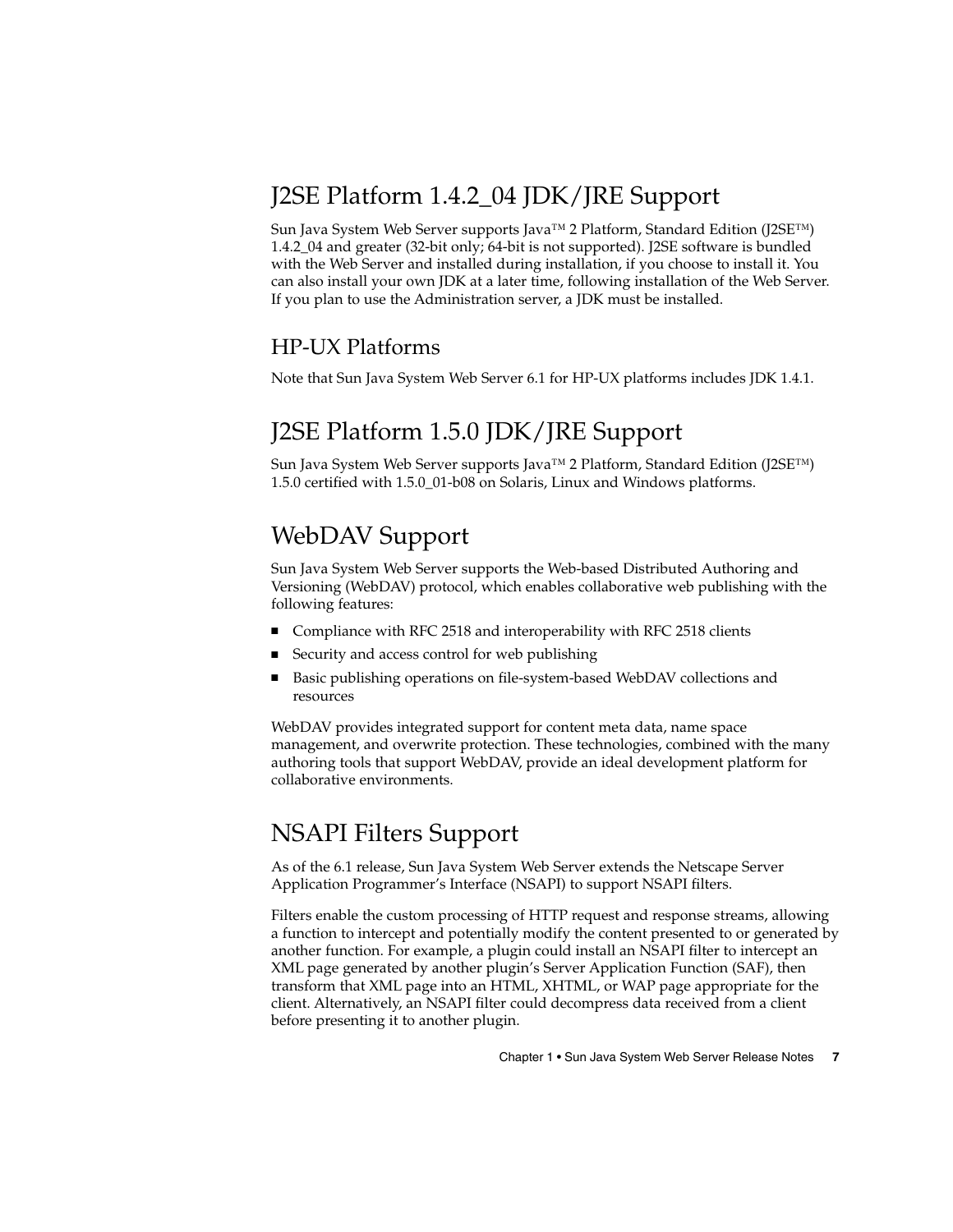<span id="page-7-0"></span>For more information, see Sun Java System Web Server 6.1 NSAPI Programmer's Guide.

### HTTP Compression Support

Sun Java System Web Server supports content compression, which allows you to increase delivery speed to clients and serve higher content volumes without incurring a corresponding increase in hardware expenses. Content compression reduces content download time, a benefit most apparent to users of dial-up and high-traffic connections.

For more information, see Sun Java System Web Server 6.1 Administrator's Guide.

## Search Engine Support

Sun Java System Web Server supports a Java-based search engine that provides full-text search indexing and retrieval. The search feature allows users to search documents on the server and display results on a web page. Server administrators create the indexes of documents against which users will search, and can customize the search interface to meet specific needs.

The default URL end-users can use to access search functionality is:

http://<*server-instance* >:port number/search

Example:

http://*plaza:8080*/search

When the end-user invokes this URL, the Search page, which is a Java web application, is launched.

For detailed information about conducting basic and advanced searches, including information about keywords and optional query operators, see the online Help provided with the search engine. To access this information, click the Help link on the Search page.

For more information, see Sun Java System Web Server 6.1 Administrator's Guide.

### Enhanced Security

Sun Java System Web Server allows you to restrict access using flat file authentication. As of the 6.1 release, Sun Java System Web Server now supports the Java Security Manager. The Security Manager is disabled by default when you install the product,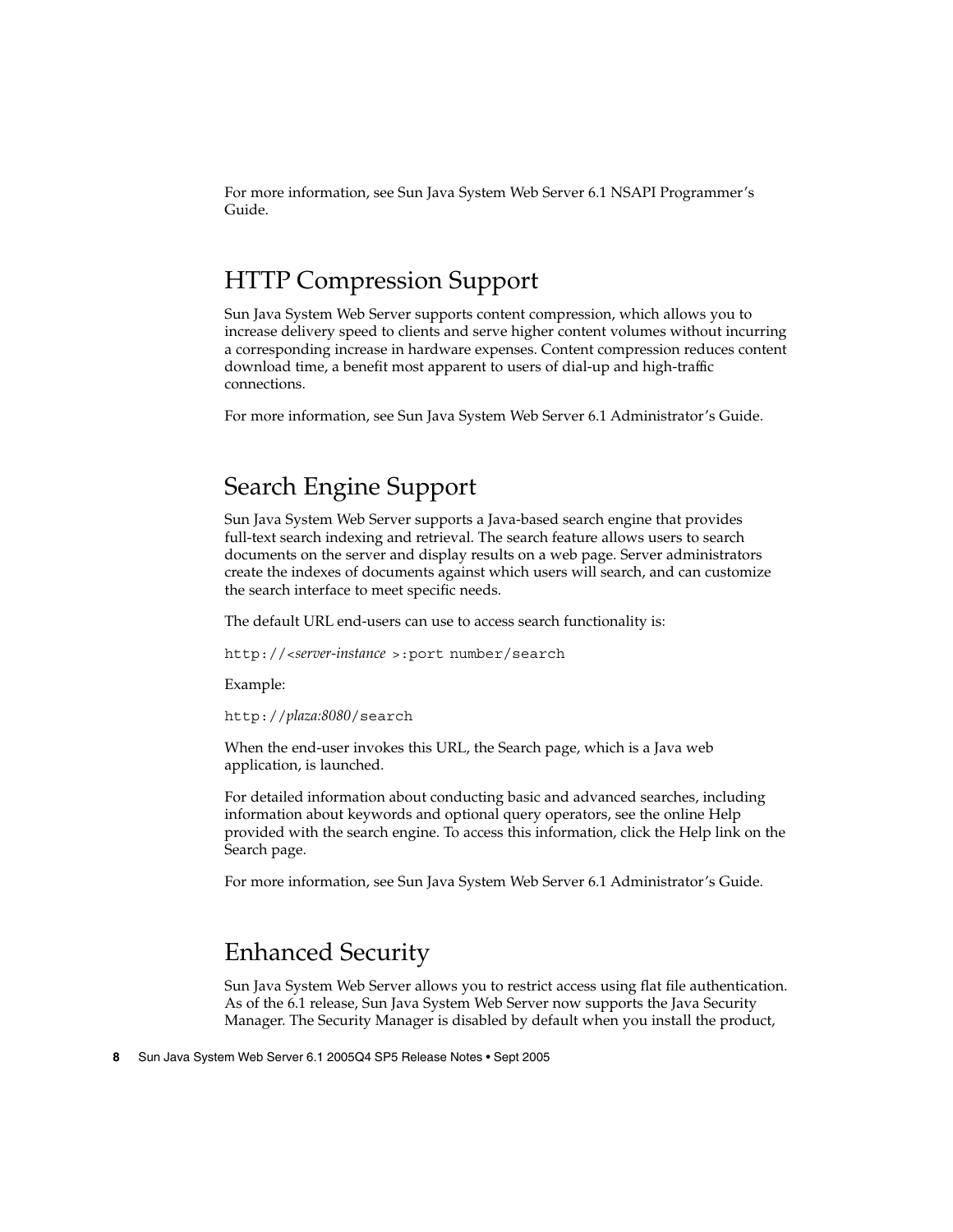<span id="page-8-0"></span>which may improve performance significantly for some types of applications. Enabling the Security Manager may improve security by restricting the rights granted to your J2EE web applications. To enable the Security Manager, 'uncomment' entries in the server.xml file:

<JVMOPTIONS>-Djava.security.manager</JVMOPTIONS>

<JVMOPTIONS>-Djava.security.policy=*instance\_dir* /config/server.policy</JVMOPTIONS>

where *instance\_dir* is the path to the installation directory of this server instance.

For more information about server.xml, see Sun Java System Web Server 6.1 Administrator's Configuration File Reference.

## JNDI Support

Sun Java System Web Server supports the Java Naming and Directory Interface (JNDI), which provides seamless connectivity to heterogeneous enterprise naming and directory services.

### JDBC Support

Sun Java System Web Server provides out-of-the-box, seamless Java™ DataBase Connectivity (JDBC), and supports a wide range of industry-standard and customized JDBC drivers.

### Sun ONE Studio 5 Support

Sun Java System Web Server supports Sun™ ONE Studio 5, Standard Edition. Sun ONE Studio technology is Sun's powerful, extensible, integrated development environment (IDE) for Java technology developers. Sun ONE Studio 5 is based on NetBeans software, and integrated with the Sun ONE platform. (Sun Java System Web Server 6.1 and above also supports NetBeans 3.5 and 3.5.1.)

Sun ONE Studio support is available on all platforms supported by Sun Java System Web Server 6.1 SP5. The plugin for the Web Server can be obtained in the following ways:

- From the Companion CD in the Sun Java System Web Server Media Kit
- By using the AutoUpdate feature of Sun ONE Studio
- From the download center for Sun Java System Web Server at <http://www.sun.com/software/download/products/3f567f91.html>.

Please note that the Sun ONE Studio 5 plugin for Sun Java System Web Server 6.1 SP5 works only with a local Web Server (that is, with the IDE and the Web Server on the same machine).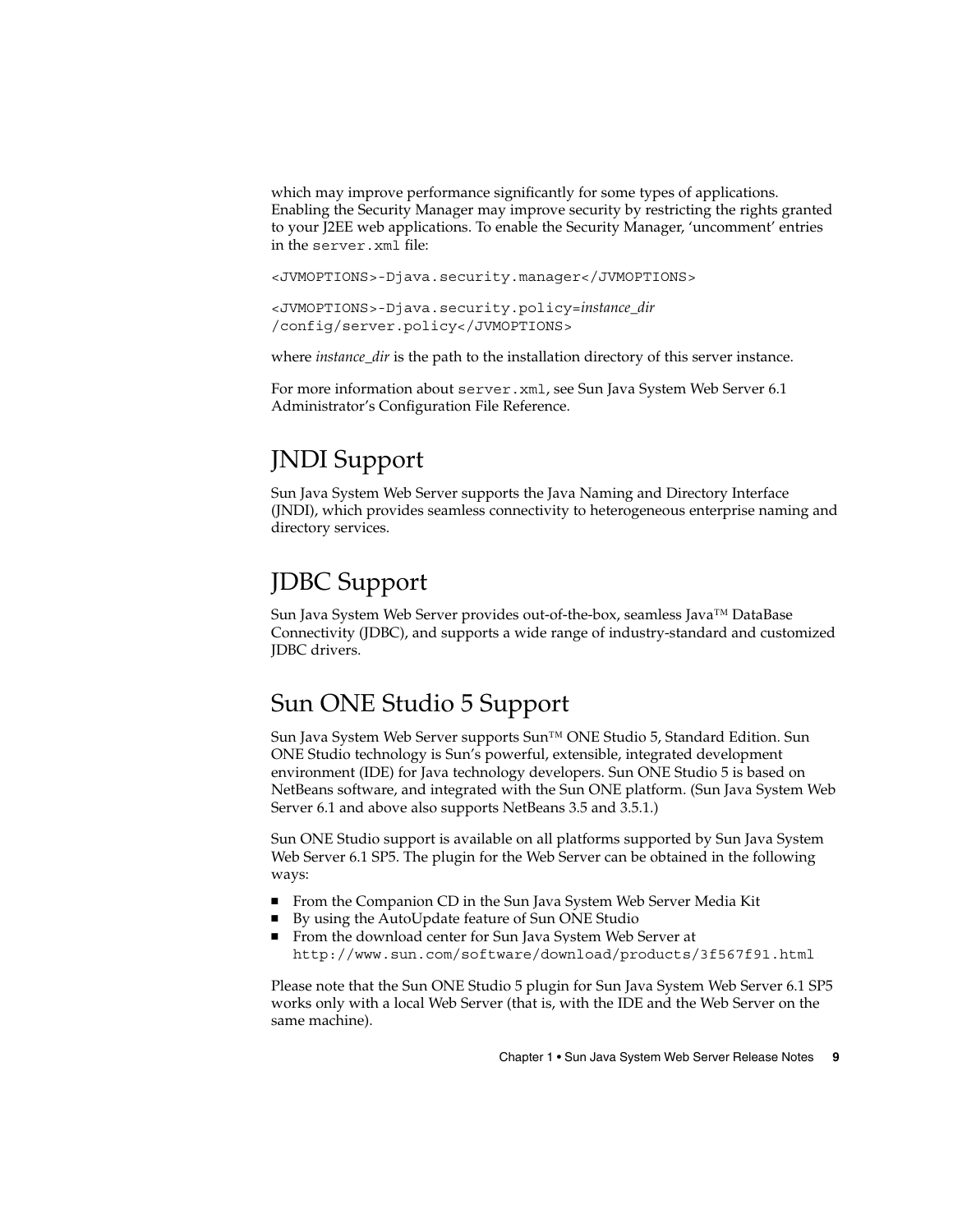<span id="page-9-0"></span>The behavior of the Sun ONE Studio 5 plugin for Sun Java System Web Server is the same as that for Sun ONE Application Server 7. For information about using the web application features in Sun ONE Studio 5, see the following tutorial at [http://developers.sun.com/](http://developers.sun.com/prodtech/javatools/jsenterprise/learning/tutorials/cdshop.pdf)

[prodtech/javatools/jsenterprise/learning/tutorials/cdshop.pdf](http://developers.sun.com/prodtech/javatools/jsenterprise/learning/tutorials/cdshop.pdf).

Set the Sun Java System Web Server 6.1 SP5 instance as the default, and then take the same actions described in the tutorial.

Also see the following NetBeans tutorial at <http://usersguide.netbeans.org/tutorials/webapps/index.html>.

For more information about Sun ONE Studio 5, visit <http://www.sun.com/software/sundev/jde/>.

For additional developer resources, see ["Additional Sun Resources"](#page-56-0) on page 57 in these release notes.

### Using Sun ONE Studio 5 for Debugging

Sun ONE Studio 5 can be used for 'remote debugging' if you want to manually attach the IDE to a remote Web Server started in debug mode. The steps are as follows:

- 1. Using the Sun Java System Web Server Administration interface, restart the server instance in debug mode (Server Manager > JVM General > Debug Enabled).
- 2. Note the JPDA port number.
- 3. Start the IDE.
- 4. Choose Debug > Start.
- 5. Select the dt\_socket method, and then enter the remote machine name and the JPDA port number.
- 6. At that moment, any breakpoint created in the IDE on servlet source code of a deployed application will be active.

## Active Server Pages Support

Sun Java System Web Server 6.1 SP5 supports the Active Server Pages 3.0 specification through Sun ONE Active Server Pages version 4.0.1 (formerly Sun™ Chili!Soft ASP). Sun ONE Active Server Pages adds a secure, enterprise-grade Active Server Pages engine to the Sun Java System Web Server.

Sun Java System Web Server 6.1 SP5 provides support for Sun ONE Active Server Pages 4.0.1 on the following platforms:

- Solaris<sup>™</sup> (SPARC®) 8 and 9
- Windows 2000 and XP
- **10** Sun Java System Web Server 6.1 2005Q4 SP5 Release Notes Sept 2005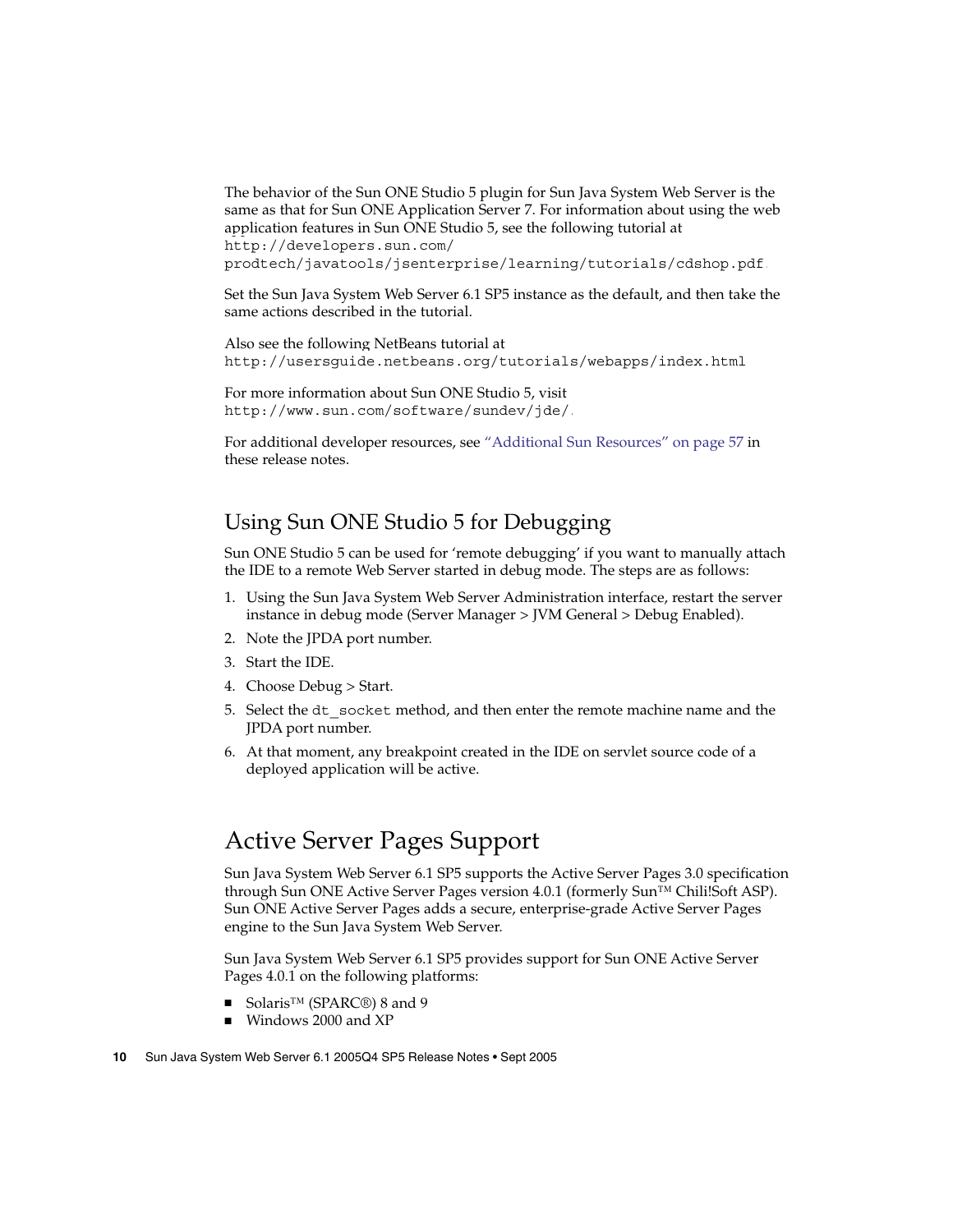<span id="page-10-0"></span>■ Red Hat Advanced Server 2.1

A license is not required for Sun ONE Active Server Pages if you are installing to the Sun Java System Web Server. The Sun ONE Active Server Pages installer is available on the Companion CD if you purchased the Sun Java System Web Server Media Kit, or by download from <http://www.sun.com/software/chilisoft/index.html>. Please note the following:

- The Sun ONE Active Server Pages plugin requires an additional 50 MB (approximately) of disk space after Sun Java System Web Server 6.1 SP5 is installed.
- Before you begin installation, make sure you are logged in as root.

For more information about Sun ONE Active Server Pages, visit the URL listed above.

## PHP Compatibility

PHP, the popular page scripting language available from The PHP group (<http://www.php.net>), can be used with the Sun Java System Web Server using one of three supported APIs: CGI, NSAPI, and FastCGI. The PHP group provides detailed instructions on its Web site for configuring the PHP software to use any of the three supported APIs.

The CGI API is the most stable interface that can be used but will suffer from performance limitations inherent in CGI.

NSAPI utilizes the Sun Java System Web Server's native API to run the PHP software within the Web Server's memory. This configuration will provide the best performance, but risks crashing the server if **non thread** safe PHP modules are used.

The FastCGI interface provides a compromise between performance and stability by allowing the PHP software to remain running after serving requests while continuing to run outside of the Web Server's memory. If an unstable PHP module is used it will not cause the Web Server to crash. For this reason Sun recommends use of the FastCGI interface with the PHP software.

The FastCGI interface is supported with the Web Server via the installation of the FastCGI Add-On available from <http://www.sun.com/download/products.xml?remap=3f567f91>.

For detailed information about installation and configuration of the FastCGI Add-On, refer to the FastCGI Add-On documentation at http://docs.sun.com/source/819-1809/fcgi61.html.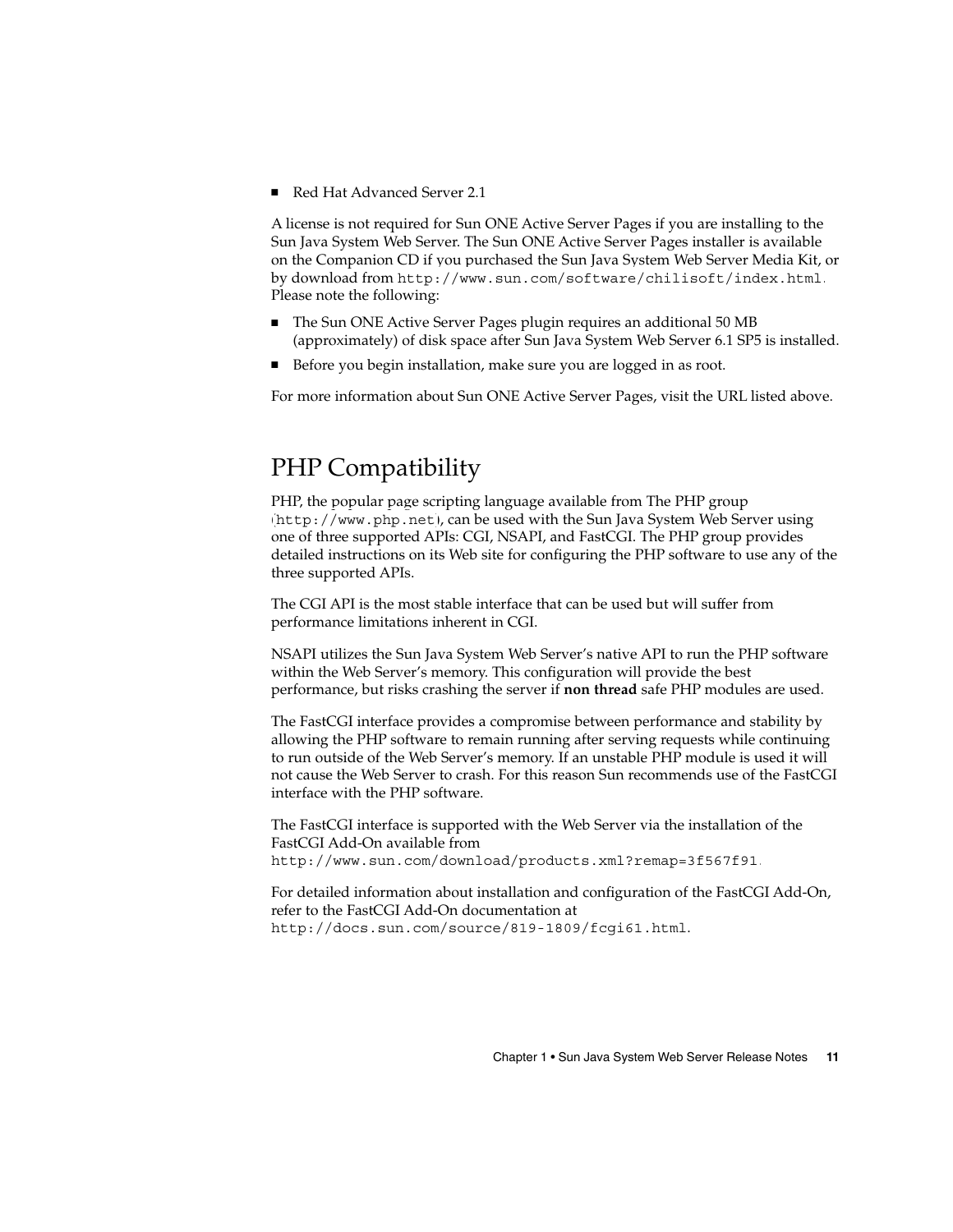<span id="page-11-0"></span>**Note –** The PHP software makes use of two environment variables to control the life cycle of PHP processes when run as a FastCGI process. PHP\_FCGI\_CHILDREN determines the number of PHP processes that will be created to respond to requests. PHP\_FCGI\_MAX\_REQUESTS determines the number of requests a PHP process can respond to before terminating itself and being replaced with a new PHP process. Sun recommends against the use of PHP\_FCGI\_CHILDREN and recommends instead the FastCGI Add-On configuration parameter min-procs to control the minimum number of PHP processes.

## NSS 3.9.5 and NSPR 4.5.1 Support

NSS support in Sun Java System Web Server 6.1 SP5 has been upgraded from 3.3.10 (in version 6.1 SP3) to 3.9.5. NSS is a set of libraries designed to support cross-platform development of security-enabled server applications. Sun Java System Web Server 6.1 SP5 also supports NSPR 4.5.1.

## Enhanced Hardware Accelerator Encryption Support

Sun Java System Web Server provides hardware accelerator support for Sun™ Crypto Accelerator 4000, a cryptographic accelerator board that enhances the performance of SSL on the Web Server.

# Features that Might be Removed in a Future Release

To be done.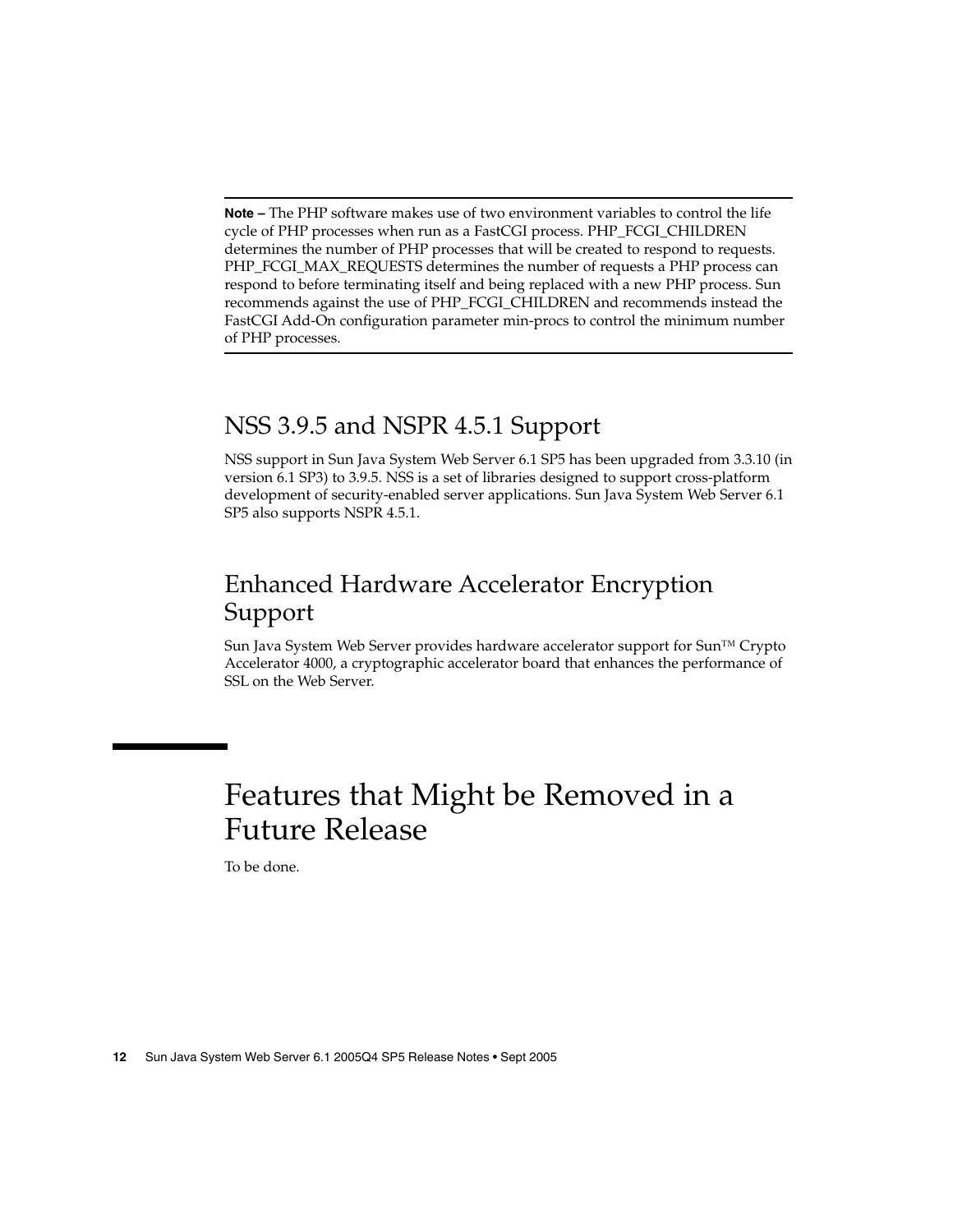# <span id="page-12-0"></span>Supported Platforms

Sun Java System Web Server 6.1 SP5 can be installed on the Solaris, HP-UX, AIX, Linux, and Windows platforms. The following table summarizes platform support. For more information about installation requirements, see ["Required Patches"](#page-13-0) [on page 14](#page-13-0) in these release notes, and Chapter 2 in the Sun Java System Web Server 6.1 Installation and Migration Guide.

**Note –** HP-UX 11i is supported only on PA-RISC platforms.

| Vendor              | <b>Architecture</b> | <b>Operating System</b>                                                                        | <b>Minimum</b><br>Required<br>Memory | Recommended<br>Memory | Recommended<br><b>Disk Space</b> |
|---------------------|---------------------|------------------------------------------------------------------------------------------------|--------------------------------------|-----------------------|----------------------------------|
| <b>IBM</b>          | PowerPC             | IBM AIX 5.1, 5.2, 5.3*                                                                         | 64 MB                                | 192 MB                | 256 MB                           |
| Hewlett-<br>Packard | PA-RISC 2.0         | HP-UX 11i                                                                                      | 64 MB                                | 192 MB                | 256 MB                           |
| Microsoft           | Intel $x86$         | Windows 2000 Server SP4<br>Windows XP<br>Windows Server 2003, SP2<br><b>Enterprise Edition</b> | 64 MB                                | 192 MB                | 256 MB                           |
| Sun                 | UltraSPARC**        | Solaris 8, 9, 10                                                                               | 64 MB                                | 192 MB                | 256 MB                           |
| Sun                 | x86                 | Solaris 9, 10                                                                                  | 64 MB                                | 192 MB                | 256 MB                           |
| Sun                 | x86<br>and SPARC    | Trusted Solaris 8 (Pro<br>Serve Only)***                                                       | 64 MB                                | 192 MB                | 256 MB                           |

**TABLE 1–1** Sun Java System Web Server 6.1 SP5 Supported Platforms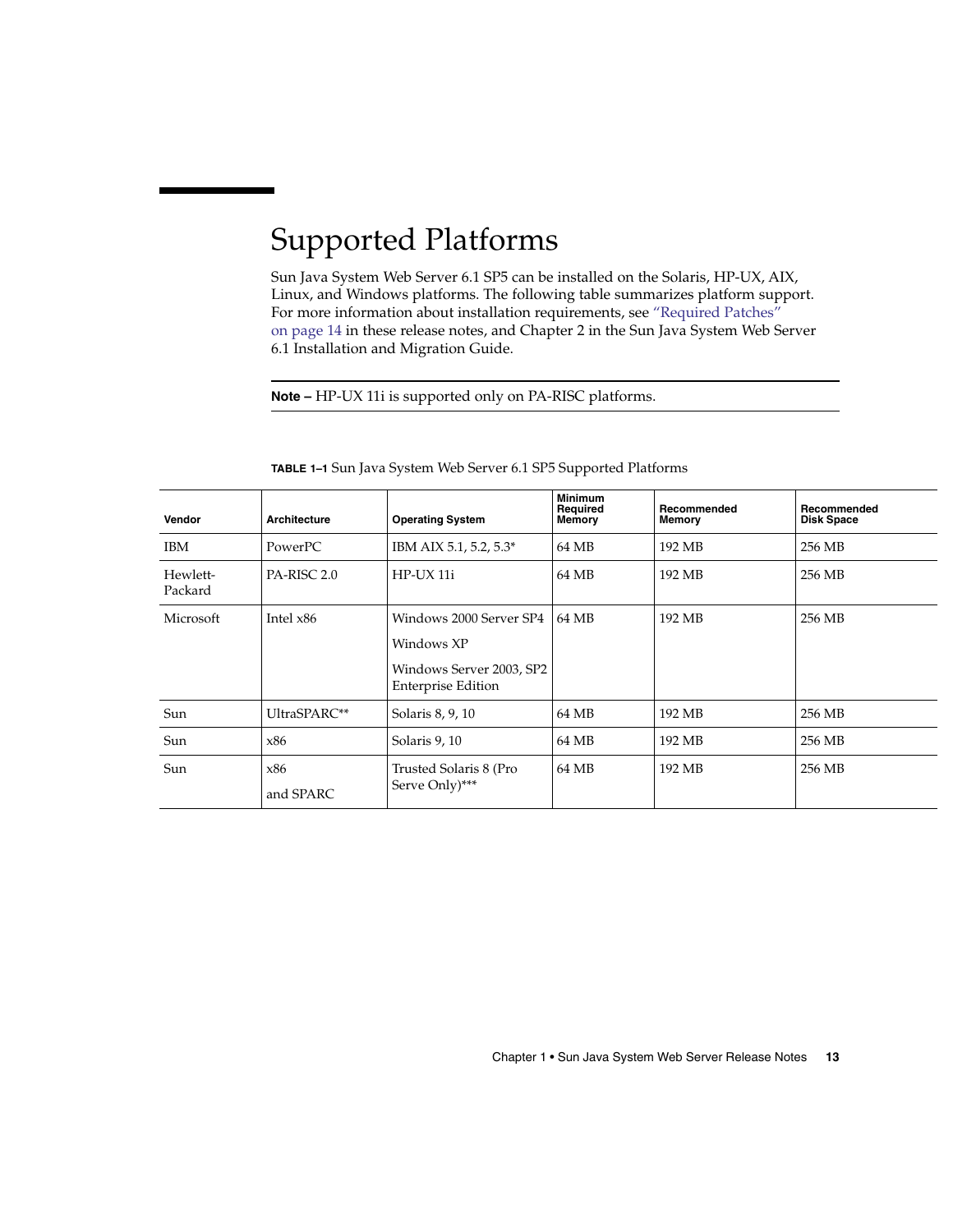<span id="page-13-0"></span>

| Vendor    | Architecture     | <b>Operating System</b>                                                                                                                                                                                                                                                                                          | <b>Minimum</b><br>Required<br>Memory | Recommended<br>Memory | Recommended<br><b>Disk Space</b> |
|-----------|------------------|------------------------------------------------------------------------------------------------------------------------------------------------------------------------------------------------------------------------------------------------------------------------------------------------------------------|--------------------------------------|-----------------------|----------------------------------|
| Linux**** | RedHat Intel x86 | Red Hat Linux Advanced<br>Server 2.1<br>Kernel 2.4.9-e.3smp<br>glibc-2.2.4-26<br>ncurses-4-5.0-5.i386.rpm<br>You may also create a<br>symbolic link from<br>libncurses5.so to<br>libcurses4.so,<br>although we recommend<br>that you install<br>$ncurses4-5.0-5.$<br>i386.rpm and Red Hat<br>Advanced Server 3.0 | 64 MB                                | 192 MB                | 256 MB                           |

**TABLE 1–1** Sun Java System Web Server 6.1 SP5 Supported Platforms *(Continued)*

\* AIX 5.1 is deprecated.

\*\* As of iPlanet Web Server 6.0, older SPARC CPUs are not supported. Sun Java System Web Server 6.1 continues to support the UltraSPARC architecture.

\*\*\* Sun or iForce partner professional services highly recommended

\*\*\*\* Support for the following Linux operating system is now listed as Deprecated and will be removed with the 'next' release of the Sun Java System Web Server 6.0 product:

■ Sun Linux 5.0

Please take needed action to move or migrate your Web Servers to a supported operating system.

## Required Patches

It is recommended that you update your operating system with the latest applicable patches. Required patches are listed by platform.

- ["Solaris Patches"](#page-14-0) on page 15
- ["HP-UX Patches"](#page-14-0) on page 15
- *["AIX Patches"](#page-15-0)* on page 16
- **14** Sun Java System Web Server 6.1 2005Q4 SP5 Release Notes Sept 2005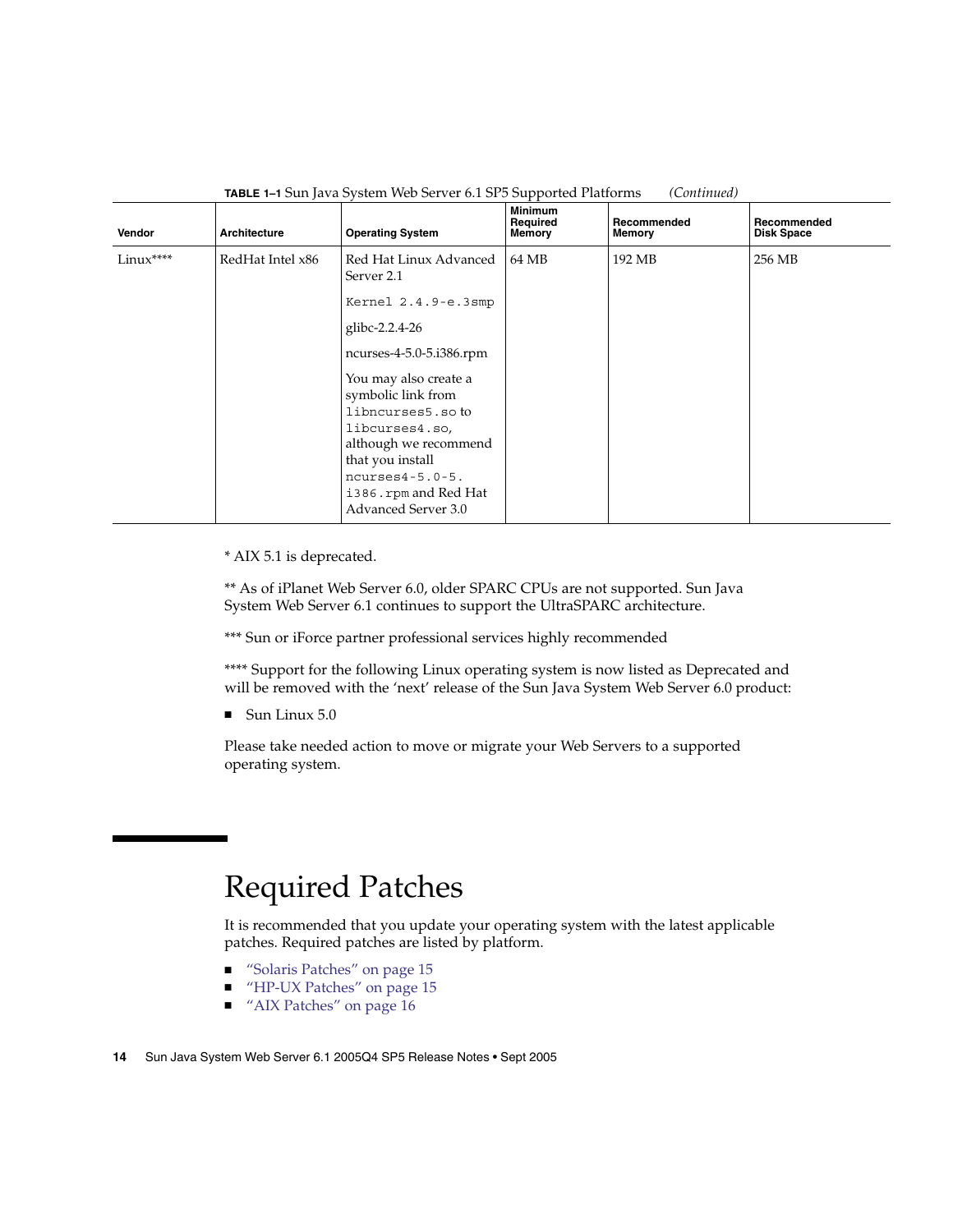### <span id="page-14-0"></span>Solaris Patches

Solaris users must have the Sun recommended patch cluster installed, available in the Recommended and Security Patches section at <http://sunsolve.sun.com>.

### Solaris 8 (SPARC)

- Solaris 8 Update 7
- Sun recommended latest Security and Recommended patch cluster.

### Solaris 9 (SPARC and x86)

- Solaris 9 Update 4 or above.
- Sun recommended latest Security and Recommended patch cluster.

## HP-UX Patches

The following patches are required to use Sun Java System Web Server 6.1 SP5.

### HP-UX 11i

HP-UX 11i is supported only on PA-RISC platforms.

- HP-UX 11i Operating Environment Component B.11.11.0203
- Required patch bundle for 11i, June 2003 B.11.11.0306.1
- Gold Base patches for HP-UX 11i, June 2003 B.11.11.0306.4
- Gold Application patches for HP-UX 11i, June 2003 B.11.11.0306.4
- Pthread enhancement and fixes PHCO\_29109
- Pthread.h fix and new enhancement PHCO\_27633
- libc man page cumulative patch PHCO\_29328
- libc cumulative patch PHCO\_29495
- Java Out-of-Box JAVAOOB, 1.0.00.02

The Java Out-of-Box tool is used to configure the necessary kernel tunable parameters. Use of this tool is the recommended method for modifying kernel values. If necessary, modify the following tunable parameters to reflect a value equal to or greater than the following:

- $\blacksquare$  nkthreads  $-3635$
- $maxfiles 60$
- maxfiles lim 1024
- max thread proc 512
- maxswapchunks 2048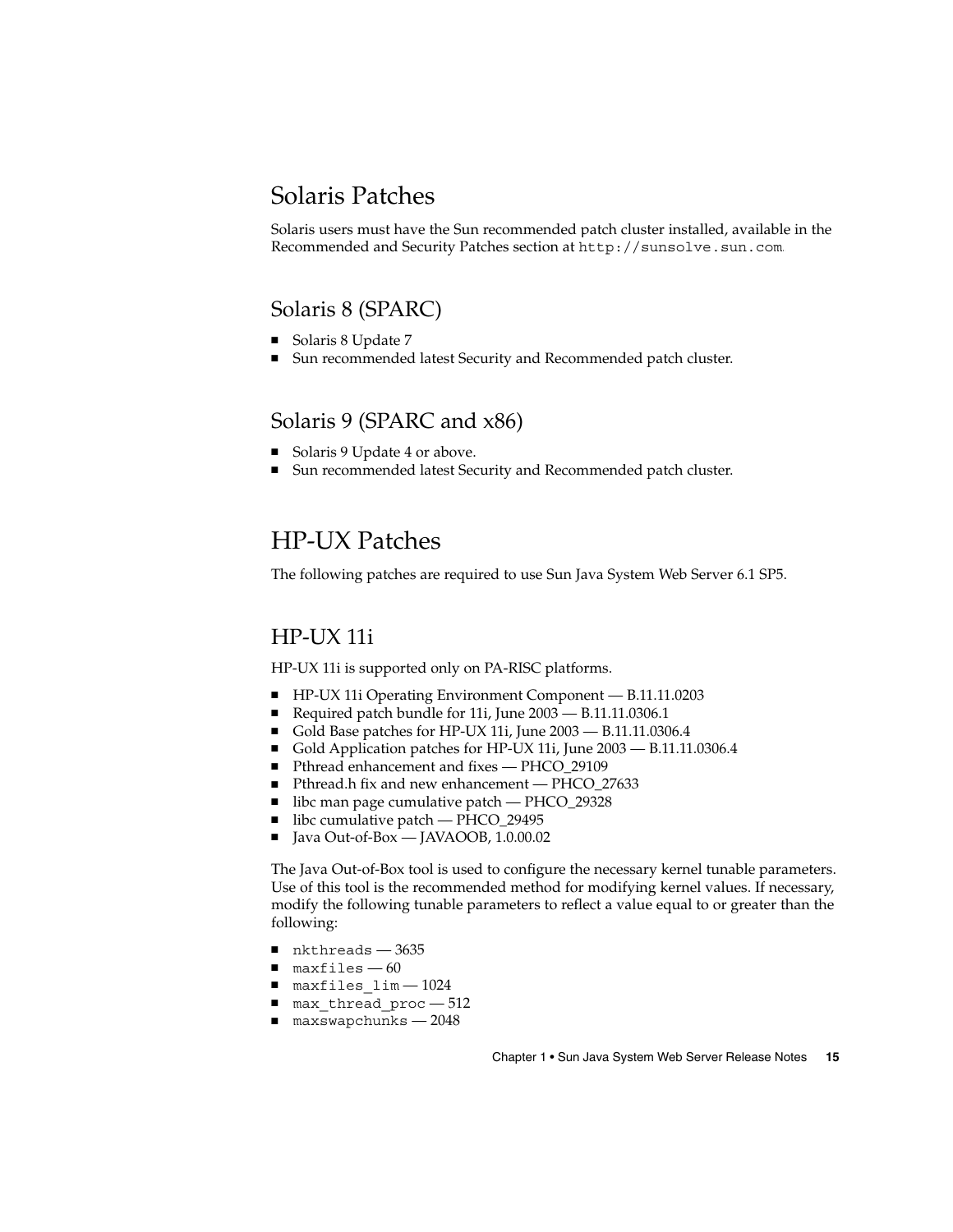- <span id="page-15-0"></span> $\n$  nfile  $-4136$
- $ncallout 3651$
- nproc 2068



**Caution –** Modifying the kernel tunable parameters can have adverse impacts on your system. Do not modify the parameters unless you fully understand what you are doing.

### AIX Patches

The following patches are required to use Sun Java System Web Server 6.1 SP5.

### AIX 5.1

- Base-level OS AIX 5.1
- Maintenance-level patches 5100-05
- JDK APAR IY46667 must be applied

#### AIX 5.2

- Base-level OS AIX 5.2
- Maintenance-level patches 5200-02
- JDK APAR IY46668 must be applied

If Java web applications are deployed on the Web Server, then as per the IBM JDK documentation the following environment variables must be set to the values specified below before the server is started:

- export AIXTHREAD SCOPE=S
- export AIXTHREAD MUTEX DEBUG=OFF
- export AIXTHREAD RWLOCK DEBUG=OFF
- export AIXTHREAD COND DEBUG=OFF

The above snippet can be added directly to the Web Server start script.

### AIX 5.3

- Base-level OS AIX 5.3
- Maintenance-level patches -
- JDK APAR —
- **16** Sun Java System Web Server 6.1 2005Q4 SP5 Release Notes Sept 2005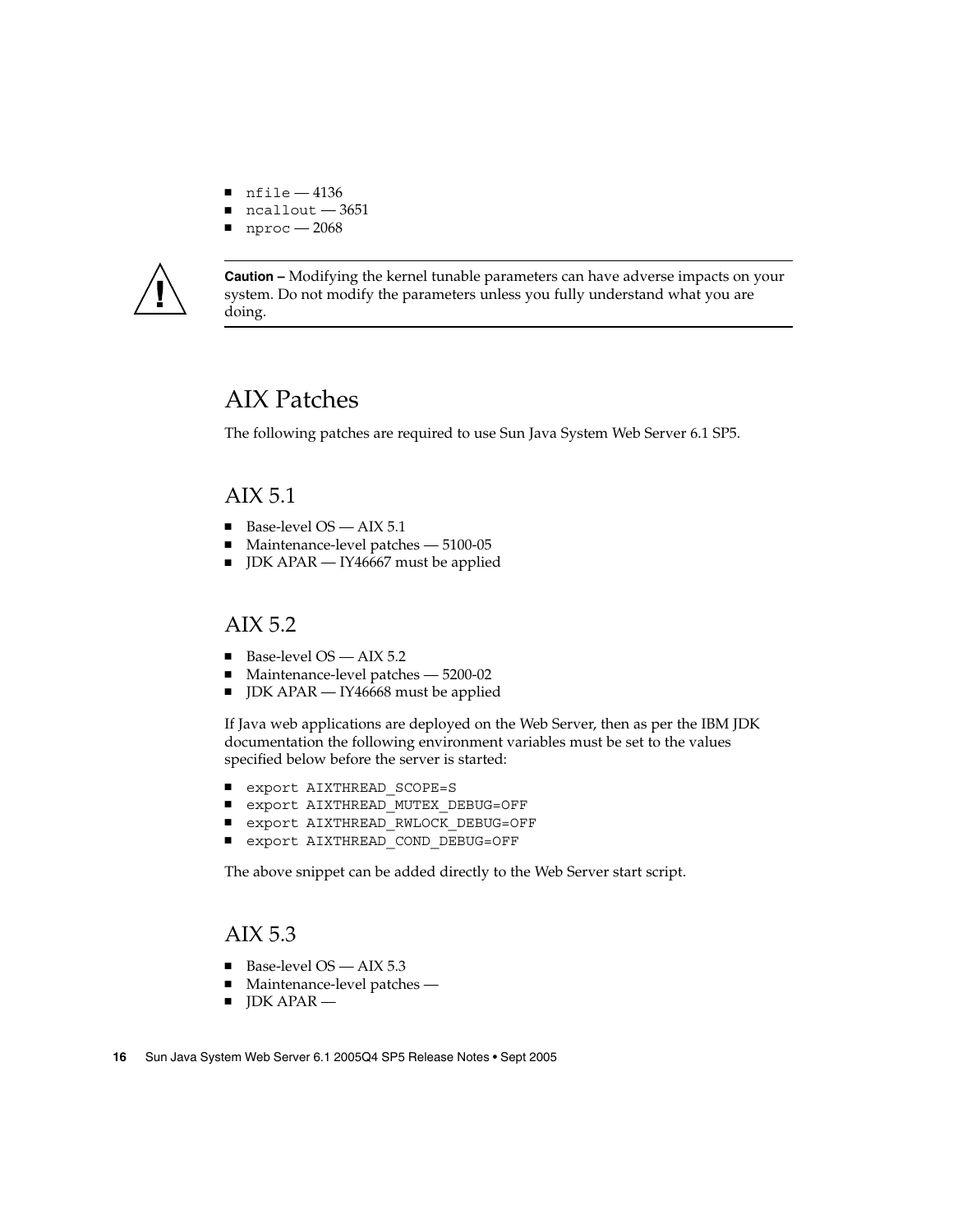# <span id="page-16-0"></span>Installation, Upgrade, and Migration **Notes**

This section includes notes about installing, upgrading, and migrating your Sun Java System Web Server. For detailed information about these topics, review the information in the Sun Java System Web Server 6.1 Installation and Migration Guide. References to Sun Java System Web Server 6.1 in the guide also apply to Sun Java System Web Server 6.1 SP5. For known issues in this release of Sun Java System Web Server, see ["Known Issues"](#page-37-0) on page 38 in these release notes.

## Installation

#### **Do not install Web Server into a directory with spaces in the name.**

It is very important to note that the Web Server **will not start** if it is installed into a directory with spaces in the name, for instance, Program Files. You will not receive an error message about this during installation, but following installation the server will not start.

#### **Web Server cannot be set up on RHLAS 3.0 without compat-libstdc++**

Web Server cannot be installed without installing compat-libstdc++.

## Upgrade

When you install Sun Java System Web Server 6.1 SP5 over an existing installation of Sun Java System Web Server, the installer automatically detects and carries out the upgrade.

If you have Sun ONE Web Server 6.1 SP1 installed, have the installer for 6.1 SP5 point to the 6.1 SP1 installed location and then upgrade.

If you have the Sun Java Enterprise System 1 installed on your system and you wish to upgrade the Sun ONE Web Server 6.1 that is part of Sun Java Enterprise System 1 to Sun Java System Web Server 6.1 SP5, refer to the documentation.

## Migration

Direct migration from a version of iPlanet ™ Web Server lower than 4.1 to Sun Java System Web Server 6.1 SP5 is not supported. You must first migrate your legacy server to iPlanet Web Server 4.1, and then to Sun Java System Web Server 6.1 SP5.

Chapter 1 • Sun Java System Web Server Release Notes **17**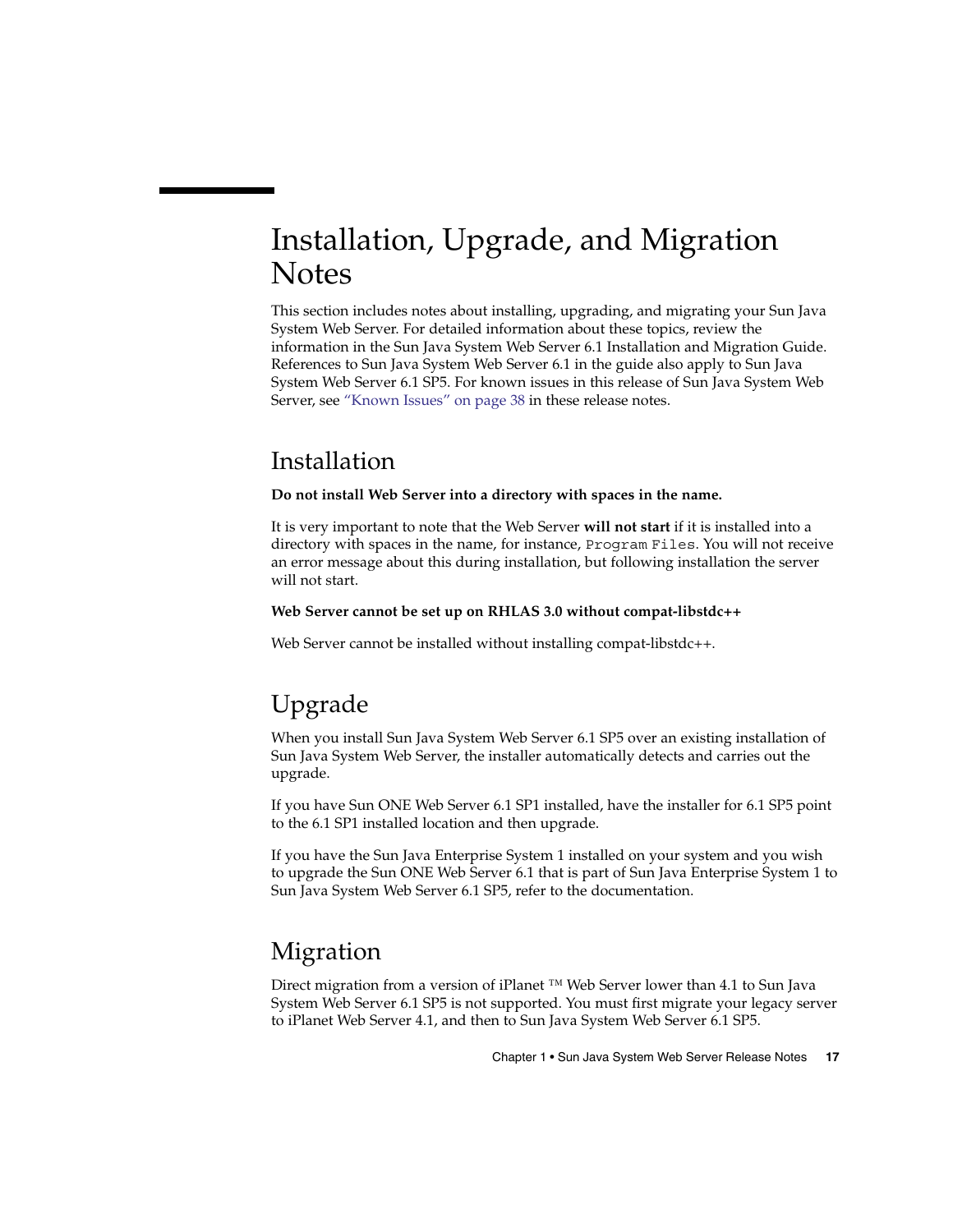<span id="page-17-0"></span>For detailed migration information, see the Sun Java System Web Server 6.1 Installation and Migration Guide. This guide contains information about migrating from version 4.1 to 6.1 and from version 6.0 to 6.1. Again, references to Sun Java System Web Server 6.1 in the guide also apply to Sun Java System Web Server 6.1 SP5.

## Product Documentation

Sun Java System Web Server includes a complete set of product documentation.

Sun Java System Web Server manuals are available as online files in PDF and HTML formats. References to Sun Java System Web Server 6.1 in the documentation also apply to Sun Java System Web Server 6.1 SP5. The following table lists the tasks and concepts described in each manual.

| <b>For Information About</b>                                                                                                                                                                                                        | See the Following                                                                                                                     |
|-------------------------------------------------------------------------------------------------------------------------------------------------------------------------------------------------------------------------------------|---------------------------------------------------------------------------------------------------------------------------------------|
| Late-breaking information about the software<br>and documentation                                                                                                                                                                   | Release Notes                                                                                                                         |
| Getting started with Sun Java System Web<br>Server, including hands-on exercises that<br>introduce server basics and features<br>(recommended for first-time users)                                                                 | Getting Started Guide                                                                                                                 |
| Performing installation and migration tasks:<br>Installing Sun Java System Web Server<br>and its various components, supported<br>platforms, and environments<br>Migrating from a previous version of Sun<br>Java System Web Server | Installation and Migration Guide<br>The guide can also be accessed from your Web<br>Server installation: server_root/manual/https/iq/ |

**TABLE 1–2** Sun Java System Web Server Documentation Roadmap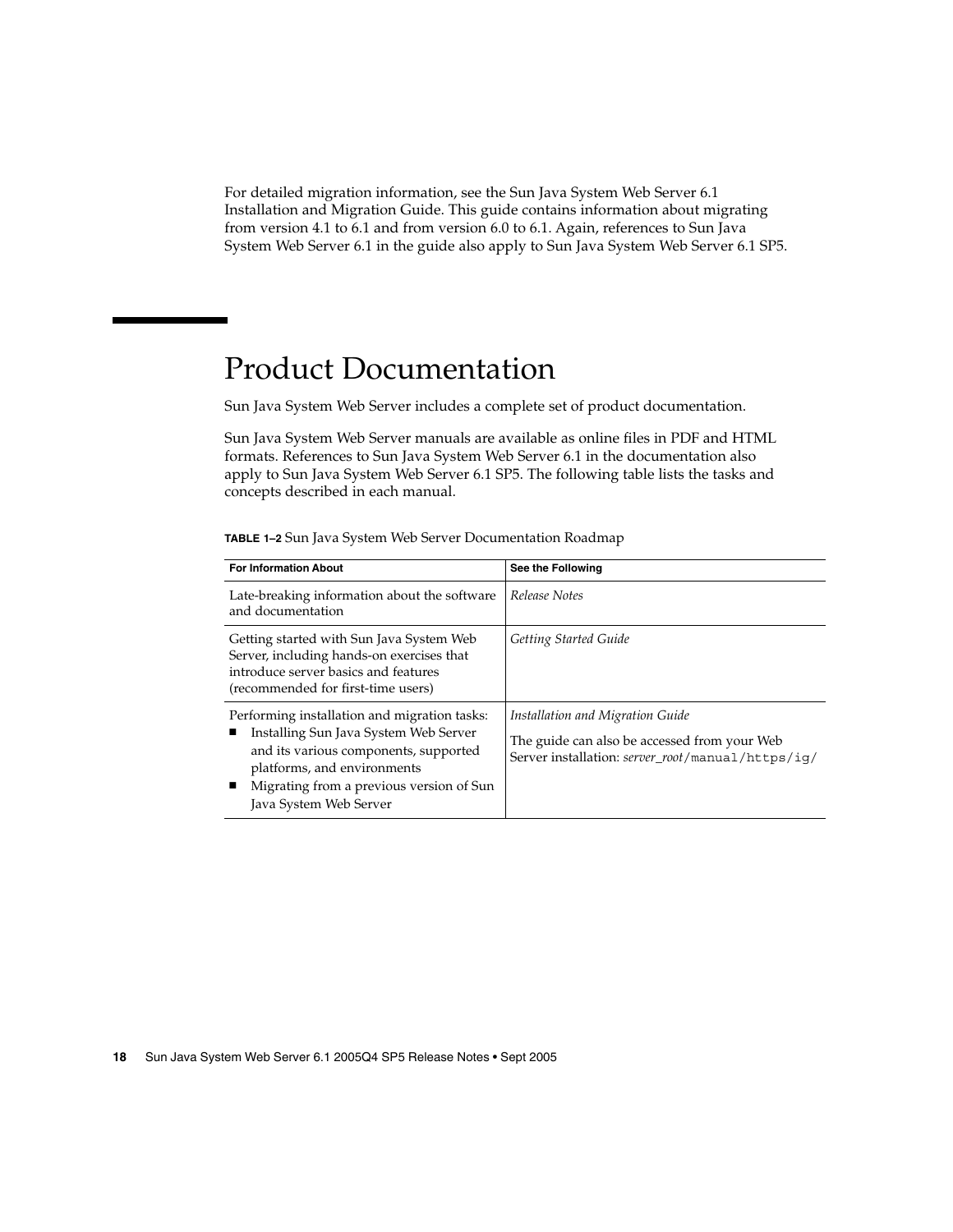**TABLE 1–2** Sun Java System Web Server Documentation Roadmap *(Continued)*

| <b>For Information About</b>                                                                                                                                                                                                                                                                                                                                                                                                                                                                                                                                                                                                                                                                                                                                                                                                                  | See the Following                                                                                                          |  |
|-----------------------------------------------------------------------------------------------------------------------------------------------------------------------------------------------------------------------------------------------------------------------------------------------------------------------------------------------------------------------------------------------------------------------------------------------------------------------------------------------------------------------------------------------------------------------------------------------------------------------------------------------------------------------------------------------------------------------------------------------------------------------------------------------------------------------------------------------|----------------------------------------------------------------------------------------------------------------------------|--|
| Performing the following administration<br>tasks:<br>Using the Administration and<br>п<br>command-line interfaces<br>Configuring server preferences<br>ш<br>Using server instances<br>п<br>Monitoring and logging server activity<br>п<br>Using certificates and public key<br>п<br>cryptography to secure the server<br>Configuring access control to secure the<br>ш<br>server<br>Using Java™ 2 Platform, Enterprise<br>п<br>Edition (J2EE™ platform) security features<br>Deploying applications<br>п<br>Managing virtual servers<br>п<br>Defining server workload and sizing the<br>system to meet performance needs<br>Searching the contents and attributes of<br>п<br>server documents, and creating a text<br>search interface<br>Configuring the server for content<br>ш<br>compression<br>Configuring the server for web publishing | Administrator's Guide<br>The guide can also be accessed from your Web<br>Server installation: server_root/manual/https/ag/ |  |
| and content authoring using WebDAV<br>Using programming technologies and APIs to<br>do the following:<br>Extend and modify Sun Java System Web<br>Server<br>Dynamically generate content in response<br>п<br>to client requests<br>Modify the content of the server                                                                                                                                                                                                                                                                                                                                                                                                                                                                                                                                                                           | Programmer's Guide                                                                                                         |  |
| Creating custom Netscape Server Application<br>Programmer's Interface (NSAPI) plugins                                                                                                                                                                                                                                                                                                                                                                                                                                                                                                                                                                                                                                                                                                                                                         | <b>NSAPI</b> Programmer's Guide                                                                                            |  |
| Implementing servlets and JavaServer<br>Pages™ (JSP™) technology in Sun Java<br>System Web Server                                                                                                                                                                                                                                                                                                                                                                                                                                                                                                                                                                                                                                                                                                                                             | Programmer's Guide to Web Applications                                                                                     |  |
| Editing configuration files                                                                                                                                                                                                                                                                                                                                                                                                                                                                                                                                                                                                                                                                                                                                                                                                                   | Administrator's Configuration File Reference                                                                               |  |
| Tuning Sun Java System Web Server to<br>optimize performance                                                                                                                                                                                                                                                                                                                                                                                                                                                                                                                                                                                                                                                                                                                                                                                  | Performance Tuning, Sizing, and Scaling Guide                                                                              |  |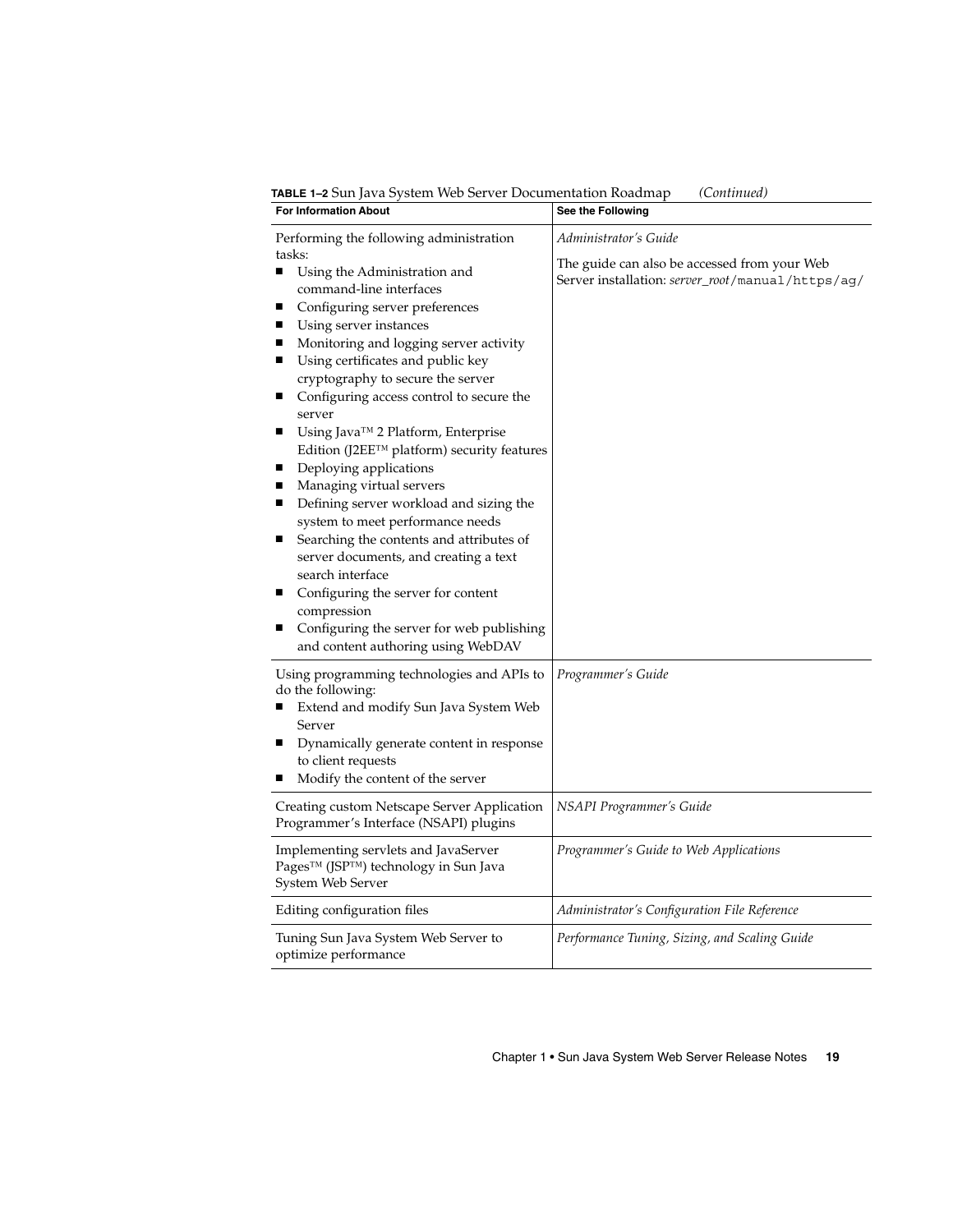# <span id="page-19-0"></span>Resolved Issues

This section lists the most important issues fixed in the following releases:

- "Issues Resolved in 6.1 SP5" on page 20
- ["Issues Resolved in 6.1 SP4"](#page-21-0) on page 22
- ["Issues Resolved in 6.1 SP3"](#page-22-0) on page 23
- ["Issues Resolved in 6.1 SP2"](#page-24-0) on page 25
- ["Issues Resolved in 6.1 SP1"](#page-34-0) on page 35
- ["Issues Resolved in 6.1"](#page-35-0) on page 36

## Issues Resolved in 6.1 SP5

The following table lists the issues resolved in Sun Java System Web Server 6.1 SP5.

| Problem<br>ID | <b>Description</b>                                                                                                                                                                                                                                                                                                               |
|---------------|----------------------------------------------------------------------------------------------------------------------------------------------------------------------------------------------------------------------------------------------------------------------------------------------------------------------------------|
| 6234284       | JES3 Web Server installation fails and/or core dumps if the admin password<br>contain shell meta-characters such as ;, $\frac{1}{2}$ , $\frac{1}{2}$ , $\frac{1}{2}$ , $\frac{1}{2}$ , $\frac{1}{2}$ , $\frac{1}{2}$ , $\frac{1}{2}$ , $\frac{1}{2}$ , $\frac{1}{2}$ , $\frac{1}{2}$ , $\frac{1}{2}$ , etc in<br>admin password. |
| 6245423       | JES4 Build2 Web Server patch fails to install on JES3 package on Solaris 10.                                                                                                                                                                                                                                                     |
| 6171132       | webservd crashes during JES2 ComExpress load tests.                                                                                                                                                                                                                                                                              |
| 6232465       | Require Build options for HPUX Web Server versions.                                                                                                                                                                                                                                                                              |
| 6261200       | Configuration of Web Server failed in Configure-Later mode.                                                                                                                                                                                                                                                                      |
| 5048543       | Web Server does not start with LD PRELOAD of libCld.so on Solaris 5.6.                                                                                                                                                                                                                                                           |
| 6171389       | Input filter is called only for the first HTTP request when using Keep-Alive. All<br>subsequent requests of the TCP connection are not being processed by the<br>filter.                                                                                                                                                         |
| 6197890       | Applying patch 116648–11 (SPARC) and 116649–11 (x86) of Web Server on JES1<br>or JES2 causes server startup failure.                                                                                                                                                                                                             |
| 6175828       | JES3: Incorrect information in the Web Server install log.                                                                                                                                                                                                                                                                       |
| 6240704       | Modify Linux RPM script to update the RPM release/version number and<br>shared components for JES4.                                                                                                                                                                                                                              |
| 6195820       | Global resources are not available to load-on-startup servlets.                                                                                                                                                                                                                                                                  |
| 5042600       | Unable to migrate 6.0 SP7 Web Server instance to 6.1 fSP2.                                                                                                                                                                                                                                                                       |

**TABLE 1–3** Issues Resolved in Sun Java System Web Server 6.1 SP5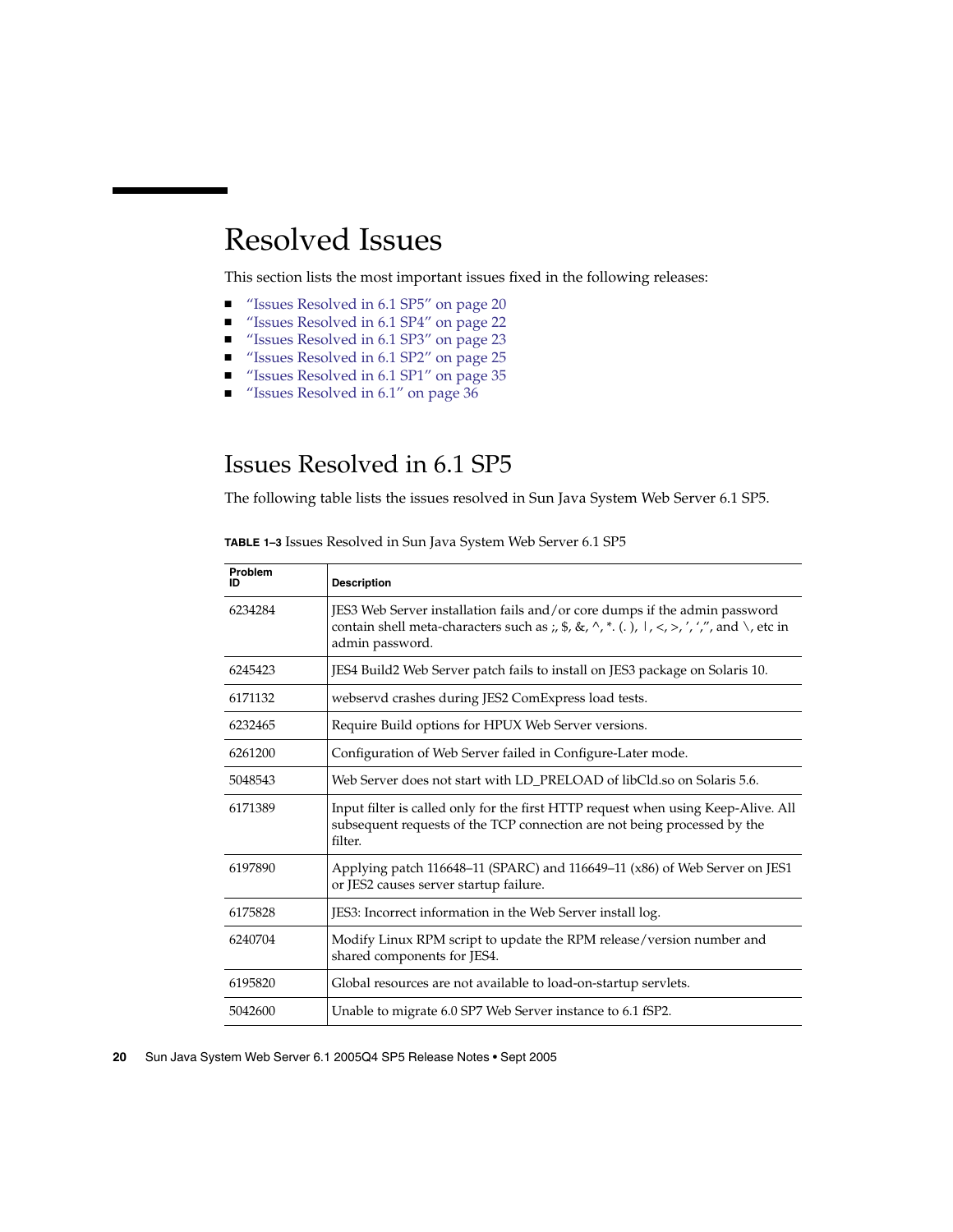**TABLE 1–3** Issues Resolved in Sun Java System Web Server 6.1 SP5 *(Continued)*

| Problem<br>ID | <b>Description</b>                                                                                         |
|---------------|------------------------------------------------------------------------------------------------------------|
| 6244615       | Web Server migration should correctly update RootCerts.                                                    |
| 6219618       | JES Web Server 6.1SP2 failed to index PDF version 1.5 (Acrobat 6.x) doc for<br>Search Collection Creation. |
| 6239342       | Cross-site scripting vulnerability in a default error page.                                                |
| 4879994       | SSL: Data larger than 8k is lot when the request triggers new SSL handshake.                               |
| 6229472       | htaccess directive broken.                                                                                 |
| 6225900       | webserv-rt.jar shipped with META-INF/javamail.default.providers does not<br>contain imaps                  |
| 6170938       | acceptlanguage does not work for User Document Directories.                                                |
| 6066228       | Admin application is allowing duplicate ports in the Add Server screen.                                    |
| 6239388       | Wrong version number displayed on the command line and user interface.                                     |
| 6247263       | Upgrading JES3 Web Server through patchadd does not update the pkginfo<br>contents.                        |
| 6234758       | Migration CGIs do not check for scripts tags.                                                              |
| 6180991       | Deamon log rotation does not work for files greater than 2GB.                                              |
| 6223371       | To integrate Web Server with NSS 3.10.                                                                     |
| 6254121       | htaccess silently fails to protect resources which do not have a corresponding.<br>file.                   |
| 6185904       | New NSS error codes are not being handled properly (unknown error - 8048).                                 |
| 6262885       | Switching from HTTPS to HTTP causes generation of new session.                                             |
| 6222728       | SNMP services fail in Web Server 6.1SP2/SP3 on Windows 2000 platform.                                      |
| 6247997       | Presence of residual files after successful uninstallation of Web Server using<br>Java ES.                 |
| 6273472       | Web Server 6.1SP4 uninstall script displays an error message - 'No such file or<br>directory'.             |
| 6259257       | A particular PDF file fails to be indexed by the search engine.                                            |
| 6253118       | Installing a CRL on WS6.1 SP4 (Windows) adds it to the CKLs section in the<br>Administration GUI.          |
| 6253489       | ClassCastException thrown when nested includes are present in JSPs.                                        |
|               |                                                                                                            |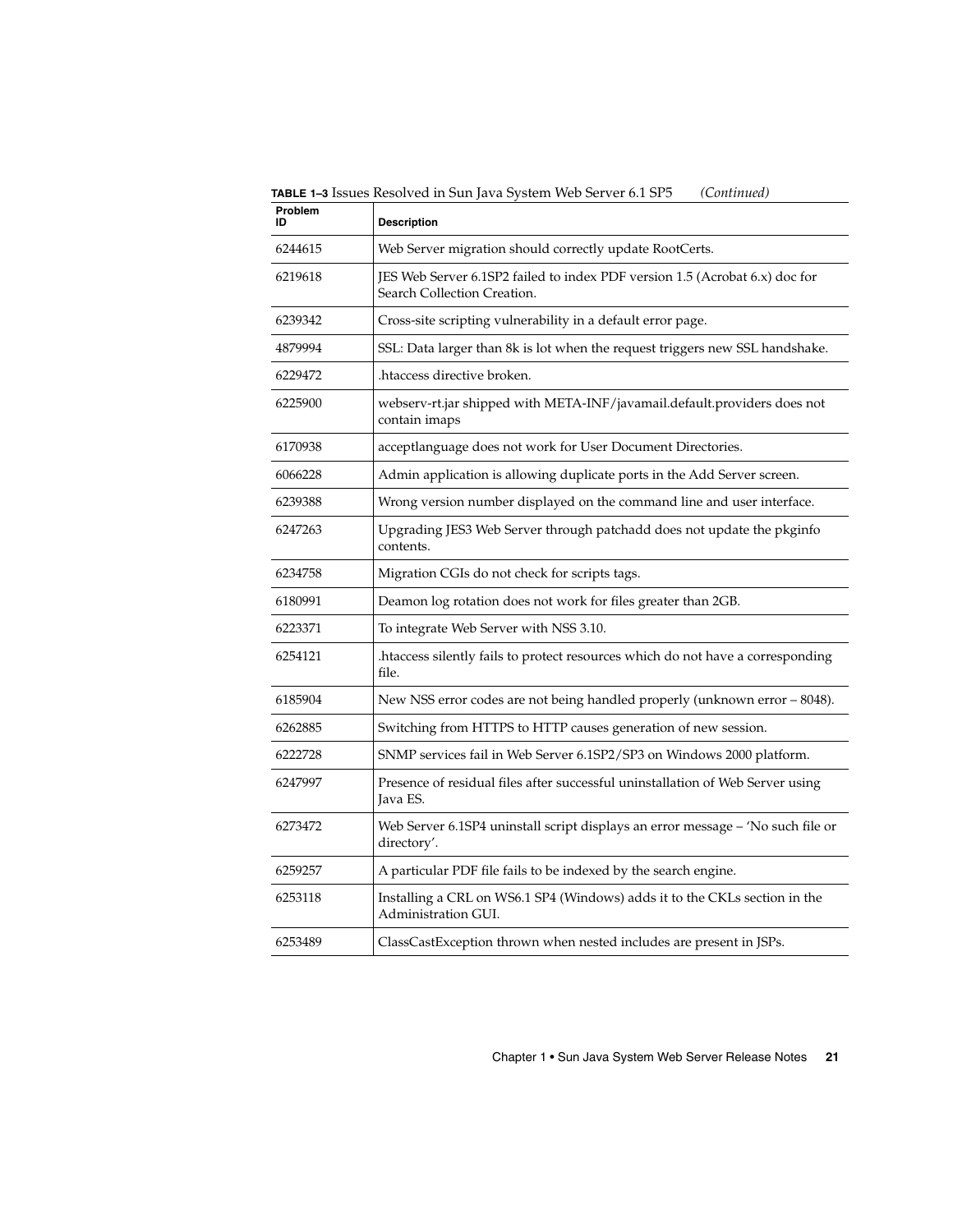<span id="page-21-0"></span>**TABLE 1–3** Issues Resolved in Sun Java System Web Server 6.1 SP5 *(Continued)*

| Problem<br>ID | <b>Description</b>                                                                         |
|---------------|--------------------------------------------------------------------------------------------|
| 6285847       | Requests with double 'Content-Length' header should get rejected (HRS<br>vulnerability).   |
|               | Workaround: Add the StrictHttpHeaders directive in magnus.conf and set<br>its value to on. |
| 6275413       | Incorrectly configured home-page SAF crashes server.                                       |
|               |                                                                                            |

## Issues Resolved in 6.1 SP4

The following table lists the issues resolved in Sun Java System Web Server 6.1 SP4.

| Problem<br>ID | <b>Description</b>                                                                                                                                                                                                                              |
|---------------|-------------------------------------------------------------------------------------------------------------------------------------------------------------------------------------------------------------------------------------------------|
| 6021153       | Required patch id 112396-03 does not exist.                                                                                                                                                                                                     |
|               | The patch #112396-03 listed as 'required' in earlier release notes was incorrect.<br>There is only patch #112396-02, which fixes the BugId #4498984 (*fgrep* fails<br>with 'wordlist too large' for some older version of OS patchadd command). |
|               | The correct patch number is: 112396-02.                                                                                                                                                                                                         |
|               | Solaris users must have the Sun recommended patch cluster installed, available<br>in the Recommended and Security Patches section at:<br>http://sunsolve.sun.com                                                                                |
|               | Solaris 8 (SPARC)<br>Solaris 8 Update 7<br>■<br>Sun recommended latest Security and Recommended patch cluster.<br>■                                                                                                                             |
|               | Solaris 9 (SPARC and x86)<br>Solaris 9 Update 4 or above.<br>п<br>Sun recommended latest Security and Recommended patch cluster.<br>■                                                                                                           |
| 6066252       | client certs with AKI extension causes SEC_ERROR_UNKNOWN_ISSUER<br>error.                                                                                                                                                                       |
| 6092498       | SJWS 6.1 fails to validate a client cert with LDAP if the cert contains Czech<br>characters.                                                                                                                                                    |
| 6171311       | Frequent errors encountered when running Web Server with JDK 1.5.                                                                                                                                                                               |
| 6171784       | Web Server performance issue with certain error logging configuration.                                                                                                                                                                          |
| 4925875       | i18-ko: no asterix search result with Korean word.                                                                                                                                                                                              |

**TABLE 1–4** Issues Resolved in Sun Java System Web Server 6.1 SP4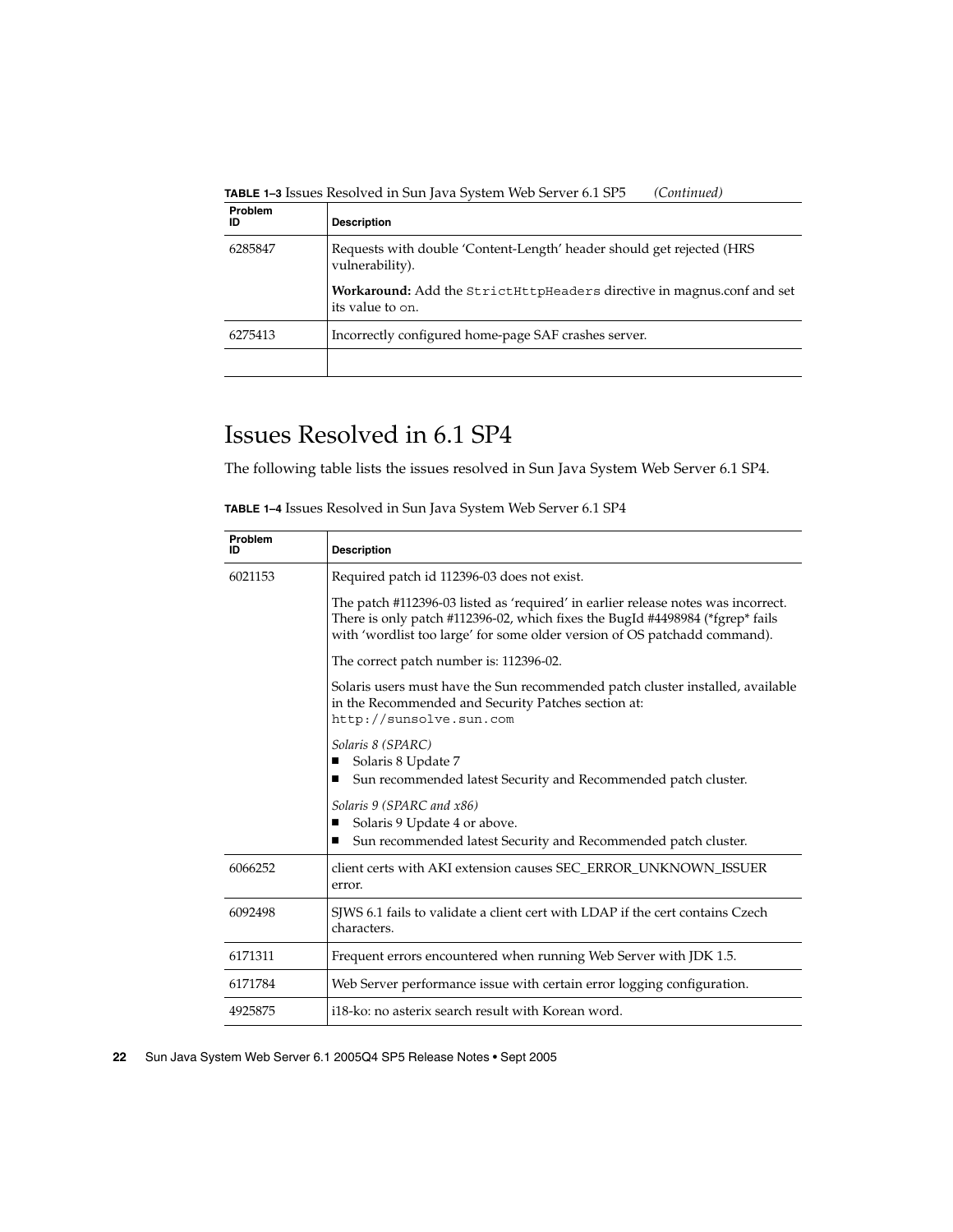<span id="page-22-0"></span>**TABLE 1–4** Issues Resolved in Sun Java System Web Server 6.1 SP4 *(Continued)*

| Problem<br>ID | <b>Description</b>                                                                                                                                                                                                   |
|---------------|----------------------------------------------------------------------------------------------------------------------------------------------------------------------------------------------------------------------|
| 6171950       | Precompiled JSPs do not work as expected with reload-interval param in<br>sun-web.xml.                                                                                                                               |
|               | Workaround: Use the property 'use-precompiled' (set to 'true' under jsp-config<br>in sun-web.xml) to specify that the JSPs are precompiled and should never<br>need to be compiled at runtime.                       |
|               | Sample sun-web.xml                                                                                                                                                                                                   |
|               | <sun-web-app><br/><session-confiq><br/><session-manager></session-manager><br/><br/><jsp-config><br/><property name="use-precompiled" value="true"></property><br/></jsp-config><br/></session-confiq></sun-web-app> |
| 5048940       | Superuser Access Control page in Admin GUI not accessible after upgrade<br>from SP1.                                                                                                                                 |
| 6177544       | libpassthrough.so not present after RPM installation of plugin.                                                                                                                                                      |
| 6176231       | Sun Java System Web Server 6.1 SP4 admin delete certificate<br>(bin/https/admin/security) core dumps with NSS 3.9.3 beta.                                                                                            |
| 6173365       | Multiple package installers for same build of Web Server of Solaris<br>SPARC/x86.                                                                                                                                    |
| 5039633       | Update NSS to 3.9 series.                                                                                                                                                                                            |
| 5063134       | Java ES symlink not used for J2SE location.                                                                                                                                                                          |
| 6067407       | Problems using ACL_LDAPSessionFree().                                                                                                                                                                                |
| 6173293       | Web Server always sets content type to text/html when servlet filter is set.                                                                                                                                         |
| 6176264       | Web Server 6.1 SP4 Solaris x86 unable to start the SSL instance through the<br>Admin GUI.                                                                                                                            |
| 6180677       | Web Server SP4 for JES3 is unable to upgrade on top of Web Server SP2 for<br>JES2.                                                                                                                                   |
| 6066139       | JSTLTCK - 16 tests fail while running Web Server with jdk1.5_beta2 release.                                                                                                                                          |
| 6088595       | Admin throws exception with JDK 1.5.0_beta2 while creating/editing classes.                                                                                                                                          |
| 4904913       | I18N search: '?' wildcard search with Japanese causes wrong match.                                                                                                                                                   |

## Issues Resolved in 6.1 SP3

The following table lists the issues resolved in Sun Java System Web Server 6.1 SP3.

Chapter 1 • Sun Java System Web Server Release Notes **23**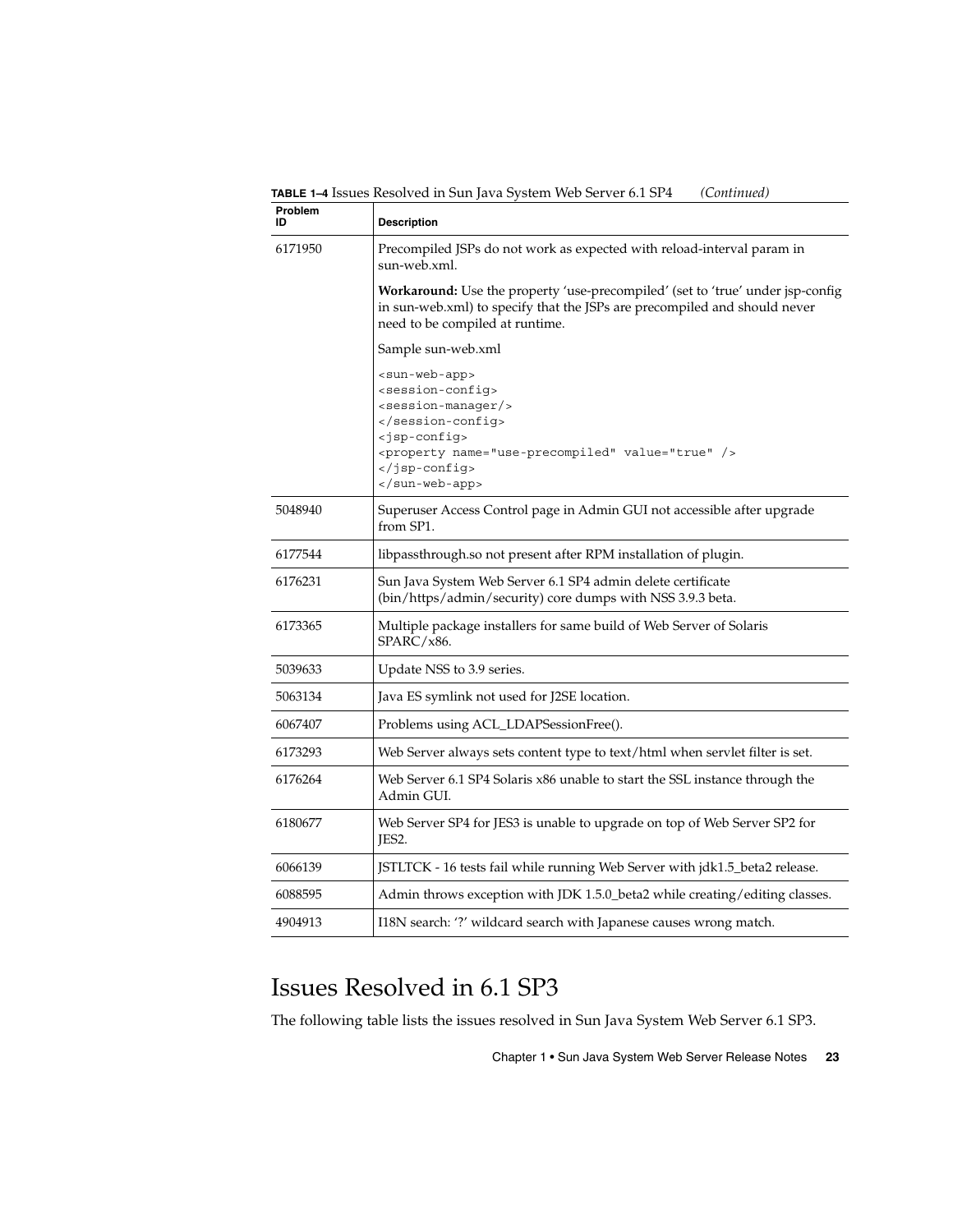**TABLE 1–5** Issues Resolved in Sun Java System Web Server 6.1 SP3

| Problem<br>ID | <b>Description</b>                                                                                                                                                                                                                                          |
|---------------|-------------------------------------------------------------------------------------------------------------------------------------------------------------------------------------------------------------------------------------------------------------|
| 4798461       | GUI does not correctly reflect when 'Transmit File' is turned off.                                                                                                                                                                                          |
| 4904896       | I18N search: sort encoding list of Default Encoding on search admin GUI.                                                                                                                                                                                    |
| 4905412       | GUI doesn't seem to permit manage users in keyfile db.                                                                                                                                                                                                      |
| 4991338       | Web Server admin console does not show all the tabs (in Mozilla browser).                                                                                                                                                                                   |
| 5001819       | Web Server 6.1 Nova Search Engine sometimes misses to pick up document.                                                                                                                                                                                     |
| 5014693       | Java filters, HTTP compression, and SHTML fail to interoperate.                                                                                                                                                                                             |
| 5021077       | Encountering java.lang.NullPointerException if you click on OK button<br>without selecting the Directory Server.                                                                                                                                            |
| 5025617       | Web Server's JNDI needs to map resource-env-ref's from sun-web.xml.                                                                                                                                                                                         |
| 5042676       | Request flow problem with Client tag code=302.                                                                                                                                                                                                              |
| 5056989       | Enable prefixing of hostname in session ID.                                                                                                                                                                                                                 |
|               | Note: you can enable prefixing hostname in session ID (as in 6.0SPx) for the<br>webapp by setting the value of the property<br>prefixSessionIDWithHostname under manager-properties to any of the<br>values, yes, true, or on, in the webapp's sun-web.xml. |
|               | In the following example, prefixing hostname in session ID is enabled for the<br>web-app by setting the parameter value to true. The sun-web.xml looks like:                                                                                                |
|               | <session-config><br/><session-manager><br/><manager-properties><br/><property name="prefixSessionIDWithHostname" value="true"></property><br/></manager-properties><br/></session-manager><br/></session-config>                                            |
| 5057749       | Web Server 6.1 SP2: Plugin defined in certmap.conf does not load.                                                                                                                                                                                           |
| 6041356       | Memory leak when AdminLanguage and/or DefaultLanguage is specified in<br>magnus.conf.                                                                                                                                                                       |
| 6057426       | The load balancer plugin (formerly Resonate plugin), loadbal.so, does not work<br>on SPARC Solaris.                                                                                                                                                         |
|               | Note that the location of the loadbal.so plugin is:<br><server_root>/plugins/loadbal.so</server_root>                                                                                                                                                       |
| 5065017       | Servlet session data problem.                                                                                                                                                                                                                               |
| 5048051       | Create collection fails on Linux with RPM install.                                                                                                                                                                                                          |
| 5029954       | StackSize is ignored when ConnQueueSize/RqThrottle is 0.                                                                                                                                                                                                    |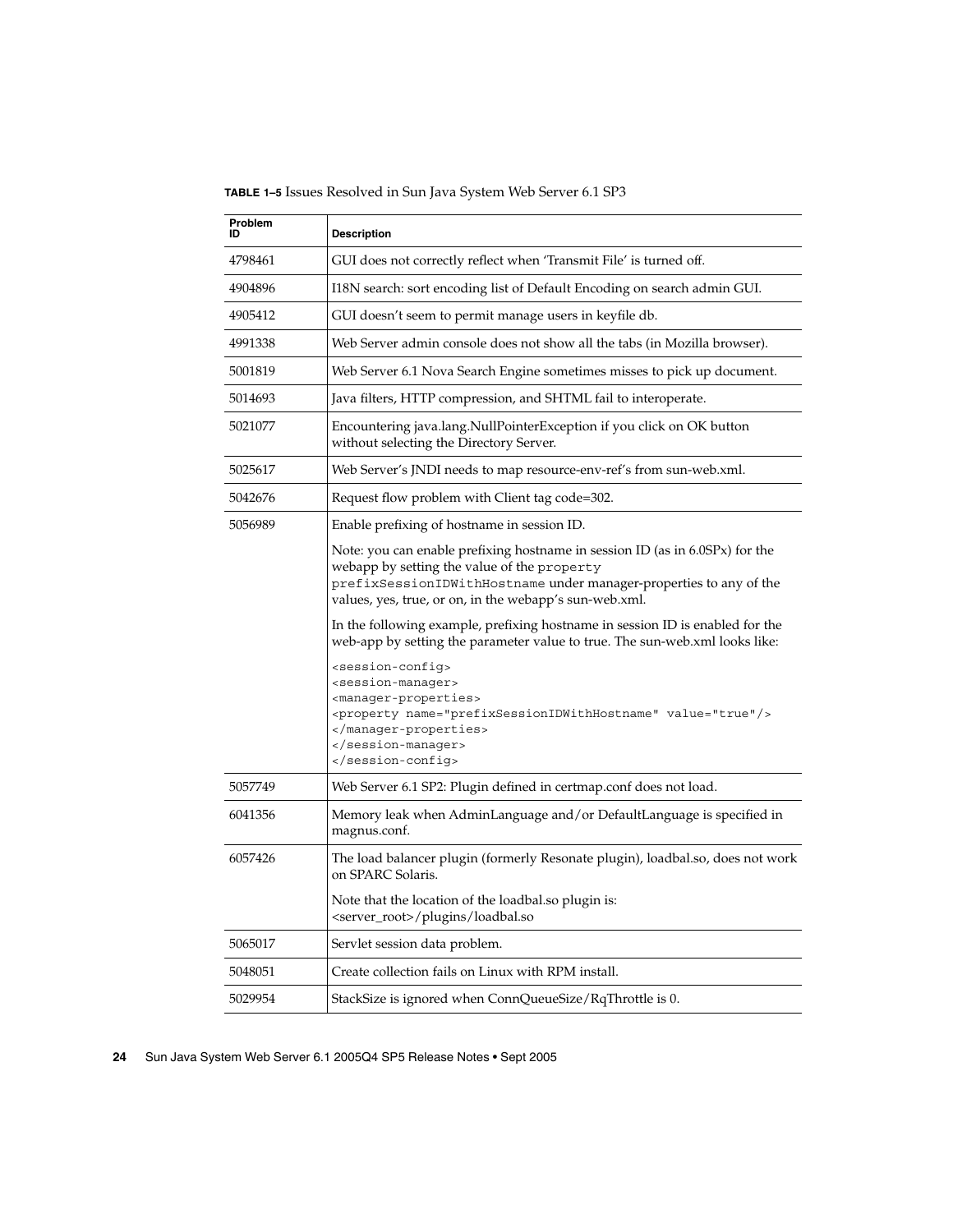**Problem ID Description** 5060906 Authorization dialog pops up for an unprotected directory without index file. 4898077 Inconsistent behavior between HttpServerAdmin and iWS console. 5013100 Two ports like 2500 and 02500 are added in server.xml as different ports. 5046634 2 byte character in http header and plugin programs. You can enable response header encoding at either at the web-app level by setting the value of the configuration parameter use-responseCT-for-headers to any of the values, yes, true, or on, in the web-app's sun-web.xml. In the following example, response header encoding is enabled for the web-app setting the parameter value to true. The sun-web.xml looks like: <sun-web-app> <parameter-encoding form-hint-field="j\_encoding"/> <property name="use-responseCT-for-headers" value="true" /> <session-config> <session-manager/> </session-config> <jsp-config/> </sun-web-app>

<span id="page-24-0"></span>**TABLE 1–5** Issues Resolved in Sun Java System Web Server 6.1 SP3 *(Continued)*

### Issues Resolved in 6.1 SP2

The following table lists the issues resolved in Sun Java System Web Server 6.1 SP2.

| Problem<br>ID | <b>Description</b>                                                                        |
|---------------|-------------------------------------------------------------------------------------------|
| 4536102       | ADM:i18n: SNMP community name doesn't show up on Solaris Netscape.                        |
| 4536194       | CGI subsystem makes blocking calls from NSPR user threads.                                |
| 4536739       | Admin ACL and Superuser AC: Allow only 'from host' does not work.                         |
| 4615933       | CORE: SHTML: can't set Content-encoding for .shtml files.                                 |
| 4629796       | ADM:118n: French Thread pool name displaying garbage on JA-NT (IE $\&$<br>Netscape).      |
| 4651056       | Web Server returns 404 for files starting with ''.                                        |
| 4651206       | After adding new mime type file, there is no way of verifying addition from<br>the GUI.   |
| 4651207       | On Document preference web page, file to use for error responses needs to be<br>provided. |

Chapter 1 • Sun Java System Web Server Release Notes **25**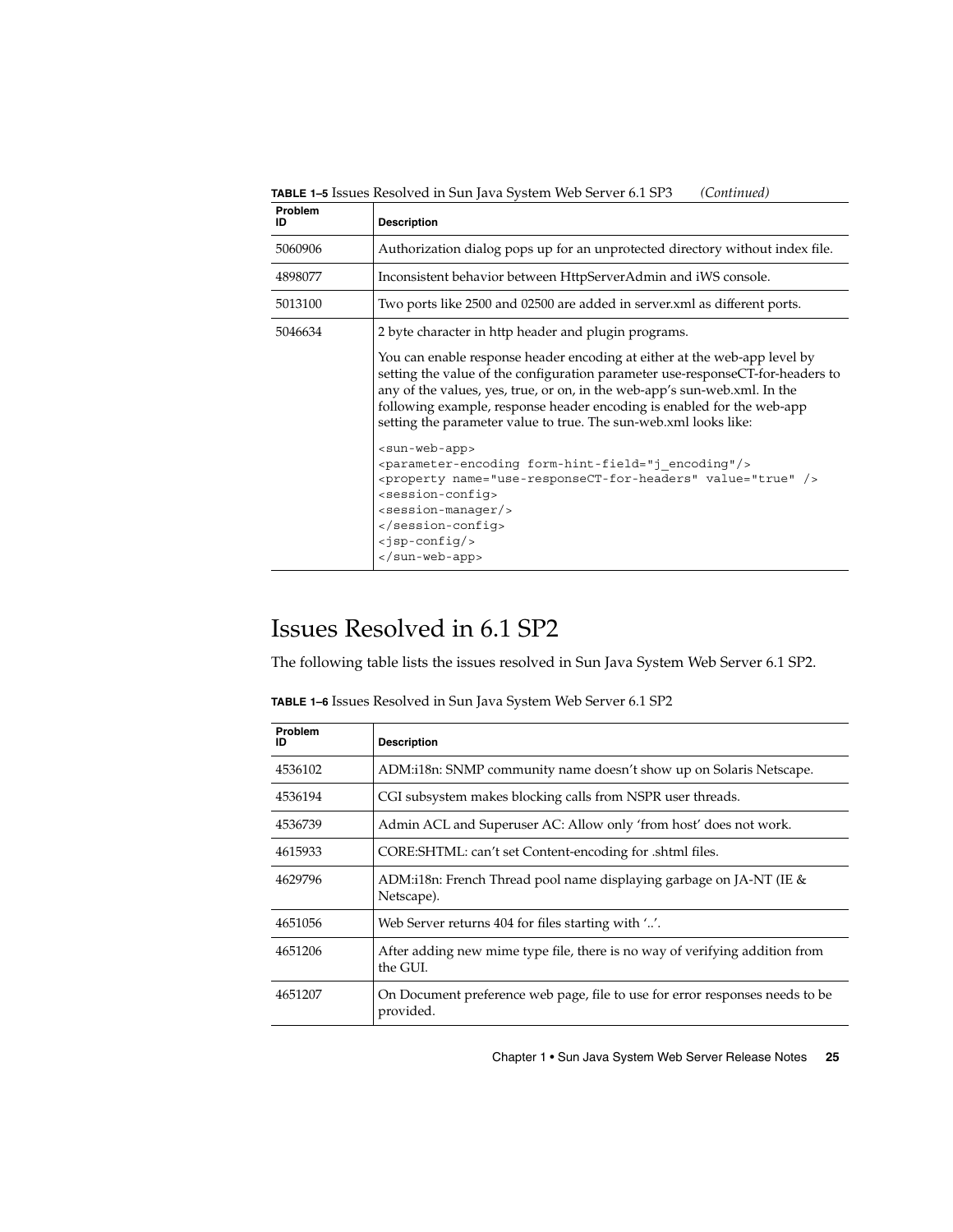**TABLE 1–6** Issues Resolved in Sun Java System Web Server 6.1 SP2 *(Continued)*

| Problem<br>חו | <b>Description</b>                                                                                                                                                                               |
|---------------|--------------------------------------------------------------------------------------------------------------------------------------------------------------------------------------------------|
| 4652009       | Customized access log file is not reflected in GUI in View Access Log tab.                                                                                                                       |
| 4657465       | Need to disable cookie-encoding.                                                                                                                                                                 |
|               | By default, the Sun Java System Web Server URL encodes the cookies before<br>sending them to the client. If you do not want the cookies to be encoded, add<br>the following line to sun-web.xml: |
|               | <property name="encodeCookies" value="false"></property>                                                                                                                                         |
|               | For the above example, put the line directly under the $\langle \text{sun-web-app} \rangle$ tag; do<br>not embed them in any other tag.                                                          |
| 4664945       | Internal Error from URL forwarding form.                                                                                                                                                         |
| 4666409       | Clearing the ErrorResponse CGI files name.                                                                                                                                                       |
| 4676934       | dist-admin: Override default ACI in Web Server 6.0 SP2.                                                                                                                                          |
| 4676946       | No validation of virtual server settings form.                                                                                                                                                   |
| 4676950       | Internal Error on removing http://from URL forwarding form.                                                                                                                                      |
| 4682434       | CGI script fails that grabs environment variables fails to execute.                                                                                                                              |
| 4682894       | Cluster management - Selection of source server deselects target servers.                                                                                                                        |
| 4684775       | Async DNS is disabled by default.                                                                                                                                                                |
| 4707989       | WEB-APP/JSP: load-on-startup not working on JSP files.                                                                                                                                           |
| 4704385       | Cluster: Null message in modify cluster when 'OK' is clicked soon after reset.                                                                                                                   |
| 4705181       | User and group is not validating for the users and accepting blank spaces in<br>CGI.                                                                                                             |
| 4705204       | Newly added acl files are not getting deleted after selecting delete.                                                                                                                            |
| 4706063       | Chroot and Directory are not validating correctly.                                                                                                                                               |
| 4711353       | Admin: Global   SNMP Master Trap Warning displays 'Form Element<br>Missing:manager?'.                                                                                                            |
| 4718914       | Turn the security ON for any instance server without installing certificate.                                                                                                                     |
| 4724503       | After enabling IPv6 on GUI Edit listen socket, server will not start.                                                                                                                            |
| 4727597       | Admin GUI gets cluttered when a new server is added with a duplicate Port.                                                                                                                       |
| 4721021       | Unable to access absolute URI on SSL enabled server.                                                                                                                                             |
| 4727444       | Access Log reports incorrect data.                                                                                                                                                               |
| 4732877       | Urlhosts field does not accept more that one hostname.                                                                                                                                           |
|               |                                                                                                                                                                                                  |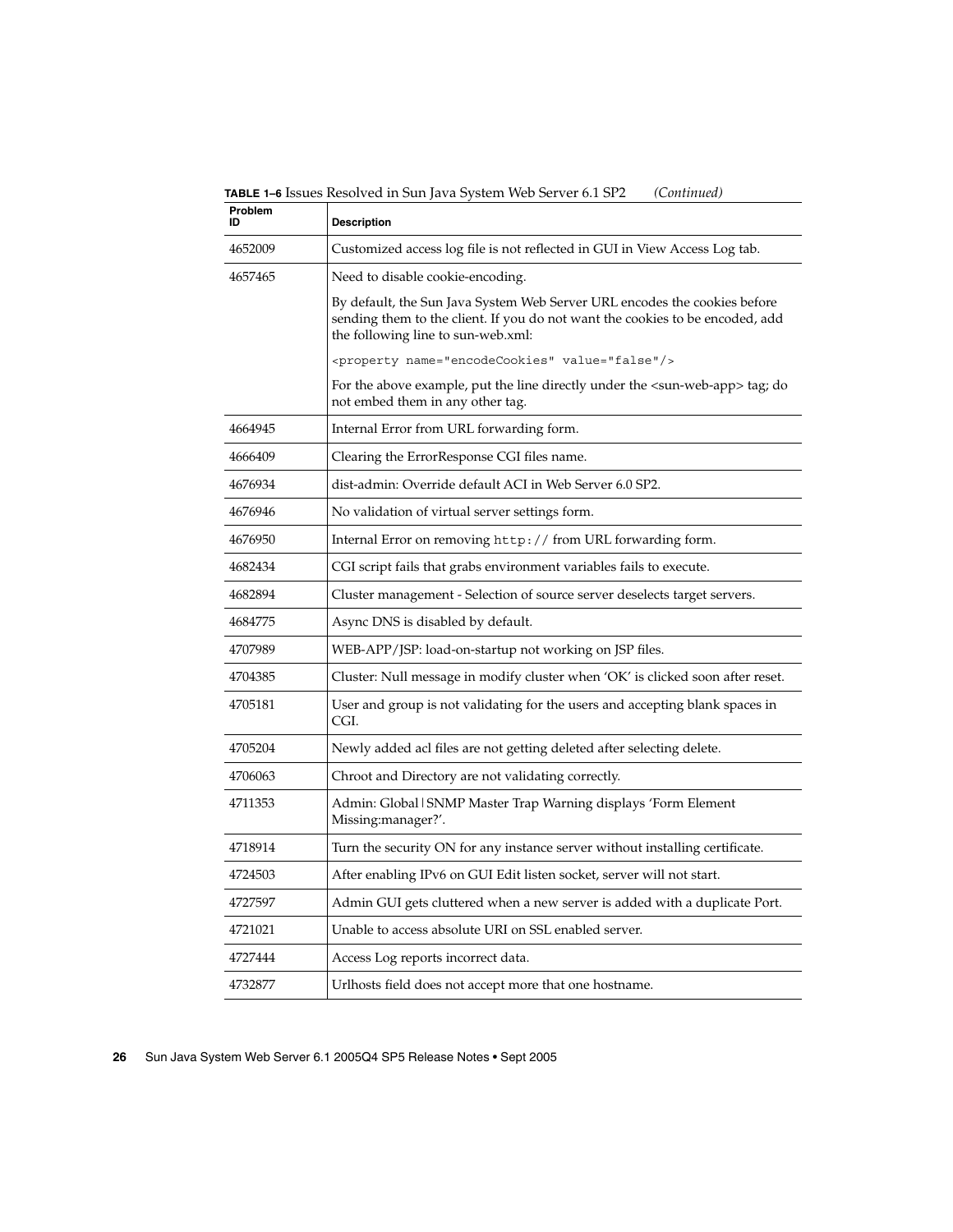**TABLE 1–6** Issues Resolved in Sun Java System Web Server 6.1 SP2 *(Continued)*

| Problem<br>ID | <b>Description</b>                                                                                                                                                                                                                                                                                                      |
|---------------|-------------------------------------------------------------------------------------------------------------------------------------------------------------------------------------------------------------------------------------------------------------------------------------------------------------------------|
| 4745314       | \$id variable in Docroot in a VSCLASS is not working on Windows.                                                                                                                                                                                                                                                        |
| 4749239       | ACLI: Incorrect processing of ACL.                                                                                                                                                                                                                                                                                      |
| 4753601       | MaxRqHeader directive in magnus.conf is not working as desired.                                                                                                                                                                                                                                                         |
| 4754934       | Vignette NSAPI plugin on Web Server 6.0 not functioning correctly when using<br><b>HTTP1.1.</b>                                                                                                                                                                                                                         |
| 4761188       | LDAP: Improve LDAP dynamic group performance for ACI's.                                                                                                                                                                                                                                                                 |
|               | For performance reason, a new LDAP config parameter, 'dyngroups fast' is<br>introduced for SP2. With this config, Web Server will make assertion about<br>group membership bypassing nested individuals among dynamic groups.                                                                                           |
|               | For example, assuming that user 'alpha' belongs to group 'a', group 'a' is a<br>member of group 'b' by group 'b' memberURL definition (dynamic group),<br>and your acl only grants group 'b' access. In such case, Web Server will deny<br>access from 'alpha' because 'alpha' is not regarded as memeber of group 'b'. |
|               | If you want to support nested group in such case, don't define this new config<br>for LDAP authentication service (you won't get performance gain<br>consequently.) Sample config: directory:                                                                                                                           |
|               | ldapregular ldap://localhost:389/o=TestCentral                                                                                                                                                                                                                                                                          |
|               | ldapregular: dyngroups fast                                                                                                                                                                                                                                                                                             |
| 4763653       | Validation required for the form elements in document preferences page.                                                                                                                                                                                                                                                 |
| 4764307       | Magnus.conf: Performance settings: accepting -ve numbers.                                                                                                                                                                                                                                                               |
| 4765709       | ADMIN: Configure Directory Service not validating binddn/password.                                                                                                                                                                                                                                                      |
| 4770294       | Web Server 6 on Windows should add CR character to the end of line in access<br>log.                                                                                                                                                                                                                                    |
| 4786612       | The Web Server treats ':' as a separator between hostname/IP and port in<br>several places. This code needs to be updated to recognize when the ':' is<br>actually part of an IPv6 address.                                                                                                                             |
| 4787310       | Eviction fails in NSFC when SmallFileSpace is set to low value.                                                                                                                                                                                                                                                         |
| 4788075       | Setting the PATH variable in magnus.conf for Web Server 6.0 SP5 does not<br>work.                                                                                                                                                                                                                                       |
| 4800173       | Performance issue with large ACL file in conjunction with many virtual<br>servers.                                                                                                                                                                                                                                      |
| 4808402       | Native authenticator support.                                                                                                                                                                                                                                                                                           |
| 4814097       | Unable to select 'none' as program item under program groups in GUI.                                                                                                                                                                                                                                                    |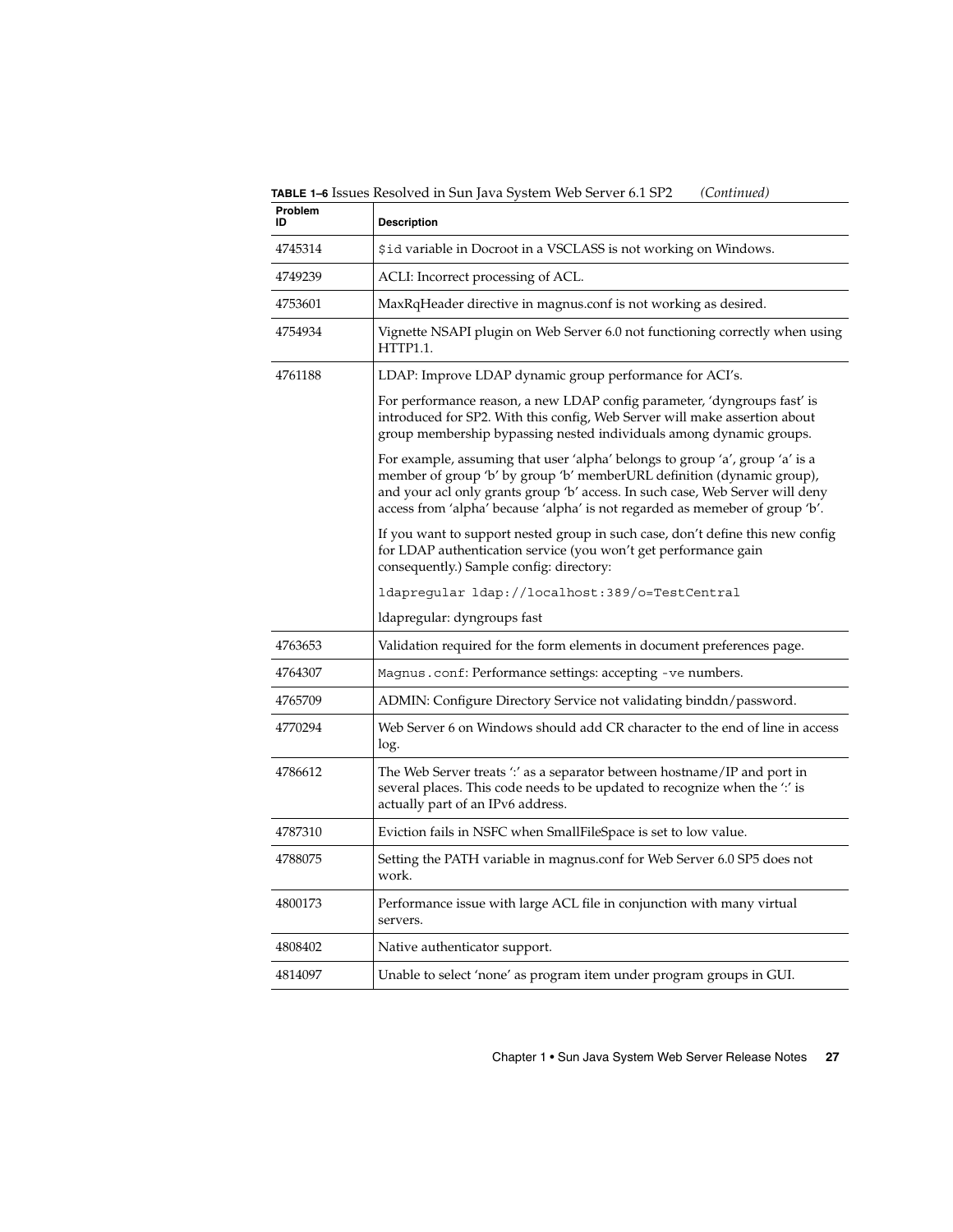**TABLE 1–6** Issues Resolved in Sun Java System Web Server 6.1 SP2 *(Continued)*

| Problem<br>ID | <b>Description</b>                                                                                                                                                                                                                                                                                                                                               |
|---------------|------------------------------------------------------------------------------------------------------------------------------------------------------------------------------------------------------------------------------------------------------------------------------------------------------------------------------------------------------------------|
| 4822720       | Keep-alive subsystem should be dynamically tuned.                                                                                                                                                                                                                                                                                                                |
|               | The keep-alive subsystem requires tuning for optimal performance. In Web<br>Server 6.0, this subsystem was tuned for heavy load and performs poorly when<br>there are only a handful of concurrent keep-alive connections. The keep-alive<br>subsystem was modified for Web Server 6.1 SP2 so it performs some dynamic<br>tuning to accommodate the actual load. |
| 4849907       | Shtml is parsed when execute permission is not set and configured.                                                                                                                                                                                                                                                                                               |
| 4855807       | AIX: Web Server hangs after restarted by watchdog.                                                                                                                                                                                                                                                                                                               |
| 4858152       | Access log entries in server.xml of the migrated instance points to invalid path.                                                                                                                                                                                                                                                                                |
| 4869527       | SNMP: protos test no. 3 fails for RH Linux 6.2/7.2/Adv Server 2.1 & Sun Linux<br>5.                                                                                                                                                                                                                                                                              |
| 4862498       | New directory Service Screen not connected to interface.                                                                                                                                                                                                                                                                                                         |
| 4870613       | Back button not working for frames in Netscape 7.                                                                                                                                                                                                                                                                                                                |
| 4873766       | upload-file does not work correctly with chunked requests.                                                                                                                                                                                                                                                                                                       |
| 4882838       | Unable to specify protocol for URL in generated redirects.                                                                                                                                                                                                                                                                                                       |
|               | The server generates a self-referencing URL whenever it sends a redirect to a<br>client. As of Web Server 6.1 SP1, the servername attribute of the LS element in<br>server.xml can be used to configure the scheme used in server-generated<br>self-referencing URLs.                                                                                            |
|               | For example, if an SSL offloader sits between the Internet and the Web Server<br>instance, decrypting SSL-encrypted traffic for www.sun.com and relaying it to<br>the Web Server on port 8080, an LS element such as the following could appear<br>in server.xml:                                                                                                |
|               | <ls <br="" port="8080" remap="ls1">security="disabled"servername="https://www.sun.com"/&gt;</ls>                                                                                                                                                                                                                                                                 |
|               | The 'https://' prefix in the servername value instructs the server to use the<br>https scheme in self-referencing URLs even though the LS is not configured to<br>handle SSL traffic.                                                                                                                                                                            |
| 4889081       | Internal log rota creates empty logs.                                                                                                                                                                                                                                                                                                                            |
| 4894033       | dist-admin: Functioning of admin ACL 'Allow only from host/ip' is not as per<br>doc.                                                                                                                                                                                                                                                                             |
| 4896881       | While untaring the Web Server bits, the ownership and group information is<br>not correct.                                                                                                                                                                                                                                                                       |
| 4897074       | On Linux only: When you create a collection, PDF files will not be indexed and<br>added to the collection.                                                                                                                                                                                                                                                       |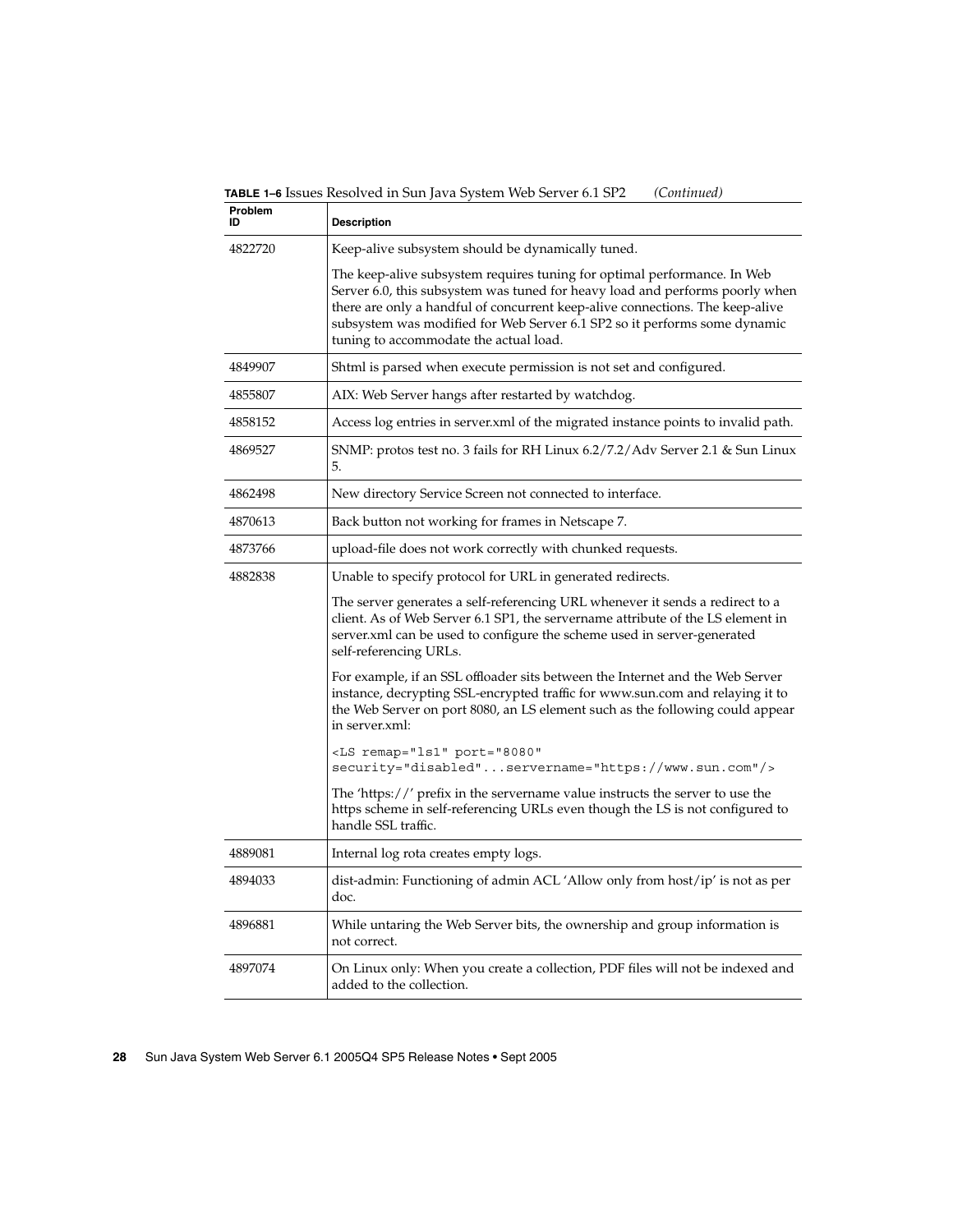**TABLE 1–6** Issues Resolved in Sun Java System Web Server 6.1 SP2 *(Continued)*

| <b>Problem</b><br>ID | <b>Description</b>                                                                                                                |
|----------------------|-----------------------------------------------------------------------------------------------------------------------------------|
| 4899105              | The highlighting of the connection value in edit virtual server is not correct.                                                   |
| 4905175              | WebDAV ACL settings are inherited into new Virtual Servers.                                                                       |
| 4909378              | Help Button for edit webdav is not pointing to the correct help page.                                                             |
| 4903449              | Performance affected with multi-process mode and one thread.                                                                      |
| 4905681              | The AsyncDNS setting is ignored in Sun Java System Web Server 6.1 SP1. The<br>Web Server never performs asynchronous DNS lookups. |
|                      | Note that even when the magnus.conf contains AsyncDNS on, that<br>Asyncronous DNS is still turned off.                            |
| 4908631              | An error message status is returned when user tries to stop the server when it<br>is not running.                                 |
| 4907288              | Cluster Management file transfer not working on Windows.                                                                          |
| 4909678              | Web Server 6.1 Digest authentication is not working for flat files.                                                               |
| 4910266              | Web Server 6.1: Creating Digest file users via GUI duplicates users in<br>exponential order.                                      |
| 4904088              | Migration final page needs to html encode the '<' and '>' characters.                                                             |
| 4908986              | Jdbc: blob sample: Servlet code UploadServlet mishandles SQL exceptions.                                                          |
| 4904896              | i18n search: sort encoding list of Default Encoding on search admin GUI.                                                          |
| 4908010              | Unable to remove search collection for a newly created VS before doing an<br>apply.                                               |
| 4908401              | i18n: unlocalized timestamp for each search returned documents.                                                                   |
| 4910222              | Error on Windows when trying to create a collection with a docroot with<br>backslashes.                                           |
|                      | Workaround: This behavior occurs when you specify a docroot that has<br>backslashes or mixed slashes. Use forward slashes.        |
| 4911548              | Server returns ConfigException while creating the duplicate search collection.                                                    |
| 4911656              | I18N: Can not go to 'sort by date' link while searching multibyte characters.                                                     |
| 4913909              | i18n: error adding file with Korean filename - skipping since no read<br>permission.                                              |
| 4913228              | Missing quote in oracle script for jdbcRealm sample application.                                                                  |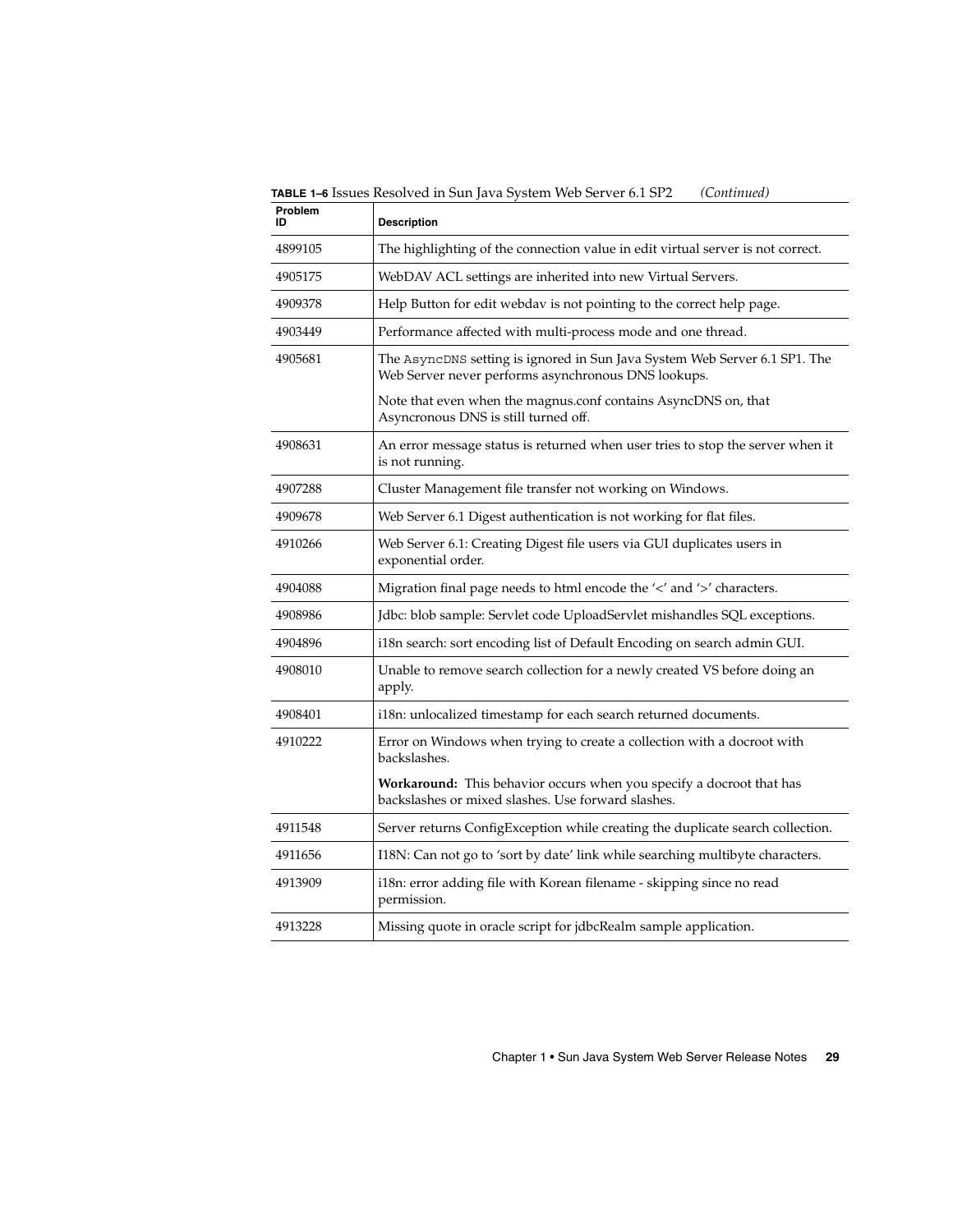**TABLE 1–6** Issues Resolved in Sun Java System Web Server 6.1 SP2 *(Continued)*

| Problem<br>ID | <b>Description</b>                                                                                                                                                                                                                                    |
|---------------|-------------------------------------------------------------------------------------------------------------------------------------------------------------------------------------------------------------------------------------------------------|
| 4910869       | NSFC enhancement needed.                                                                                                                                                                                                                              |
|               | Add the ReplaceFiles nsfc.conf directive.                                                                                                                                                                                                             |
|               | When ReplaceFiles=true (default), the existing file cache behavior is preserved.                                                                                                                                                                      |
|               | ReplaceFiles=false indicates that once a file is cached, its file cache entry should<br>never be discarded to make room for another file; this is useful in benchmark<br>scenarios because it allows us to eliminate contention on the hit list lock. |
| 4910272       | Server should not accept mixed slashes for the doc root while adding a new<br>server.                                                                                                                                                                 |
| 4912254       | Web Server installation failed due to 'set -o noclobber' in .env.                                                                                                                                                                                     |
| 4911070       | Web Server 6.1: Add listen socket protocol family field is missing for IPv6<br>address.                                                                                                                                                               |
| 4911630       | Many of the fields in the magnus editor doesn't have validations as they are<br>accepting negative integer values.                                                                                                                                    |
| 4911550       | Getting ServletException while trying to access the server with additional doc.                                                                                                                                                                       |
| 4911633       | Change Password for the user is not working.                                                                                                                                                                                                          |
| 4913566       | The URL Forwarding Editing Page is not consistent.                                                                                                                                                                                                    |
| 4919473       | Updating Security Realm properties from Admin GUI not reflected in<br>server.xml.                                                                                                                                                                     |
| 4913289       | Help on 'Edit Virtual Class' doesn't give complete criteria for VS class deletion.                                                                                                                                                                    |
| 4916331       | Keep-alive connections can hang under light load.                                                                                                                                                                                                     |
| 4925475       | The server.xml createconsole attribute is ignored.                                                                                                                                                                                                    |
| 4925938       | Getting Null Pointer exception if user mistakenly edits the VS admin url.                                                                                                                                                                             |
| 4929848       | Performance: Web Server polls kstat once per second.                                                                                                                                                                                                  |
| 4926414       | i18n-ko: reindexing collection hangs when missing 1 or more existing docs.                                                                                                                                                                            |
| 4935797       | certmap.conf file location mis-represented.                                                                                                                                                                                                           |
| 4930327       | Destination headers are not URL decoded in MOVE/COPY requests.                                                                                                                                                                                        |
| 4933483       | SIGCHLD signals are reported on startup.                                                                                                                                                                                                              |
| 4935582       | TCP_NODELAY need not be set for AF_NCA.                                                                                                                                                                                                               |
| 4930642       | Source returned when the file's mime.types entry does not end with a carriage<br>return.                                                                                                                                                              |
| 4930329       | Default values of maxpropdepth is poorly chosen.                                                                                                                                                                                                      |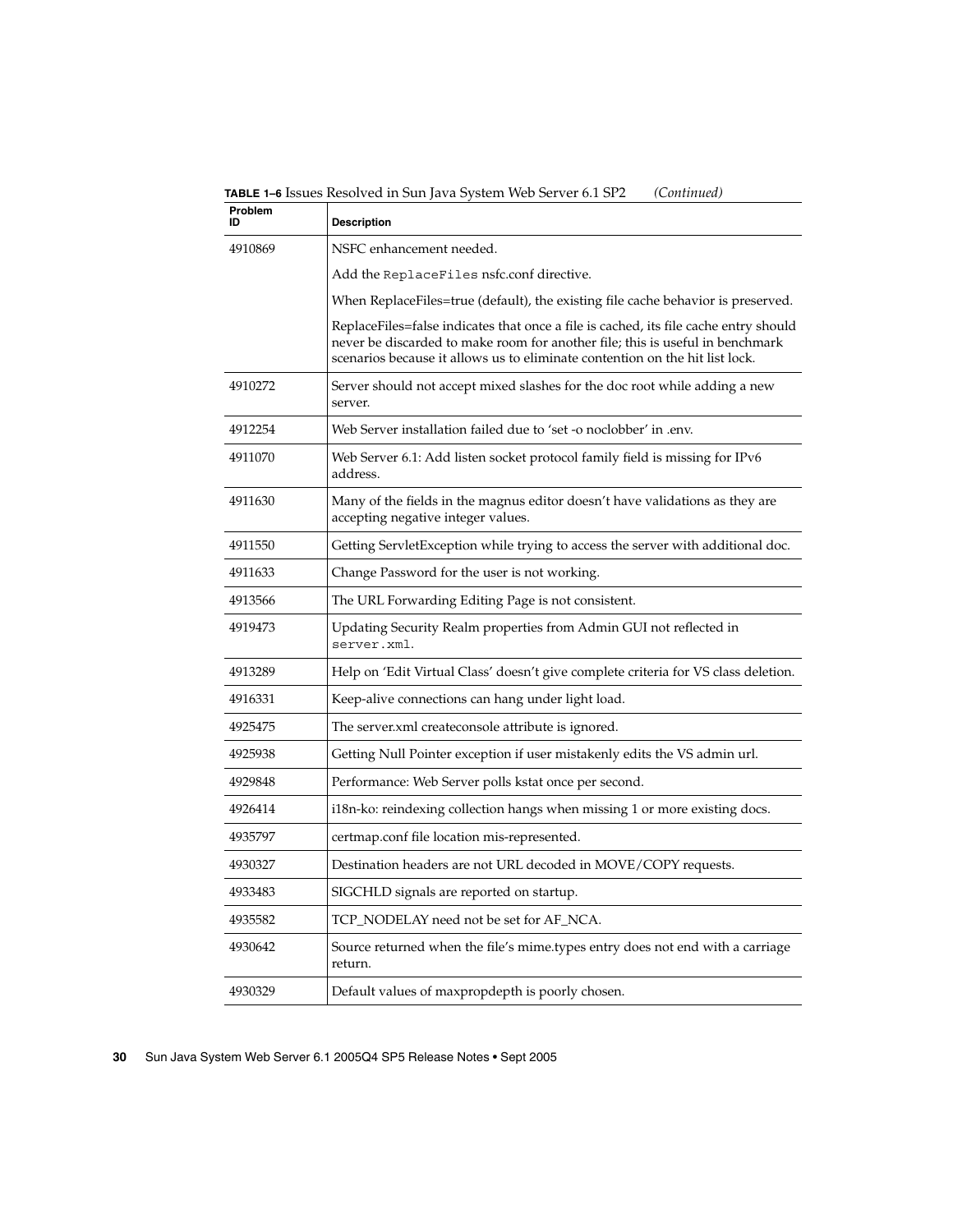**TABLE 1–6** Issues Resolved in Sun Java System Web Server 6.1 SP2 *(Continued)*

| Problem<br>ID | <b>Description</b>                                                                                                                                                                              |
|---------------|-------------------------------------------------------------------------------------------------------------------------------------------------------------------------------------------------|
| 4932995       | The leading '/' is being removed when deleting web application through<br>admin GUI.                                                                                                            |
| 4935420       | Resource picker for restrict access fails for migrated instance of 6.1.                                                                                                                         |
| 4944850       | Address directive not properly migrated when migrating from Web Server 4.1<br>to 6.1.                                                                                                           |
| 4946829       | Admin: creating new vs after migration causes \$user: unable to find value.                                                                                                                     |
| 4941027       | Cross site scripting in Sun Web server Webadmin interface.                                                                                                                                      |
| 4948397       | Web Server 6.1 SP1 SNMP is not working.                                                                                                                                                         |
| 4946187       | dist-admin: 'Allow Authenticated Users': after enabling dist-admin, if an ACL<br>is set to allow authenticated users only, the server still allows access to other<br>users in the admin group. |
| 4947005       | Add server instance is not working on Solaris x86.                                                                                                                                              |
| 4940040       | Administrator's Configuration File Reference defines nonexistent TYPE<br>element.                                                                                                               |
| 4942750       | Search example is incorrect.                                                                                                                                                                    |
| 4943631       | Wrong documentation on Thread pool config file.                                                                                                                                                 |
| 4941741       | Web Server 6.1 SP1 server on Solaris 8 SPARC fails to start due to libCld.so.                                                                                                                   |
| 4945994       | fc_net_write should result in a single system call.                                                                                                                                             |
| 4940418       | Third-party profiler support for bytecode instrumentation.                                                                                                                                      |
| 4943329       | IWSSessionManager doesn't work as expected with Web Server 6.1.                                                                                                                                 |
| 4947065       | The search webapp shows only a maximum of 11 collections.                                                                                                                                       |
| 4947624       | Ineffective alert message displayed while Reindexing On Windows.                                                                                                                                |
| 4950552       | Wrong no of results for particular output results (11, 21, 31).                                                                                                                                 |
| 4954789       | Web Server deployment fails with ClassCastException.                                                                                                                                            |
| 4956415       | Web Server 6.1 Search: requesting an ability to display the meta tag description.                                                                                                               |
| 4950644       | Ineffective alert message displayed while creating a duplicate collection on Lin.                                                                                                               |
| 4951860       | httpagt depends on NETSITE_ROOT variable.                                                                                                                                                       |
| 4957158       | fc_open fails when running specweb99 on x86 build.                                                                                                                                              |
| 4952492       | MOVE method should 'rename' files when possible.                                                                                                                                                |
| 4958571       | PR_NetAddrToString performance is less than expected.                                                                                                                                           |
|               |                                                                                                                                                                                                 |

Chapter 1 • Sun Java System Web Server Release Notes **31**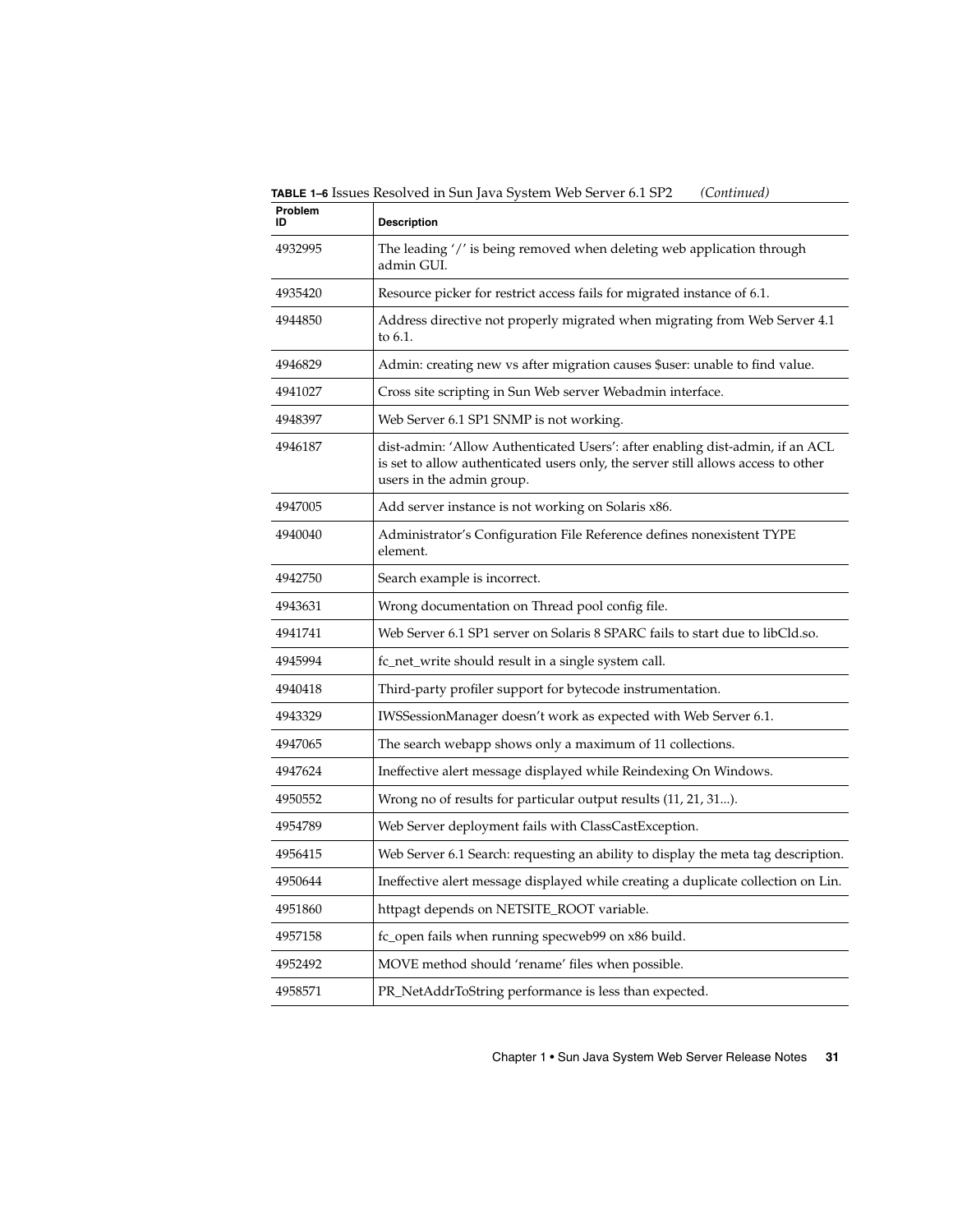**TABLE 1–6** Issues Resolved in Sun Java System Web Server 6.1 SP2 *(Continued)*

| Problem<br>ID | <b>Description</b>                                                                                                                     |
|---------------|----------------------------------------------------------------------------------------------------------------------------------------|
| 4951264       | Server crash during Java-triggered reconfiguration and server shutdown.                                                                |
| 4958755       | ServletContext.getContext(String) does not return other contexts when called<br>from root context. It simply returns the root context. |
| 4950653       | 'Null' is displayed for QoS vsclass values.                                                                                            |
| 4951982       | Invalid error message is displayed while configuring LDAP with wrong<br>credentials.                                                   |
| 4953147       | Cron-based log rotation fails when admin user is root, and instance is non-root.                                                       |
|               | <b>Workaround:</b> Change the user to be same as admin server user in the<br>scheduler.conf file.                                      |
| 4961864       | Web Server hangs when using rotate-callback.                                                                                           |
| 4962059       | Admin passwd stored as plain text in file setup.inf.                                                                                   |
| 4969637       | Minor coding error in send-error SAF.                                                                                                  |
| 4961999       | After adding a VS, the top frame does not show the VS in the drop down box.                                                            |
| 4962624       | Admin: No Validation for protocol value in Edit Listen socket.                                                                         |
| 4963483       | The GUI gets cluttered if one tries to create an ACL file path with forward<br>slash.                                                  |
| 4968422       | Showing up invalid ACL file on the browser in the webdav screen.                                                                       |
| 4966497       | Perf Dump data for Average Queueing Delay is not correct.                                                                              |
| 4970955       | Cross-site security issue with Apache<br>sample(\plugins\java\samples\webapps\simple).                                                 |
| 4972573       | Incorrect behavior in Webapps-Simple sample application in Web Server 6.1<br>SP1.                                                      |
| 4972587       | Incorrect instructions in index.html of i18n Sample Application.                                                                       |
| 4976454       | Samples shipped with Web Server 6.1.                                                                                                   |
| 4970273       | FastCGI beta libraries are in RTM Web Server packages.                                                                                 |
| 4976953       | AIX 6.0 SP6: forbidden error to a GET for a file with correct group permissions.                                                       |
| 4976490       | Log messages truncated.                                                                                                                |
| 4975675       | Dynamic reconfiguration fails when server is under load.                                                                               |
| 4976910       | NSFC_GetEntryPrivateData() calls NSFC_ExitCacheMonitor() when no entry<br>exists.                                                      |
| 4973079       | The GUI retains dismissed invalid port entries and populates it when<br>servername field validation fails.                             |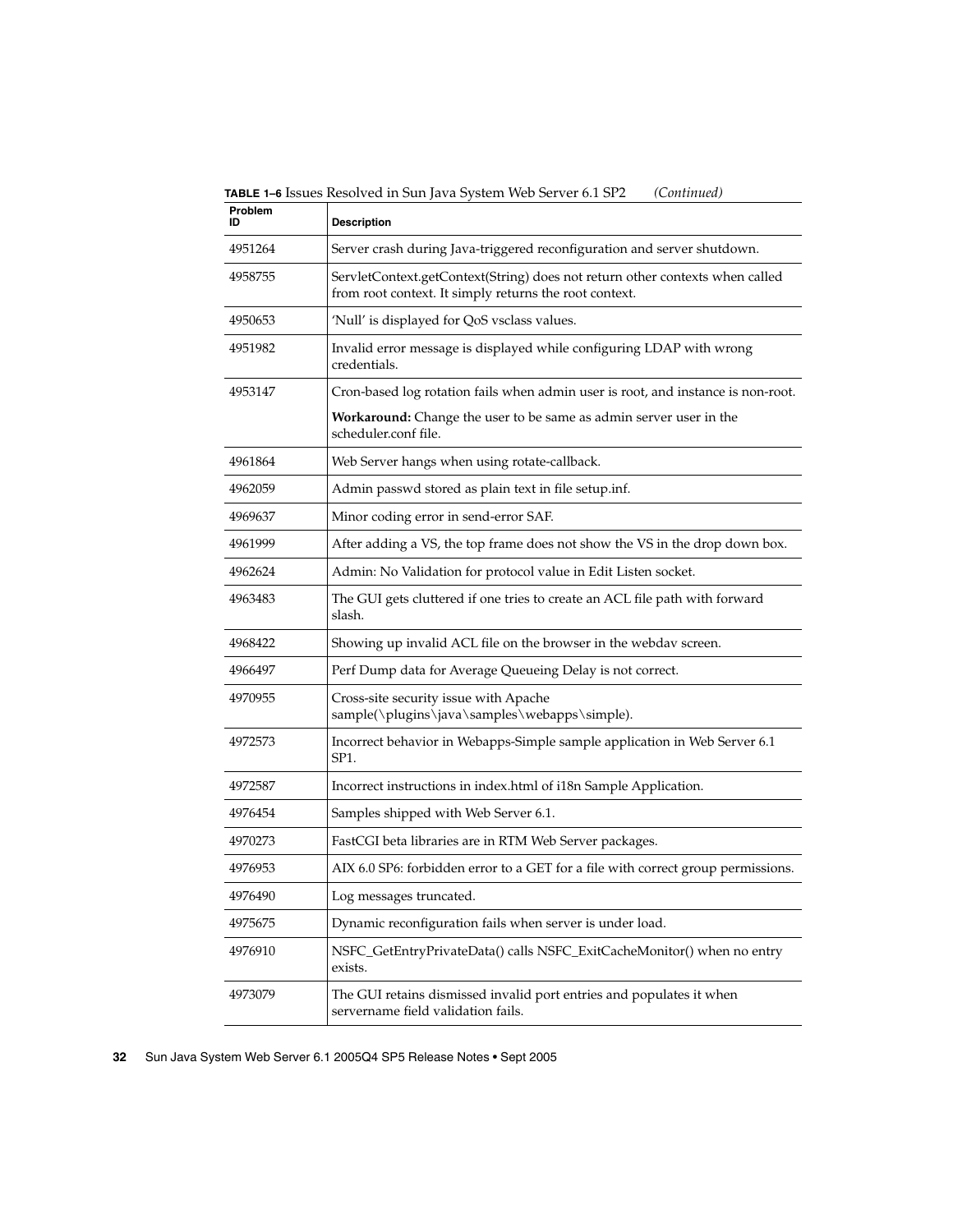**TABLE 1–6** Issues Resolved in Sun Java System Web Server 6.1 SP2 *(Continued)*

| Problem<br>ID | <b>Description</b>                                                                                             |
|---------------|----------------------------------------------------------------------------------------------------------------|
| 4975788       | classpath edited using IExplorer is broken; server JVM can't start.                                            |
| 4975798       | Can't add path to classpath suffix using web-admin.                                                            |
| 4975782       | Can't delete external JNDI reference.                                                                          |
| 4970188       | Rpm can't locate system umask.                                                                                 |
| 4971298       | pkgchk -n fails for Webserver package in JES.                                                                  |
| 4986761       | Web Server 6.0 migration fails.                                                                                |
| 4989231       | Server fails to start up on Linux platform. Wrong JDK path during build.                                       |
| 4988104       | Edit virtual servers page should update the connections value correctly.                                       |
| 4986700       | Last-modified and Etag are suppressed when Servlet filters are used.                                           |
| 4991888       | Storing the wrong file name for key file configuration.                                                        |
| 4992739       | Cannot start webserver instance, after modifying its classpath suffix.                                         |
| 4995447       | Web Server 6.1 SP2 RHlinux unable to access admin GUI; throws error message<br>after login.                    |
| 4995489       | Solaris x86: distributed admin cannot be enabled.                                                              |
| 4991775       | Validation of cookie name in cookie example servlet.                                                           |
| 5002905       | Super User Access Control cannot be set even when Distributed Admin is not<br>enabled.                         |
| 5012107       | POST request body consumed twice when using bad plugin.                                                        |
| 4962659       | Search criteria is getting truncated to 100 characters.                                                        |
| 4967580       | Search displays wrong hyperlinks for the SSL enabled instance.                                                 |
| 4970181       | Stellent filters need to be added to the Linux and Solaris x86 builds.                                         |
| 4975327       | indexMetatags of the nova search should be set automatically.                                                  |
| 4975367       | Indexing for the meta tag should be case-insensitive.                                                          |
| 4997149       | Remove documents with *.* pattern is not removing all the files when the<br>excludeExtensions property is set. |
| 4997178       | Server returns null pointer exception while indexing .sxg file when<br>excludeExtensions is set.               |
| 4997697       | Page numbers are not displayed properly on the search results page.                                            |
| 4844616       | dbswitch misconfiguration causes crash.                                                                        |
| 4854698       | Plugin crashes with malformed request.                                                                         |
|               |                                                                                                                |

Chapter 1 • Sun Java System Web Server Release Notes **33**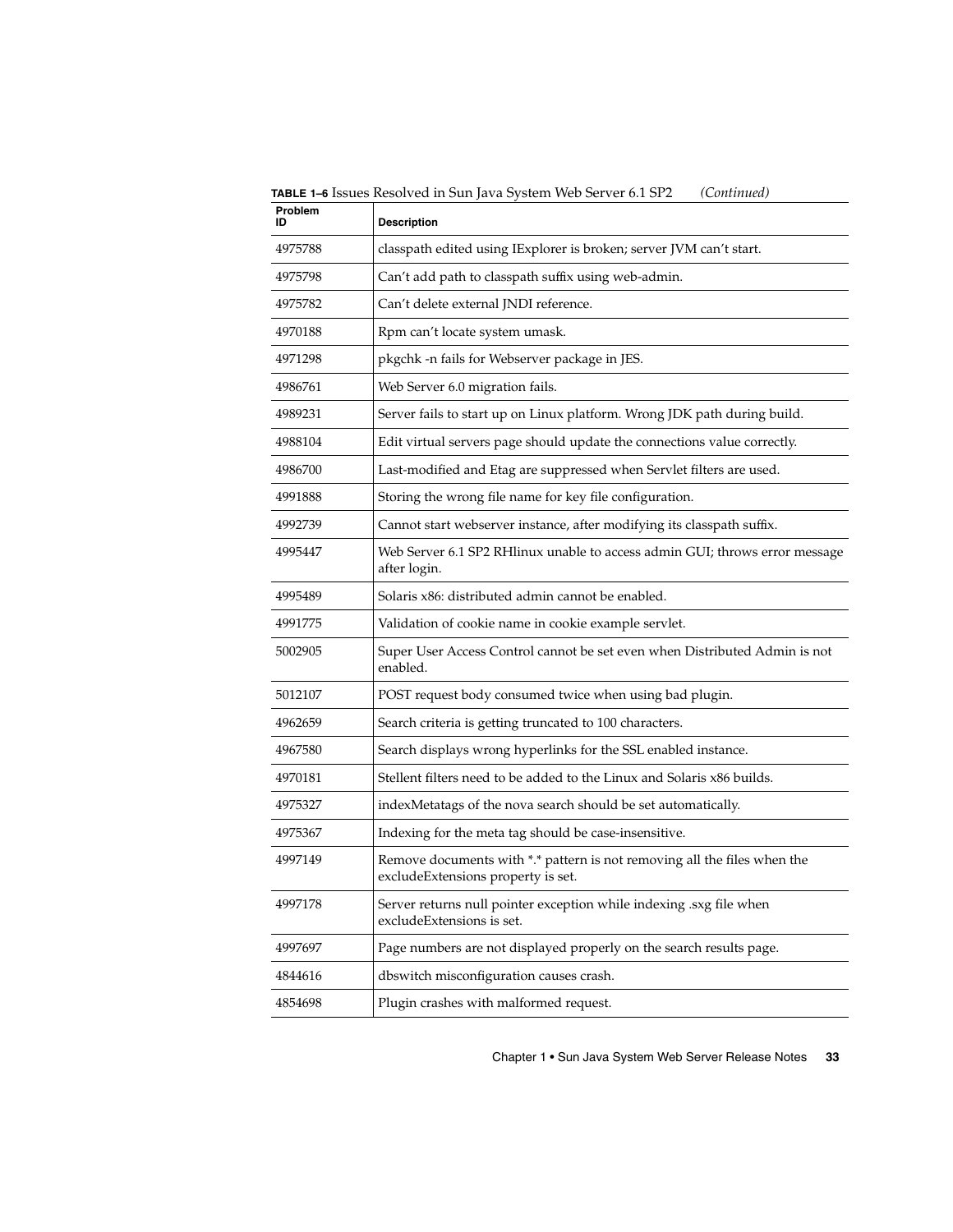**TABLE 1–6** Issues Resolved in Sun Java System Web Server 6.1 SP2 *(Continued)*

| Problem<br>ID | <b>Description</b>                                                                             |
|---------------|------------------------------------------------------------------------------------------------|
| 4866965       | ACLI: Failed authentication will be logged twice in the server errors log file.                |
| 4880864       | ACL: Web Server returns 404 Not found errors when ACLs deny access.                            |
| 4915326       | WEBC: granting signedBy permissions to jar files does not work.                                |
| 4918754       | Web Server 6.1 cannot process HTTP URL GET parameter that is in 8-bit<br>charset.              |
| 4924921       | Cannot set 800 MB of jvm max heap size on Win2k using JDK 1.3.1.                               |
| 4926336       | Using % in the value of jsp:param corrupts the query string.                                   |
| 4927770       | Server aborts with SIGABRT from within libjym.                                                 |
| 4928358       | JSP errors are wrongly reported as Not Found errors.                                           |
| 4930374       | extra-class-path attribute in class-loader element in sun-web.xml doesn't<br>work as expected. |
| 4932893       | Dynamic reloading doesn't work for web application descriptor files, for<br>example web.xml.   |
| 4939370       | Web container thread names are not unique.                                                     |
| 4934083       | LDAP: Crash during LDAP authentication.                                                        |
| 4934562       | webc: getRemoteUser() does not work for standalone jsps.                                       |
| 4935669       | webc: request may not always contain client cert data.                                         |
| 4935570       | Cert data not always present even when available.                                              |
| 4932547       | Tomcat AuthenticatorBase returning 500 instead of 403.                                         |
| 4946762       | Out of box default realm should be native.                                                     |
| 4948123       | Web Server 6.1 incorrectly reports client key size in certain situations.                      |
| 4949842       | webc: isUserInRole() will not match when using core authentication.                            |
| 4957829       | LDAP: user can enter wildcard "*' for UID in basic authentication.                             |
| 4960013       | Cannot have more than one LDAP realm.                                                          |
| 4968857       | htconvert not converting .nsconfig wildcard patterns correctly.                                |
| 4968882       | htconvert does not work on 6.1 style server.xml.                                               |
| 4960873       | NPE encountered when a session is expired simultaneously by two (2) threads.                   |
| 4973927       | EPIPE signal not caught as an IOException from OutputStream.write().                           |
| 4976277       | Using jdk 1.4.1 provided jndi connection pool for LDAP pooling.                                |
|               |                                                                                                |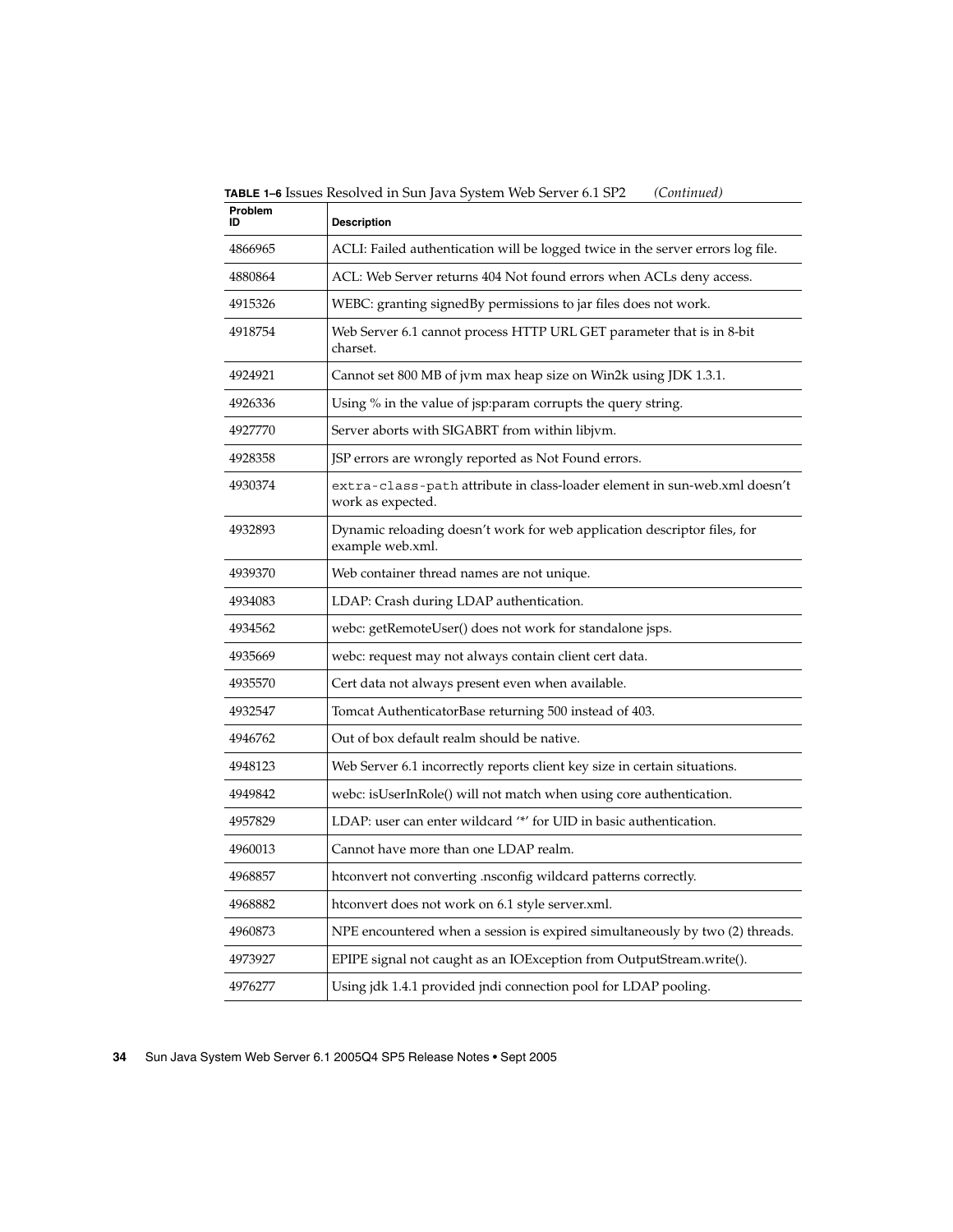<span id="page-34-0"></span>**TABLE 1–6** Issues Resolved in Sun Java System Web Server 6.1 SP2 *(Continued)*

| 4983707<br>Changing the log level to Security causes NullPointerException upon st.              |  |
|-------------------------------------------------------------------------------------------------|--|
|                                                                                                 |  |
| 'distributable' semantics in web.xml is not honoured by the web container.<br>4981028           |  |
| getResourcePaths returns paths that contain '//'.<br>4993468                                    |  |
| Webservd leaks memory on RedHat Linux Advance Server 3.0.<br>4996219                            |  |
| Poor integration between NSAPI srvhdrs and HttpServletResponse headers.<br>4997593              |  |
| LOCK-UNLOCK is not working properly and GUI does not show up lock info<br>4997756<br>properly.  |  |
| Web Server does not start on RHL AS 3.0 with Security turned On.<br>4997838                     |  |
| 5003531<br>500 error when accessing web-app with transport-guarantee=CONFIDENTIAL<br>in non-SS. |  |
| ASN.1 parsing bugs/brute forcer program can cause Web Server crash.<br>5004542                  |  |
| NSS: Crash in DER_UTCTimeToTime with corrupt certificate.<br>5016494                            |  |

### Issues Resolved in 6.1 SP1

The following table lists the issues resolved in Sun Java System Web Server 6.1 SP1.

**TABLE 1–7** Issues Resolved in Sun Java System Web Server 6.1 SP1

| <b>Problem</b><br>ID | <b>Description</b>                                                                                                                                                                                                                                |
|----------------------|---------------------------------------------------------------------------------------------------------------------------------------------------------------------------------------------------------------------------------------------------|
| 4642650              | Option needed to disable appending of absolute URL in servlet/JSP container.                                                                                                                                                                      |
|                      | Fix details: New property added to sun-web. xml:<br>relativeRedirectAllowed                                                                                                                                                                       |
|                      | Default value: false                                                                                                                                                                                                                              |
|                      | Description: If true, allows the web application to send a relative URL to the<br>client using the HttpServletResponse.sendRedirect () API (that is, it<br>suppresses the container from translating a relative URL to a fully qualified<br>URL). |
| 4793938              | Enabling Remote File Manipulation from the Server Manager GUI allows any<br>remote user to obtain a listing of any directory in the server's URI space.                                                                                           |
| 4904201              | javahome path wrongly set when adding a server with no bundled JDK.                                                                                                                                                                               |
| 4911580              | Adding a new server instance may fail with a Server Error message.                                                                                                                                                                                |
| 4928794              | Server restarts when trying to create null resource by PUT.                                                                                                                                                                                       |

Chapter 1 • Sun Java System Web Server Release Notes **35**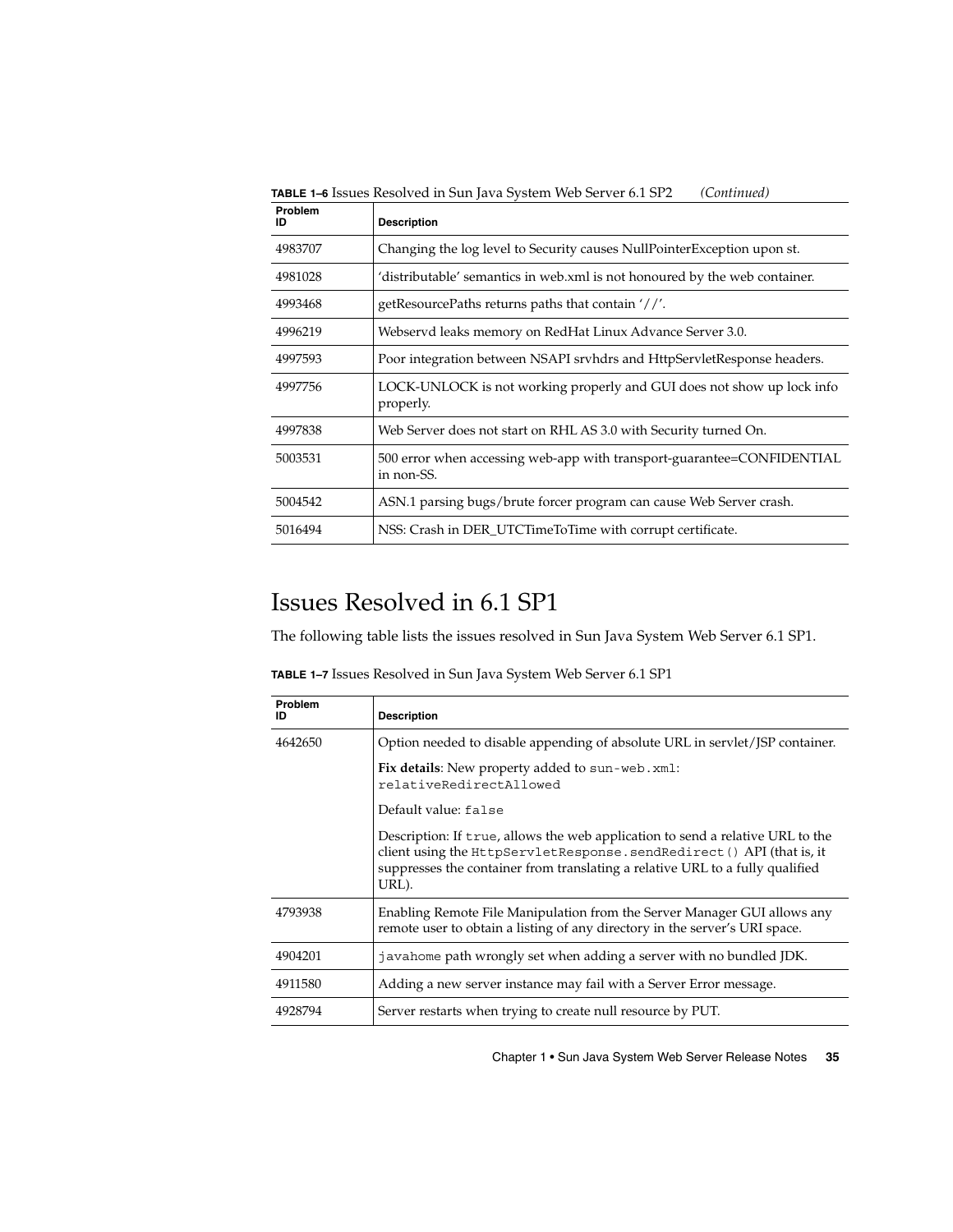<span id="page-35-0"></span>**TABLE 1–7** Issues Resolved in Sun Java System Web Server 6.1 SP1 *(Continued)*

| Problem<br>ID | <b>Description</b>                                                                                                                                                                                                                                                                                                                                                                                                                                                                                                                                                                                                                                                                                                                                                                                                                                                                                                                                                                                                                   |
|---------------|--------------------------------------------------------------------------------------------------------------------------------------------------------------------------------------------------------------------------------------------------------------------------------------------------------------------------------------------------------------------------------------------------------------------------------------------------------------------------------------------------------------------------------------------------------------------------------------------------------------------------------------------------------------------------------------------------------------------------------------------------------------------------------------------------------------------------------------------------------------------------------------------------------------------------------------------------------------------------------------------------------------------------------------|
| 4929913       | Search engine does not extract and index FTS information from PDF files.                                                                                                                                                                                                                                                                                                                                                                                                                                                                                                                                                                                                                                                                                                                                                                                                                                                                                                                                                             |
|               | Fix details: This fix applies to all supported platforms except Linux.                                                                                                                                                                                                                                                                                                                                                                                                                                                                                                                                                                                                                                                                                                                                                                                                                                                                                                                                                               |
|               | The Author, Subject, and Keywords meta tags are always indexed.<br>Functionality has been added that now allows arbitrary meta tags to be<br>indexed, including those produced when converting the FTS_* attributes from<br>PDF files. Manual configuration of a new setting in server. xml is required,<br>as described below.<br>In the SEARCH section of server. xml, add a PROPERTY with<br>п<br>name="indexMetatags". The value should be a comma-delimited list of<br>meta tag names (note that the Author, Subject, and Keywords meta<br>tags are always indexed, regardless of this setting).<br>To index the meta tags resulting from the conversion of PDFs and other<br>п<br>types of documents, this configuration must use the name of the meta tag,<br>rather than the name of the "field" in the particular document type. For<br>example, to index the FTS_Title contents from PDF files, "Title" must<br>be a component of the "indexMetatags" setting:<br><property name="indexMetatags" value="Title"></property> |
|               | Note - See issue 4956415 in the "Search" on page 52 section for details about<br>displaying custom meta tag information in search results.                                                                                                                                                                                                                                                                                                                                                                                                                                                                                                                                                                                                                                                                                                                                                                                                                                                                                           |
| 4933935       | On Solaris 9: reconfig does not work in package-based installs.                                                                                                                                                                                                                                                                                                                                                                                                                                                                                                                                                                                                                                                                                                                                                                                                                                                                                                                                                                      |
| 4945089       | ASN.1 parsing issue in SSL.                                                                                                                                                                                                                                                                                                                                                                                                                                                                                                                                                                                                                                                                                                                                                                                                                                                                                                                                                                                                          |
|               | A problem has been identified in the implementation of the SSL protocols used<br>by the Web Server that may be exploited as a Denial of Service attack. Sun Java<br>System Web Server 6.1 SP1 fixes this problem. If you use the Web Server to host<br>sites that utilize SSL version 3 or TLS, you are strongly encouraged to install<br>this service pack.                                                                                                                                                                                                                                                                                                                                                                                                                                                                                                                                                                                                                                                                         |
| 4950388       | The reconfig command does not work on Windows XP.                                                                                                                                                                                                                                                                                                                                                                                                                                                                                                                                                                                                                                                                                                                                                                                                                                                                                                                                                                                    |
| 4964069       | The commit.exe utility crashes on Windows platforms.                                                                                                                                                                                                                                                                                                                                                                                                                                                                                                                                                                                                                                                                                                                                                                                                                                                                                                                                                                                 |

## Issues Resolved in 6.1

The following table lists the issues resolved in Sun Java System Web Server 6.1.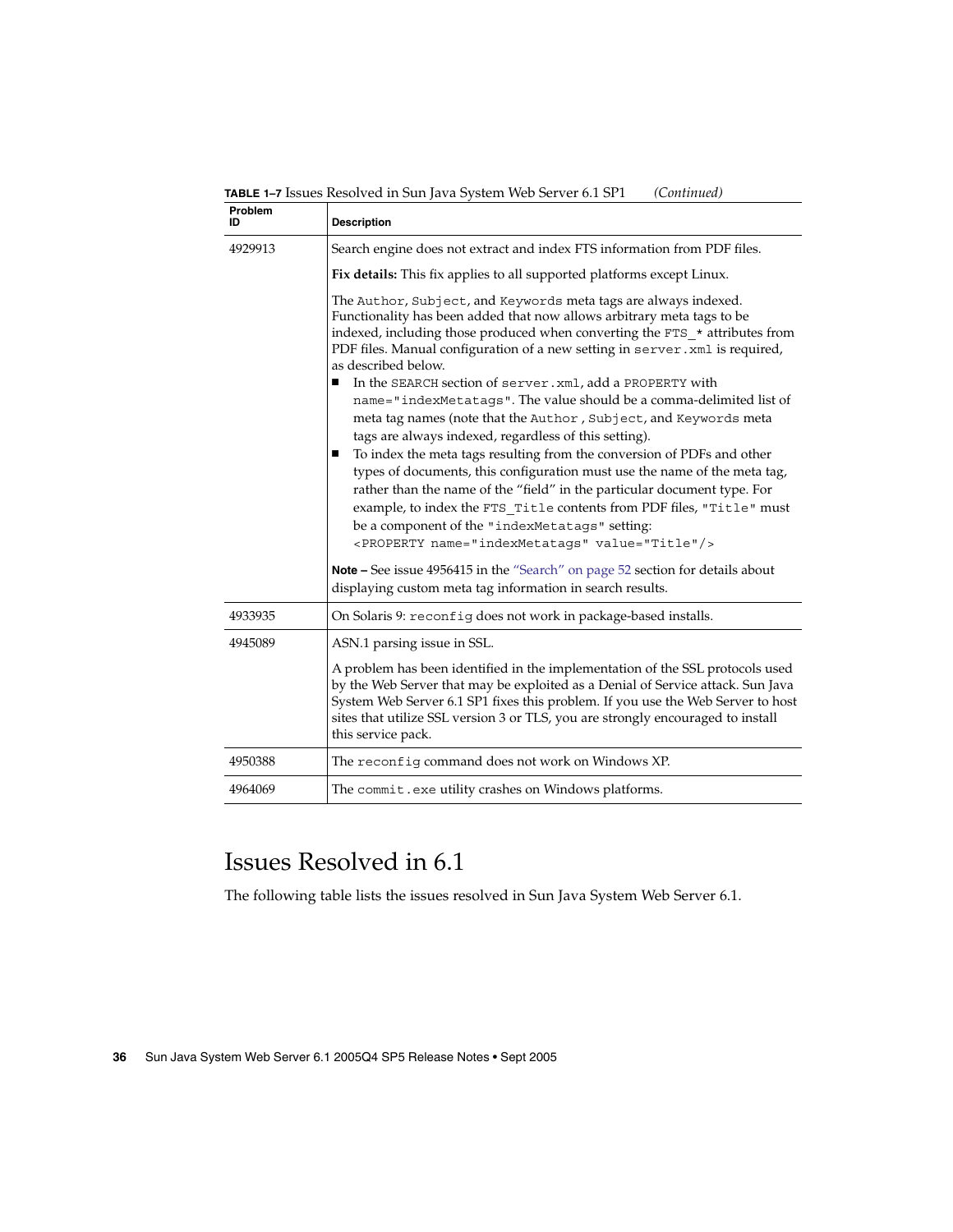**TABLE 1–8** Issues Resolved in Sun Java System Web Server 6.1

| Problem<br>חו | <b>Description</b>                                                                                                                               |
|---------------|--------------------------------------------------------------------------------------------------------------------------------------------------|
| 4869693       | On Windows, the Web Server installation overwrites Sun™ONE Directory<br>Server . d11 files due to cohabitation issues with Directory Server 5.x. |
| 4540254       | Rotating log files shouldn't require server restart on UNIX.                                                                                     |
| 4727146       | Logs filling with 'connection reset' entries.                                                                                                    |
| 4786735       | Installer doesn't set proper JDK CLASSPATH/LIBPATH when the external JDK<br>is used.                                                             |
| 4792721       | Incorrect error messages when LDAP server is offline.                                                                                            |
| 4799452       | sun.tools.javac.Main has been deprecated, exception stops valid JSPs.                                                                            |
| 4801874       | ACL_LDAPSessionAllocate always returns LAS_EVAL_FAIL.                                                                                            |
| 4811418       | Digest authentication crashes.                                                                                                                   |
| 4819405       | Memory growth/leak of slapd process with digestauth plugin.                                                                                      |
| 4820513       | digestauth plugin code is not thread safe.                                                                                                       |
| 4839875       | When using cachefs/nfs as ClassCache and document-root, Sun Java System<br>Web Server doesn't always pick up the new JSP.                        |
| 4842190       | Web Server crashes when receiving Accept-Language header larger than 15<br>languages.                                                            |
| 4842574       | Server crash with malformed request.                                                                                                             |
| 4842601       | Accept-Language header security issue.                                                                                                           |
| 4846832       | CRL corrupts database.                                                                                                                           |
| 4848896       | digestauth plugin crashes for a particular type of request.                                                                                      |
| 4849914       | Memory leak in digestauth plugin for a particular type of request.                                                                               |
| 4855546       | Log analyser vulnerability.                                                                                                                      |
| 4858026       | JSP: crash in getParameter when posting large amounts of data.                                                                                   |
| 4867887       | Basic authentication fails for users with user IDs that have spaces.                                                                             |
| 4903319       | When you create a collection, not all documents will be indexed and added to<br>the collection.                                                  |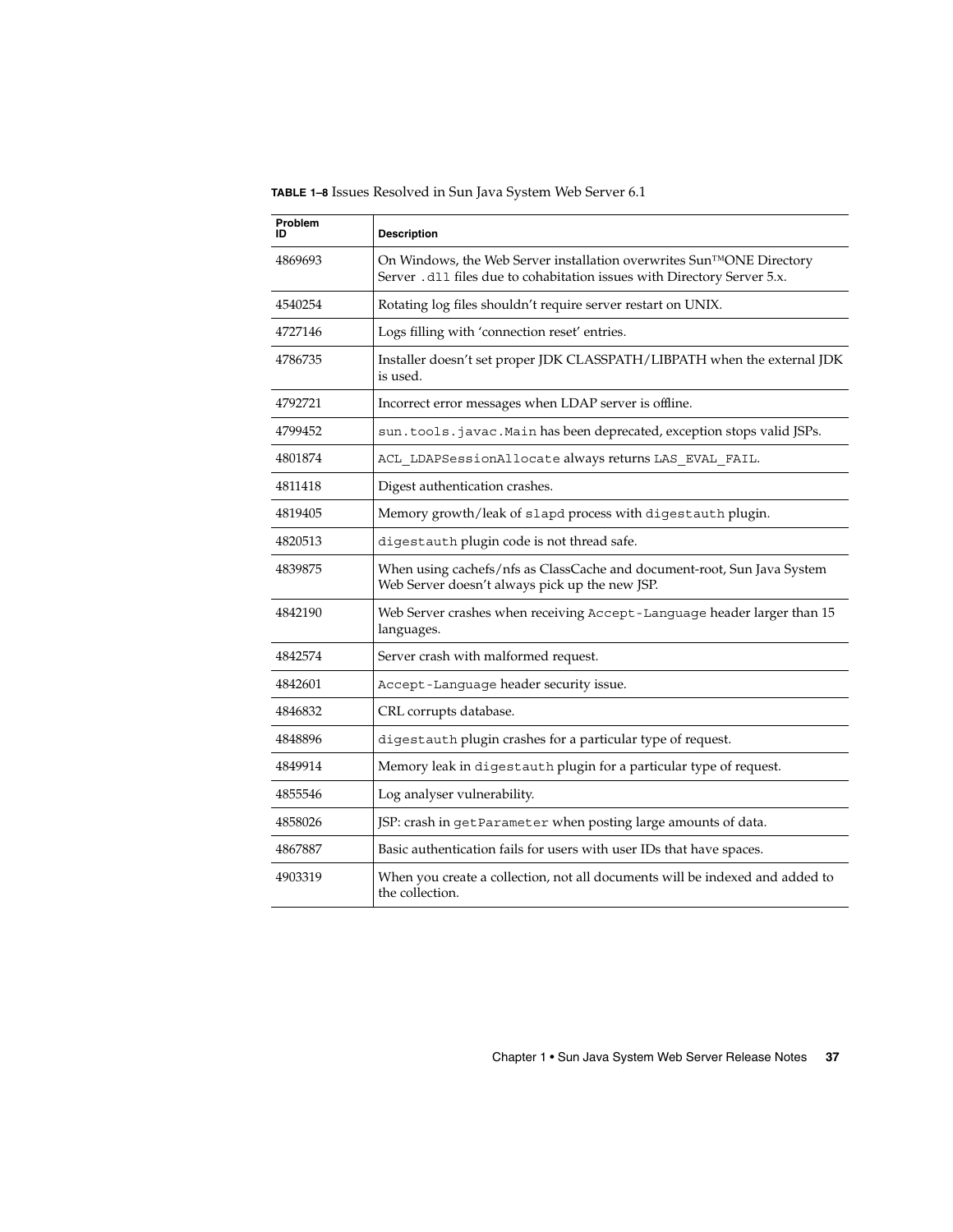# <span id="page-37-0"></span>Known Issues

This section lists the more important known issues and limitations at the time of the Sun Java System Web Server 6.1 SP5 release. The issues are listed by category:

- "General" on page 38
- *"Administration"* on page 38
- "Core" [on page 42](#page-41-0)
- ["Documentation and Online Help"](#page-42-0) on page 43
- ["Installation"](#page-48-0) on page 49
- *"*Migration" on page 50
- "Samples" [on page 52](#page-51-0)
- "Search" [on page 52](#page-51-0)
- "Security" [on page 53](#page-52-0)
- "Tools" [on page 55](#page-54-0)
- ["Web Container"](#page-54-0) on page 55
- *["WebDAV"](#page-54-0)* on page 55

### General

The following table lists General known issues.

| <b>TABLE 1-9 General Known Issues</b> |
|---------------------------------------|
|---------------------------------------|

| Problem<br>ID | <b>Description</b>                                                                                    |
|---------------|-------------------------------------------------------------------------------------------------------|
| 6301761       | JES4_b8: Browser incompatibility - mozilla 1.4 / firefox 1.0.6 issue with WS 6.1<br>SP <sub>5</sub> . |
| 6198559       | JES3: Patch Upgrade of Web Server on Linux throws false 'Uninstall'<br>notification.                  |

### Administration

The following table lists the known issue in Administration.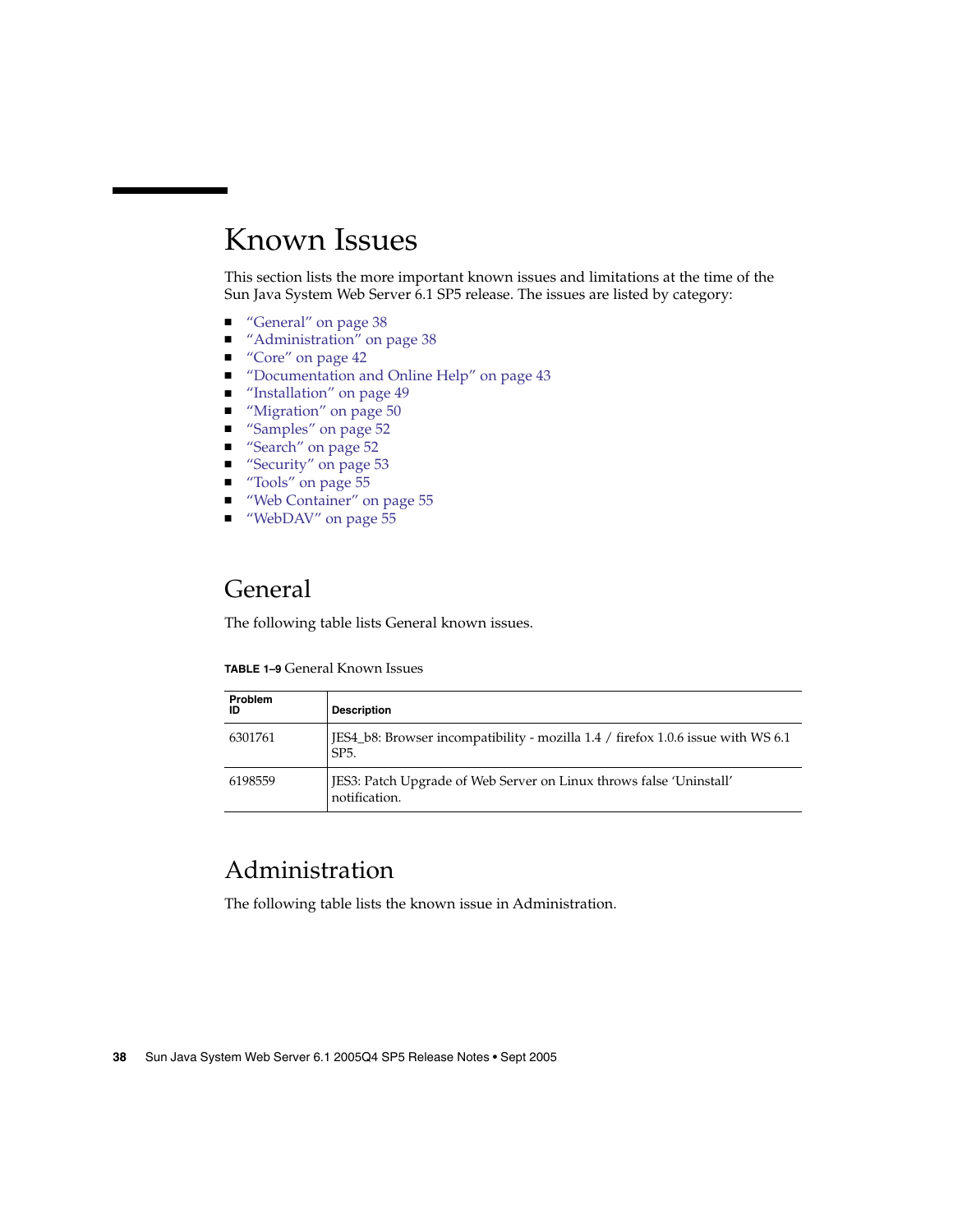#### **TABLE 1–10** Known Issues in Administration

| Problem<br>ID | <b>Description</b>                                                                                                                                                                                                                                                                                                                                                                |  |
|---------------|-----------------------------------------------------------------------------------------------------------------------------------------------------------------------------------------------------------------------------------------------------------------------------------------------------------------------------------------------------------------------------------|--|
| 6197731       | Internal Error on accessing Admin Server.                                                                                                                                                                                                                                                                                                                                         |  |
|               | <b>Workaround:</b> If Web Server 6.1 SP4 is installed on a Windows machine which<br>has Directory Server (versions 5.2 patch 3 or lower) installed, you may run into<br>problems with the Web Server Admin Server. It is advisable to install the Web<br>Server and Directory Server on separate machines to avoid issues. This issue is<br>applicable only on Windows platforms. |  |
| 6021151       | Problem using HttpServerAdmin to create a JNDI resource containing an<br>LDAP DN containing commas.                                                                                                                                                                                                                                                                               |  |
|               | Workaround:                                                                                                                                                                                                                                                                                                                                                                       |  |
|               | For HttpServerAdmin to escape the '' in the property use $\sqrt{\ }$ as escape<br>character (and use $\sqrt{ }$ in Windows platforms).                                                                                                                                                                                                                                            |  |
|               | In the property<br>java.naming.provider.url=ldap://localhost:389/ou=loggingQueues,ou=tms,ou=<br>the ',' are escaped as shown here:                                                                                                                                                                                                                                                |  |
|               | -property<br>java.naming.provider.url=ldap://localhost:389/ou=loggingQueues\\,ou=tms\\                                                                                                                                                                                                                                                                                            |  |
| 5007892       | dist-admin: ACL deletion does not clean up obj.                                                                                                                                                                                                                                                                                                                                   |  |
|               | Workarond:                                                                                                                                                                                                                                                                                                                                                                        |  |
|               | Comment out the NameTrans for https-admserv:                                                                                                                                                                                                                                                                                                                                      |  |
|               | #NameTrans fn="assign-name" name="https-admserv" from="/https-admserv/*"                                                                                                                                                                                                                                                                                                          |  |
| 5035129       | Unable to manage DS user/group/ou using WS 6.1 SP2 Admin on RHLAS 3.0<br>only.                                                                                                                                                                                                                                                                                                    |  |
| 4650456       | View Access and View Error doesn't work properly with multi-byte characters.                                                                                                                                                                                                                                                                                                      |  |
| 4652585       | When distributed admin is enabled, the local admin user becomes disabled                                                                                                                                                                                                                                                                                                          |  |
|               | Workaround: Create a user with the default admin user name within the<br>distributed admin group.                                                                                                                                                                                                                                                                                 |  |
|               | Note that the newly created LDAP admin user must have the same password<br>as the Web Server admin user.                                                                                                                                                                                                                                                                          |  |
| 4725683       | The log file date stamp does not take the local time zone into account, and<br>shows the incorrect date.                                                                                                                                                                                                                                                                          |  |
|               | <b>Workaround:</b> If the date in the log file filename extension should match the<br>date of the log entries themselves, configure the server to rotate the log files at<br>23:59, the end of the day.                                                                                                                                                                           |  |
|               |                                                                                                                                                                                                                                                                                                                                                                                   |  |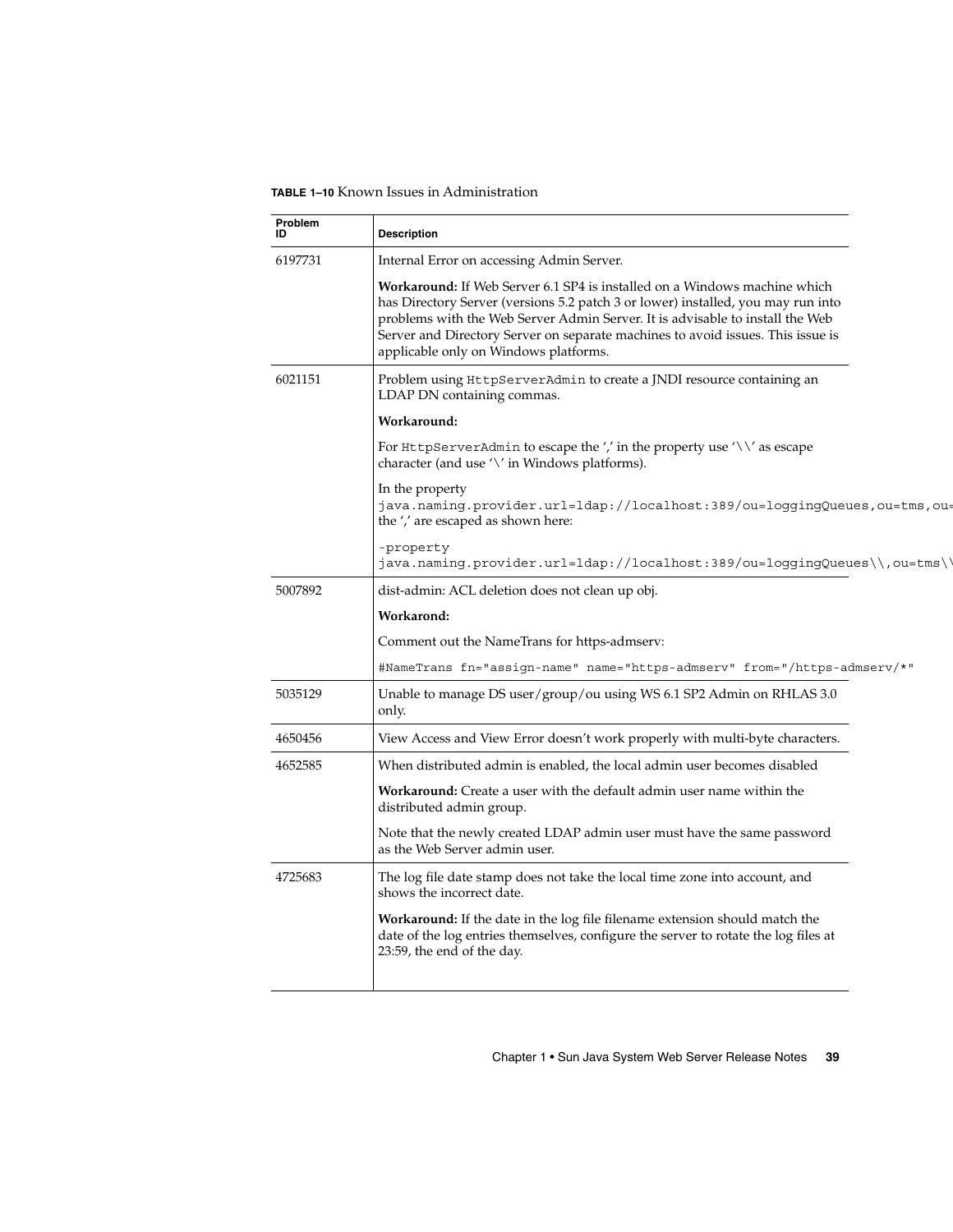| Problem<br>ID | <b>Description</b>                                                                                                                                                                                                                                                                                                                                                                                                                                                                                                                                                                                                                                                                                                                                                                                                                                                                                                                   |
|---------------|--------------------------------------------------------------------------------------------------------------------------------------------------------------------------------------------------------------------------------------------------------------------------------------------------------------------------------------------------------------------------------------------------------------------------------------------------------------------------------------------------------------------------------------------------------------------------------------------------------------------------------------------------------------------------------------------------------------------------------------------------------------------------------------------------------------------------------------------------------------------------------------------------------------------------------------|
| 4761960       | In Version 6.0 SP4, cannot enable distributed admin when using SASL and<br>anonymous bind.                                                                                                                                                                                                                                                                                                                                                                                                                                                                                                                                                                                                                                                                                                                                                                                                                                           |
|               | Workaround: Do not use anonymous bind to SSL enabled directory server.                                                                                                                                                                                                                                                                                                                                                                                                                                                                                                                                                                                                                                                                                                                                                                                                                                                               |
| 4841310       | Can't get REMOTE_USER variable when authenticated by .htaccess.                                                                                                                                                                                                                                                                                                                                                                                                                                                                                                                                                                                                                                                                                                                                                                                                                                                                      |
|               | Workaround: If you enable .htaccess files, the server checks for .htaccess files<br>before serving resources. The server looks for .htaccess files in the same<br>directory as the resource and in that directory's parent directories, up to and<br>including the document root. For example, if the Primary Document Directory<br>is set to /sun/server/docs and a client requests<br>/sun/server/docs/reports/index.html, the server will check for<br>.htaccess files at /sun/server/docs/reports/.htaccess and<br>/sun/server/docs/.htaccess.                                                                                                                                                                                                                                                                                                                                                                                   |
|               | Note that the server's Additional Document Directories and CGI Directory<br>functionality allows an administrator to define alternate document roots. The<br>existence of alternate document roots affects .htaccess file processing. For<br>example, consider a server with the Primary Document Directory set to<br>/sun/server/docs and a CGI program at<br>/sun/server/docs/cgi-bin/program.cgi. If you enable CGI as a File<br>Type, the server will evaluate the contents of both<br>/sun/server/docs/.htaccess.and<br>/sun/server/docs/cgi-bin/.htaccess when a client issues a request<br>for the CGI program. However, if you instead configure a CGI Directory at<br>/sun/server/docs/cgi-bin, the server will inspect<br>/sun/server/docs/cgi-bin/.htaccess butnot<br>/sun/server/docs/.htaccess.This occurs because specifying<br>/sun/server/docs/cgi-bin as a CGI Directory marks it as an alternate<br>document root. |
| 4865295       | The End User Administration feature (under Distributed Administration in the<br>Administration interface) is no longer supported.                                                                                                                                                                                                                                                                                                                                                                                                                                                                                                                                                                                                                                                                                                                                                                                                    |
| 4882999       | Inconsistent look and feel to the pages in the Admin GUI.                                                                                                                                                                                                                                                                                                                                                                                                                                                                                                                                                                                                                                                                                                                                                                                                                                                                            |
| 4888696       | The Add Server page in the Admin GUI disappears in Netscape 7.0 when<br>insufficient information is entered.                                                                                                                                                                                                                                                                                                                                                                                                                                                                                                                                                                                                                                                                                                                                                                                                                         |
|               | <b>Workaround:</b> Enter complete information on the Add Server page before<br>clicking OK. If necessary, reload the page to restore the Add Server GUI, or<br>click another page or another tab and then navigate back to the Add Server<br>page. This problem occurs only in Netscape 7.0.                                                                                                                                                                                                                                                                                                                                                                                                                                                                                                                                                                                                                                         |
| 4910309       | The word "null" is incorrectly displayed on an alert message.                                                                                                                                                                                                                                                                                                                                                                                                                                                                                                                                                                                                                                                                                                                                                                                                                                                                        |
|               | This displays when editing directory services in the Pick Directory for Virtual<br>Server page in the Virtual Server Manager.                                                                                                                                                                                                                                                                                                                                                                                                                                                                                                                                                                                                                                                                                                                                                                                                        |

**TABLE 1–10** Known Issues in Administration *(Continued)*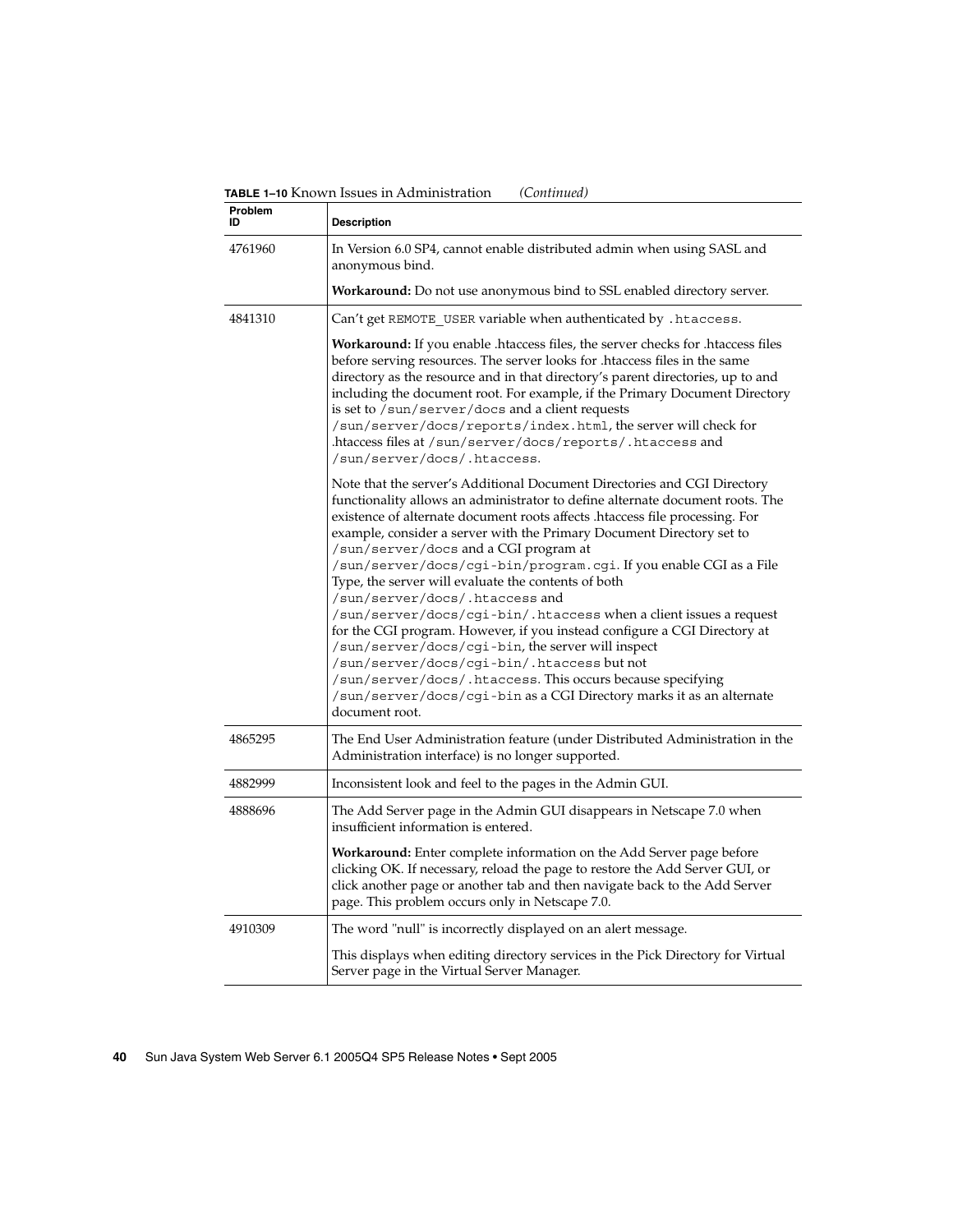**TABLE 1–10** Known Issues in Administration *(Continued)*

| Problem<br>ID | <b>Description</b>                                                                                                                                                                                                                                                                                                                      |
|---------------|-----------------------------------------------------------------------------------------------------------------------------------------------------------------------------------------------------------------------------------------------------------------------------------------------------------------------------------------|
| 4905808       | Super users cannot access the Administration interface after enabling<br>distributed administration.                                                                                                                                                                                                                                    |
|               | <b>Workaround:</b> After enabling distributed administration, create a user in LDAP<br>with the same administration user name and password as that of 'superuser'.                                                                                                                                                                      |
| 4908694       | Default link not working for logging settings.                                                                                                                                                                                                                                                                                          |
|               | The Default link on the Logging Settings for Virtual Server page does not set<br>the default path, but rather acts as a reset button.                                                                                                                                                                                                   |
| 4910197       | When editing a JDBC resource, the properties page retains values after they've<br>been deleted.                                                                                                                                                                                                                                         |
| 4911552       | . shtml files are parsed when they shouldn't be.                                                                                                                                                                                                                                                                                        |
|               | This issue pertains to the Parse HTML page on the Content Management tab in<br>the Class Manager. The . shtml files will be parsed even when settings on this<br>page are configured so that they shouldn't be. For example, if you specify just<br>"Yes, with exec tag" and "All HTML files," . shtml files will still also be parsed. |
| No ID         | The sun-web. xml file bundled with the Web Server points to the wrong DTD<br>location.                                                                                                                                                                                                                                                  |
|               | Correction: The correct location is http://www.sun.com/<br>software/dtd/webserver/sun-web-app_2_3-1.dtd.                                                                                                                                                                                                                                |
| 6284698       | Web Server not operational when installed as non root user.                                                                                                                                                                                                                                                                             |
|               | Workaround: Start the Web Server instance from the command line instead of<br>using the Web Admin console.                                                                                                                                                                                                                              |
| 6078104       | JSP applications are not accessible from WS6.1 when passthrough plugin is<br>configured.                                                                                                                                                                                                                                                |
|               | <b>Workaround:</b> Change the line from the service directive of passthrough —                                                                                                                                                                                                                                                          |
|               | From:                                                                                                                                                                                                                                                                                                                                   |
|               | Service type="magnus-internal/passthrough"<br>fn="service-passthrough"servers="http://server:port"                                                                                                                                                                                                                                      |
|               | To:                                                                                                                                                                                                                                                                                                                                     |
|               | Service fn="service-passthrough"<br>servers="http://server:port"                                                                                                                                                                                                                                                                        |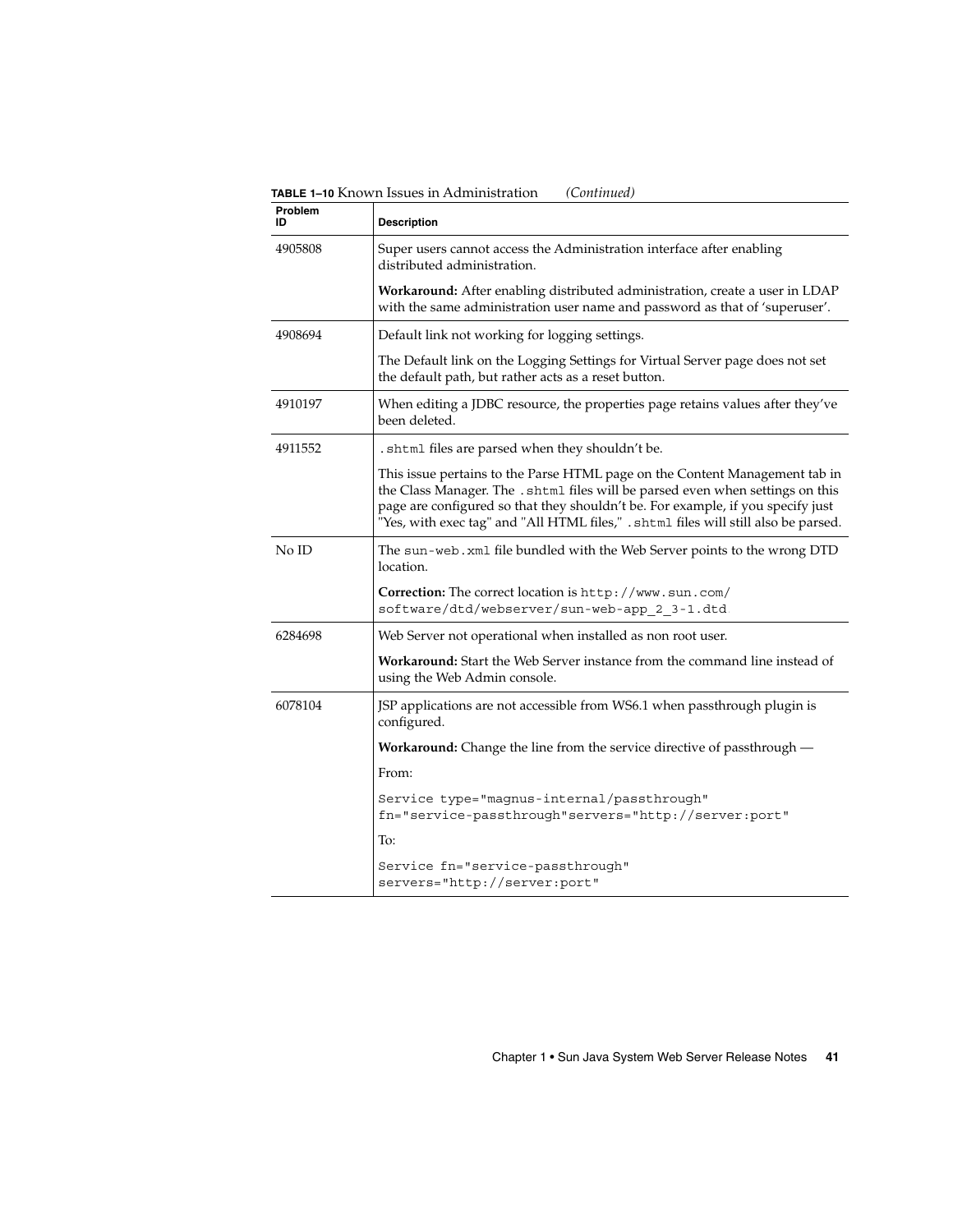| Problem<br>ID | <b>Description</b>                                                                                                                                                                                                                                                                                                                                                                                                                                                                                                                                 |
|---------------|----------------------------------------------------------------------------------------------------------------------------------------------------------------------------------------------------------------------------------------------------------------------------------------------------------------------------------------------------------------------------------------------------------------------------------------------------------------------------------------------------------------------------------------------------|
| 4841310       | Cannot get REMOTE USER variable when authenticated by . htaccess.                                                                                                                                                                                                                                                                                                                                                                                                                                                                                  |
|               | Workaround: If you enable .htaccess files, the server checks for .htaccess files<br>before serving resources. The server looks for .htaccess files in the same<br>directory as the resource and in that directory's parent directories, up to and<br>including the document root. For example, if the Primary Document Directory<br>is set to /sun/server/docs and a client requests<br>/sun/server/docs/reports/index.html, the server will check for<br>.htaccess files at /sun/server/docs/reports/.htaccess and<br>/sun/server/docs/.htaccess. |
|               | Note that the server's Additional Document Directories and CGI Directory<br>functionality allows an administrator to define alternate document roots. The<br>existence of alternate document roots affects htaccess file processing. For<br>example, consider a server with the Primary Document Directory set to<br>/sun/server/docs and a CGI program at<br>/sun/server/docs/cgi-bin/program.cgi. If you enable CGI as a File<br>Type, the server will evaluate the contents of both<br>/sun/server/docs/.htaccess and                           |
|               | /sun/server/docs/cgi-bin/.htaccess when a client issues a request<br>for the CGI program. However, if you instead configure a CGI Directory at<br>/sun/server/docs/cgi-bin, the server will inspect<br>/sun/server/docs/cgi-bin/.htaccess but not<br>/sun/server/docs/.htaccess. This occurs because specifying                                                                                                                                                                                                                                    |
|               | /sun/server/docs/cgi-bin as a CGI Directory marks it as an alternate<br>document root.                                                                                                                                                                                                                                                                                                                                                                                                                                                             |
| 4991278       | No Admin GUI feature available to delete JSP ClassCache files.                                                                                                                                                                                                                                                                                                                                                                                                                                                                                     |
| 6316262       | Admin GUI does not reflect changes made to the accesslog path.                                                                                                                                                                                                                                                                                                                                                                                                                                                                                     |
| 6316265       | Admin GUI says 'Click Apply' for the changes to take affect but there is no<br>'Apply' button for Admin Server.                                                                                                                                                                                                                                                                                                                                                                                                                                    |

<span id="page-41-0"></span>**TABLE 1–10** Known Issues in Administration *(Continued)*

## Core

The following table lists the known issue in Core.

**TABLE 1–11** Known Issues in Core

| <b>Problem</b><br>ID | <b>Description</b>                                                                             |
|----------------------|------------------------------------------------------------------------------------------------|
| 4939491              | On HP-UX: Executing the . / stop script gives an error message and kills the<br>process group. |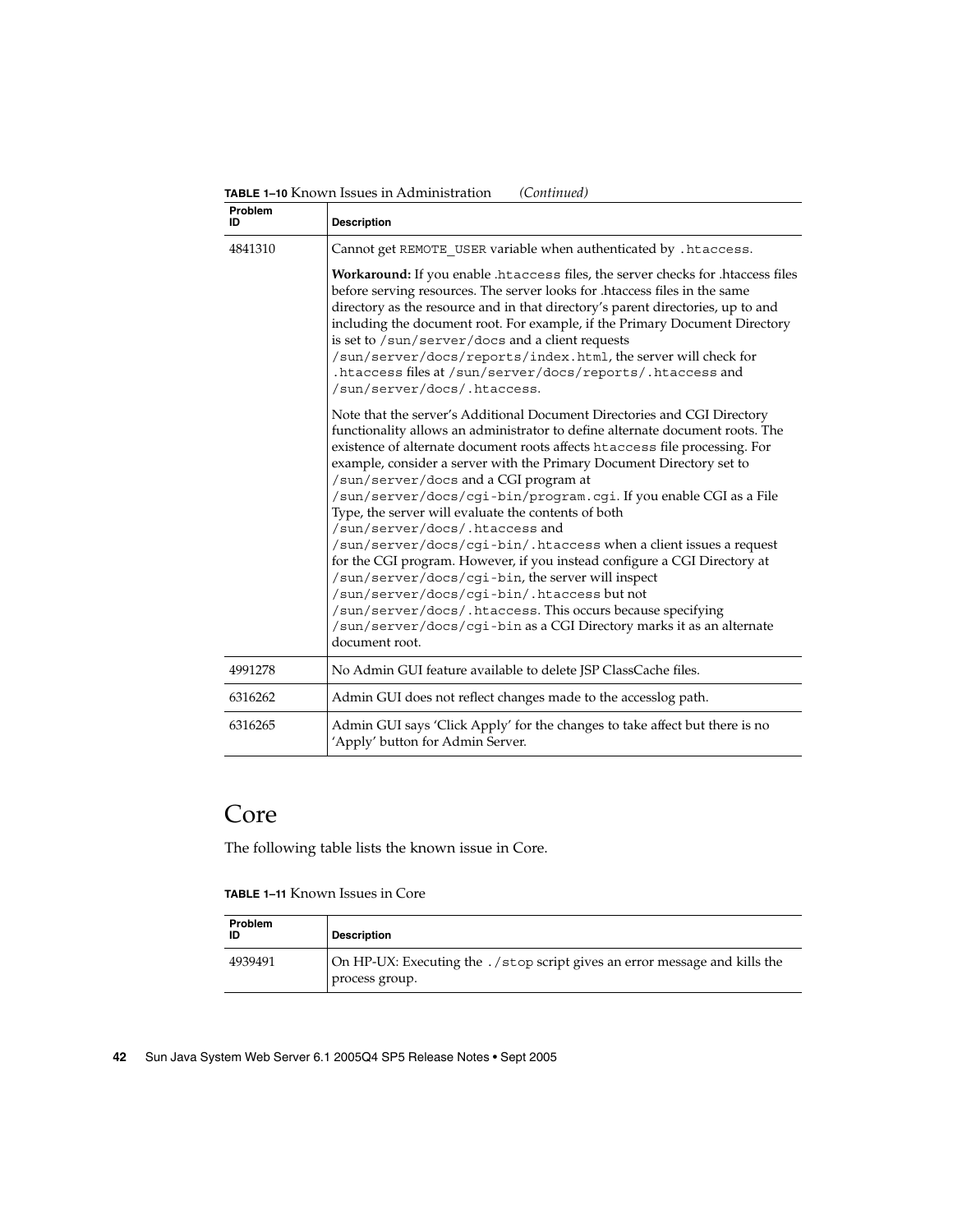# <span id="page-42-0"></span>Documentation and Online Help

The following table lists the known issues in Documentation and Online Help.

| Problem<br>ID | <b>Description</b>                                                                                                                                                           |
|---------------|------------------------------------------------------------------------------------------------------------------------------------------------------------------------------|
| 4964908       | No documentation available regarding feature upgrades.                                                                                                                       |
| 5065188       | Administrator's Guide incorrectly describes a Find menu Passage Search option                                                                                                |
| 6173274       | in the Advanced Search section. This menu option is not available.                                                                                                           |
| 6155266       | Administrator's Guide incorrectly describes the config log level.                                                                                                            |
|               | Correction: The Web Server config level should be defined as follows:                                                                                                        |
|               | Message indicate a misconfiguration.                                                                                                                                         |
| 6206074       | Administrator's Configuration File Reference describes an incorrect default value<br>for the ChildRestartCallback directive.                                                 |
|               | Correction: The default value is no directive.                                                                                                                               |
| 6170766       | <i>Installation and Migration Guide</i> describes an incorrect method of upgrading a<br>newer version of Web Server in the Before You Install Sun One Web Server<br>section. |
|               | <b>Correction:</b> To upgrade Sun One Web Server 6.1, which is a part of the Sun<br>Java Enterprise System 1, users must use patchadd.                                       |
| 6170769       | Administrator's Configuration File Reference has incorrect information about the<br>AdminLanquaqe directive.                                                                 |
|               | <b>Correction:</b> The AdminLanguage directive is only applicable to the language<br>displayed in the log messages and not the GUI.                                          |
| 6173273       | Administrator's Guide has a typo error under section Choosing MIME Types.                                                                                                    |
|               | Correction: The sentence should be read as follows: For more information, see<br>the MIME Types page in the online help and Using Virtual Servers.                           |
| 6173133       | NSAPI Programmer's Guide describes an incorrect example of a NSAPI Function<br>Reference.                                                                                    |
|               | Correction: The example should be read as follows:                                                                                                                           |
|               | FilterMethods methods = FILTER METHOD INITIALIZED;                                                                                                                           |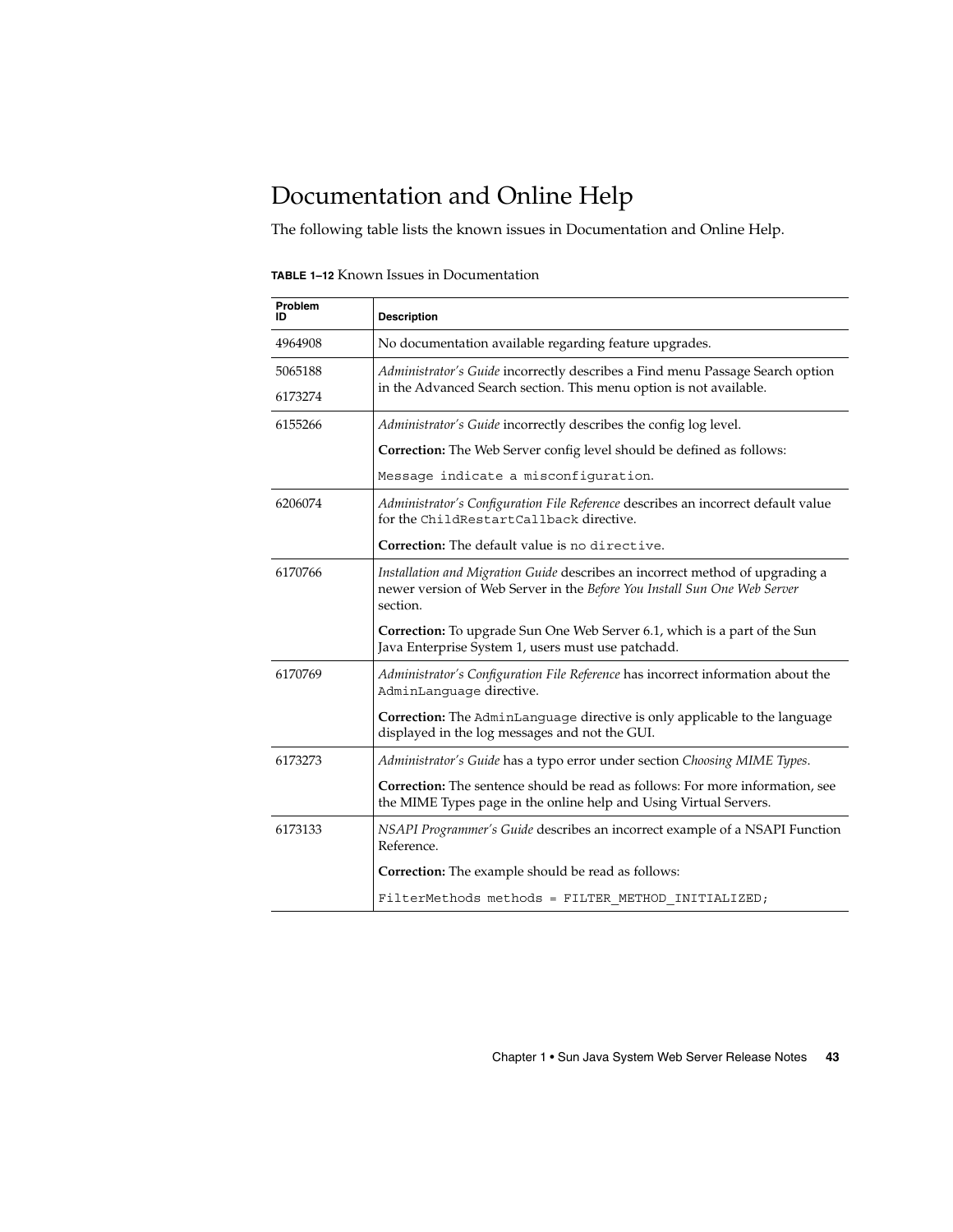| Problem<br>ID | <b>Description</b>                                                                                                                                                                                                                                                                                                                                                                                                                                                       |
|---------------|--------------------------------------------------------------------------------------------------------------------------------------------------------------------------------------------------------------------------------------------------------------------------------------------------------------------------------------------------------------------------------------------------------------------------------------------------------------------------|
| 6173272       | Administrator's Guide incorrectly documents the supported version of Java as<br>$'1.4.1$ 03'.                                                                                                                                                                                                                                                                                                                                                                            |
|               | Correction: Sun Java System Web Server supports Java™ 2 Platform, Standard<br>Edition (J2SETM) 1.4.2_04 and greater (32-bit only; 64-bit is not supported). J2SE<br>software is bundled with the Web Server and installed during installation, if<br>you choose to install it.                                                                                                                                                                                           |
|               | You can also install your own JDK at a later time, following installation of the<br>Web Server. If you plan to use the Administration server, a JDK must be<br>installed.                                                                                                                                                                                                                                                                                                |
| 5016571       | Online Help page under Generic Thread Pools gives invalid information.                                                                                                                                                                                                                                                                                                                                                                                                   |
| 5029460       | Administrator's Guide documents an incorrect certmap.conf configuration.                                                                                                                                                                                                                                                                                                                                                                                                 |
|               | The description of certmap.conf in the guide contains the following text:                                                                                                                                                                                                                                                                                                                                                                                                |
|               | The first line specifies a name for the entry and the attributes that form the<br>distinguished name found in the CA certificate. The name is arbitrary; you can<br>define it to be whatever you want. However, issuerDN must exactly match the<br>issuer DN of the CA who issued the client certificate. For example, the<br>following two issuerDN lines differ only in the spaces separating the attributes,<br>but the server treats these two entries as different: |
|               | certmap sun1 ou=Sun Certificate Authority, o=Sun,<br>c=UScertmap sun2 ou=Sun Certificate Authority, o=Sun, c=US                                                                                                                                                                                                                                                                                                                                                          |
|               | <b>Correction:</b> The two lines should be read as follows:                                                                                                                                                                                                                                                                                                                                                                                                              |
|               | certmap sun1 ou=Sun Certificate Authority, o=Sun,<br>c=UScertmap sun2 ou=Sun Certificate Authority, o=Sun, c=US                                                                                                                                                                                                                                                                                                                                                          |
| 5031366       | Invalid links in the online version of <i>Administrator's Guide</i>                                                                                                                                                                                                                                                                                                                                                                                                      |
| 4968568       | Administrator's Configuration File Reference guide's description on the<br>ConnQueueSize directive is not clear.                                                                                                                                                                                                                                                                                                                                                         |
| 4975161       | Administrator's Configuration File Reference does not document the optional<br>parameter 'block-size' for pool-init.                                                                                                                                                                                                                                                                                                                                                     |

**TABLE 1–12** Known Issues in Documentation *(Continued)*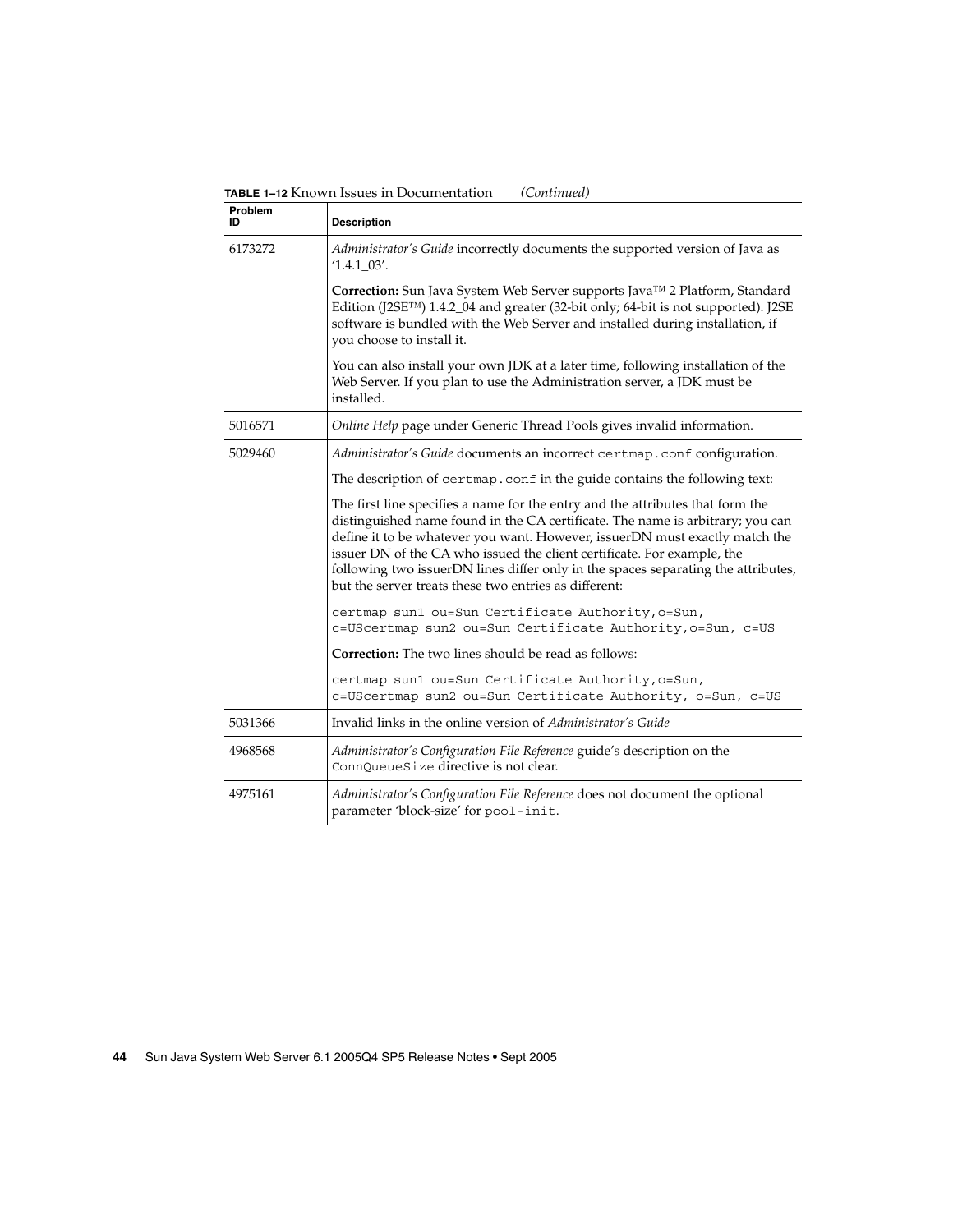**TABLE 1–12** Known Issues in Documentation *(Continued)*

| Problem<br>ID | <b>Description</b>                                                                                                                                                                                                                                                   |
|---------------|----------------------------------------------------------------------------------------------------------------------------------------------------------------------------------------------------------------------------------------------------------------------|
| 5002190       | <i>Administrator's Guide</i> doesn't contain information about the htpasswd<br>command utility.                                                                                                                                                                      |
|               | <b>Additional Information:</b> The htpasswd command is used to generate or<br>modify a password file suitable for use with the handles access control<br>mechanism.                                                                                                  |
|               | htpasswd Usage:                                                                                                                                                                                                                                                      |
|               | htpasswd [-c] passwordfile username [password]                                                                                                                                                                                                                       |
|               | -c Creates a new password file.                                                                                                                                                                                                                                      |
|               | As noted, -c creates a new password file by overwriting an old one if it<br>already exists. Without $-c$ , the command will modify the existing file by either<br>updating the user's password (if user already exists) or adding a new user with<br>the given name. |
|               | If the optional password argument is not given, it will prompt interactively for<br>the password to assign.                                                                                                                                                          |
|               | Note that htaccess is not the preferred access control mechanism in Web Server.<br>Wherever possible, use ACLs instead.                                                                                                                                              |
| 5002192       | <i>Administrator's Configuration File Reference</i> has incorrect information about the<br>loglevel attribute.                                                                                                                                                       |
|               | <b>Correction:</b> The loglevel description should be read as follows:                                                                                                                                                                                               |
|               | Controls the default type of messages logged by other elements to the error<br>log. Allowed values are as follows, from highest to lowest: finest, finer, fine,<br>info, warning, failure, config, security, and catastrophe.                                        |
| 5020640       | NSAPI Programmer's Guide does not document the *duration* flex-log<br>format variable.                                                                                                                                                                               |
| 5029321       | Administrator's Configuration File Reference documents the <c1ient<br>uri="*foo*" uri="*~bar*"&gt; directive incorrectly.</c1ient<br>                                                                                                                                |
|               | <b>Correction:</b> In some cases the evaluation can be re-written to occupy a single<br>evaluation statement:                                                                                                                                                        |
|               | <client uri="*foo*~*bar*">.</client>                                                                                                                                                                                                                                 |
|               | It is functionally the same as                                                                                                                                                                                                                                       |
|               | <client uri="~*bar*">.</client>                                                                                                                                                                                                                                      |
| 5038534       | <i>Administrator's Configuration File Reference</i> has incorrect default value for the<br>LogFlushInterval directive.                                                                                                                                               |
|               | <b>Correction:</b> The correct default value for the LogFlushInterval directive is<br>2 seconds.                                                                                                                                                                     |
| 5043491       | Incorrect online help content.                                                                                                                                                                                                                                       |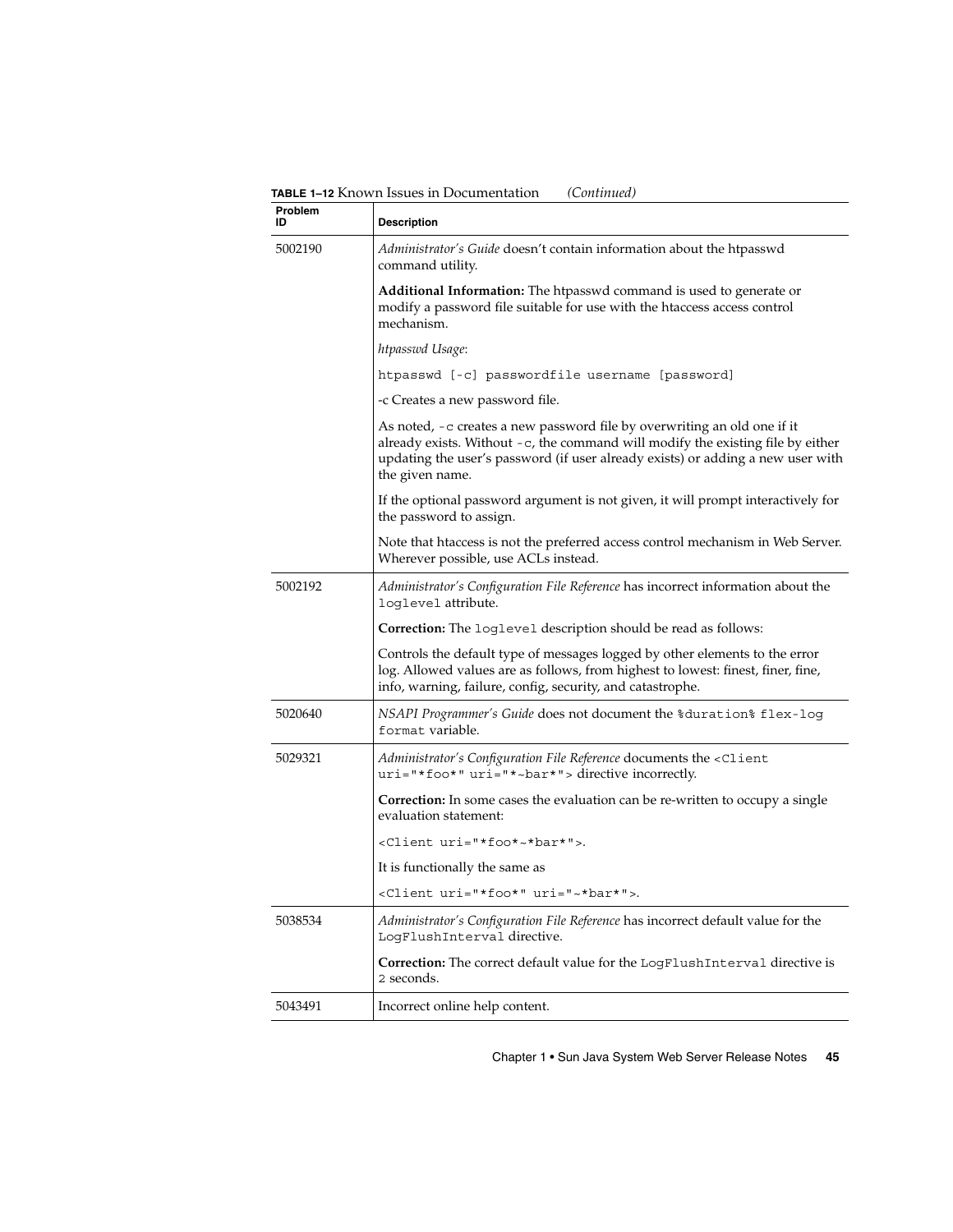**TABLE 1–12** Known Issues in Documentation *(Continued)*

| <b>Problem</b><br>ID | <b>Description</b>                                                                                                                                                                                                                                                                                                                                                                                                                                                                                                                                                                                                                                                       |
|----------------------|--------------------------------------------------------------------------------------------------------------------------------------------------------------------------------------------------------------------------------------------------------------------------------------------------------------------------------------------------------------------------------------------------------------------------------------------------------------------------------------------------------------------------------------------------------------------------------------------------------------------------------------------------------------------------|
| 4781137              | Administrator's Guide has the following incorrect information:<br>Information to configure the Web Server to process digest authentication<br>п<br>(set the digestauth property of the database definition in dbswitch.conf)<br>is given without describing the procedure to do it.<br>libdigest-plugin.so is incorrectly mentioned as<br>п<br>libdigest-plugin.lib.<br>The path where libdigest-plugin. Idif exist is not defined in the<br>ш<br>guide.<br><b>Additional Information:</b><br>libdigest-plugin. ldif is available at<br><server-root>/plugins/digest/libdigest-plugin.ldif.<br/>Description of iplanetReversiblePassword is missing.<br/>ш</server-root> |
| 4823362              | Administrator's Guide needs to be updated with additional information<br>regarding ACL.<br>Additional Information: If there are more than one ACLs that match, the                                                                                                                                                                                                                                                                                                                                                                                                                                                                                                       |
|                      | server uses the last statement that matches. The default ACL is bypassed as the<br>uri ACL is the last statement that matches.                                                                                                                                                                                                                                                                                                                                                                                                                                                                                                                                           |
| 4862795              | Administrator's Guide's description on the Archive Log File page is not clear.<br><b>Correction:</b> The following note to be added to the document to make the<br>description more clear: The user can archive or delete the old log files (this<br>activity is not done by the Web Server).                                                                                                                                                                                                                                                                                                                                                                            |
| 5046588              | Installation and Migration Guide incorrectly documents the supported version of<br>Sun accelerator hardware.                                                                                                                                                                                                                                                                                                                                                                                                                                                                                                                                                             |
|                      | Correction: The supported version of Sun accelerator hardware is 500 and<br>1000.                                                                                                                                                                                                                                                                                                                                                                                                                                                                                                                                                                                        |
| 5052605              | The NSAPI Programmer's Guide does not clearly specify that content-type needs<br>to be in lower case.                                                                                                                                                                                                                                                                                                                                                                                                                                                                                                                                                                    |
| 5053339              | Online Help — Directory Indexing information is missing in Administrator's<br>Guide and online help.                                                                                                                                                                                                                                                                                                                                                                                                                                                                                                                                                                     |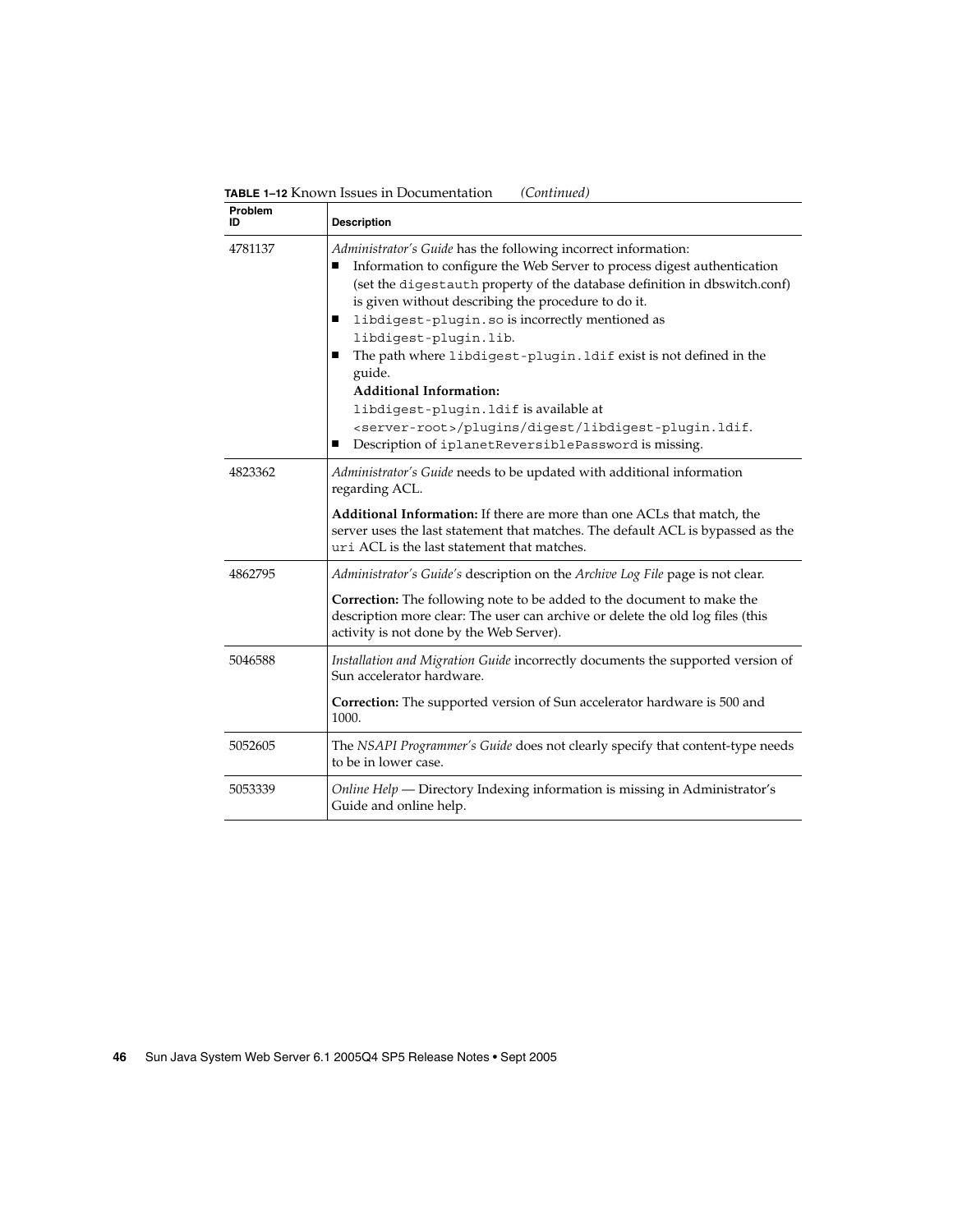**TABLE 1–12** Known Issues in Documentation *(Continued)*

| Problem<br>ID | <b>Description</b>                                                                                                                         |
|---------------|--------------------------------------------------------------------------------------------------------------------------------------------|
| 5062560       | Installation and Migration Guide does not document the method of disabling the<br>start-on-boot option.                                    |
|               | Additional Information: Users can disable the start-on-boot option as follows:                                                             |
|               | On Solaris and HPUX - Turn off by editing the S1WS_START_ONBOOT<br>variable in the webserver01 script.                                     |
|               | [Solaris]                                                                                                                                  |
|               | /etc/init.d/webserver01                                                                                                                    |
|               | [HPUX]                                                                                                                                     |
|               | /sbin/init.d/webserver01                                                                                                                   |
|               | On Linux — Delete the following links to disable it:                                                                                       |
|               | /etc/rc.d/rc3.d/S75webserver01                                                                                                             |
|               | /etc/rc.d/rc5.d/S75webserver01                                                                                                             |
| 6067059       | In Administrator's Guide any tags without content body should have '/' before<br>the end $\prime$ tag.                                     |
| 4928287       | All documents do not inform user the nonexistence of <instance>/lib<br/>directory.</instance>                                              |
|               | <b>Additional Information:</b> This directory is not created by the installer. Users<br>have to create the directory if it does not exist. |
| 4970961       | Administrator's Configuration File Reference doesn't explain<br>ChunkedRequestTimeout in detail.                                           |
| 6308091       | Administrator's Configuration File Reference - Wildcard pattern with tilde in<br>ppath doesn't work as documented.                         |
|               | Correction: Users have to configure either of the followings:                                                                              |
|               | Config 1                                                                                                                                   |
|               | <object ppath="*~*.gif*">AddLog fn=flex-log<br/>name="access"</object>                                                                     |
|               | Config 2                                                                                                                                   |
|               | <object ppath="*~*(.gif .gif/)">AddLog fn=flex-log<br/>name="access" </object>                                                             |
| 6285234       | Administrator's Configuration File Reference incorrectly describes the default<br>value of the StrictHttpHeaders directive as on.          |
|               | Correction: The default value of the StrictHttpHeaders directive is off.                                                                   |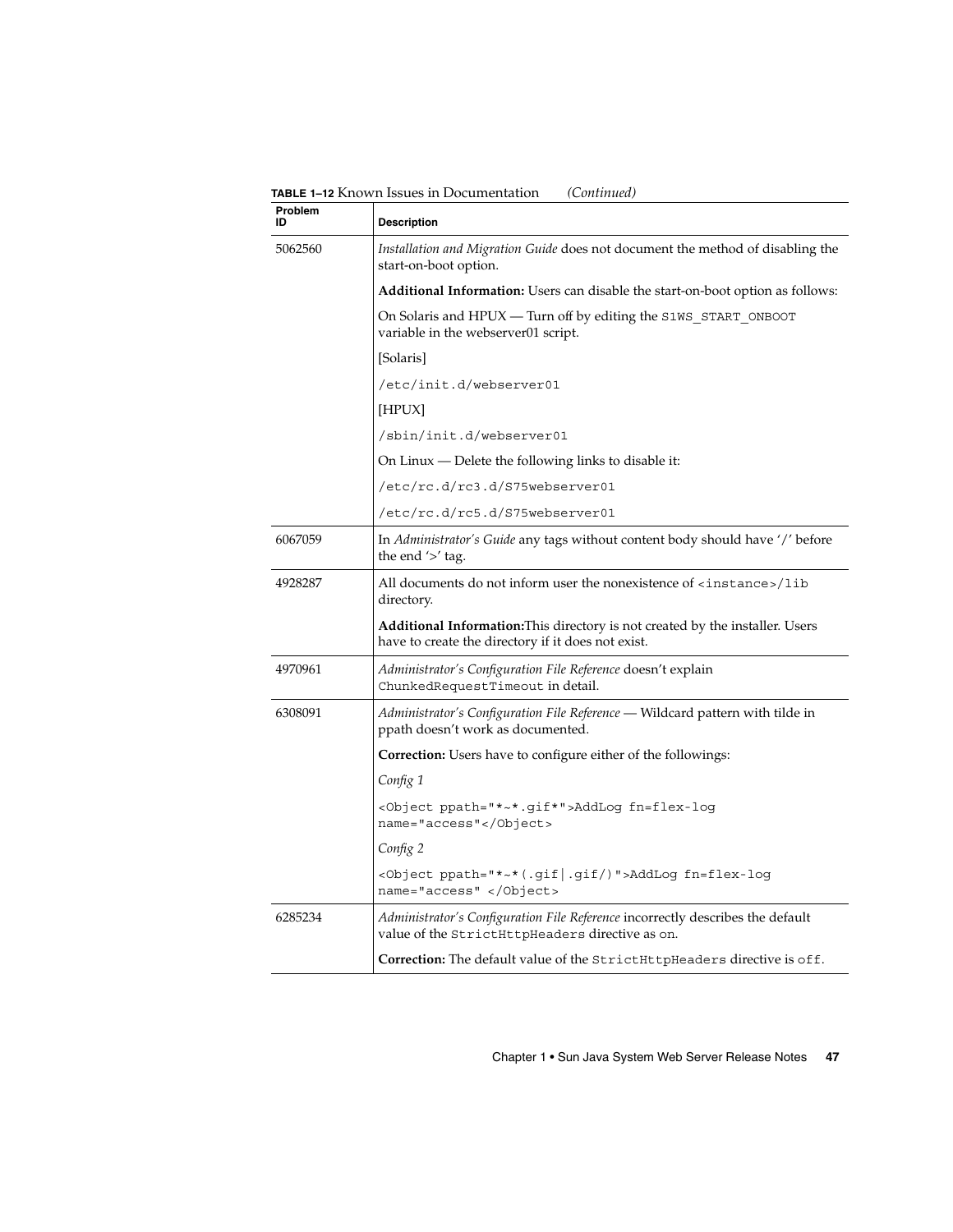**Problem ID Description** 6067318 *Administrator's Configuration File Reference* has insufficient information about the *set-variable* error parameter. **Correction:** The description of the *set-variable* error parameter should be read as follows: Sets the HTTP status code and aborts the request by returning REQ\_ABORTED. To set the HTTP status code without aborting the request, use the *set-variable* error parameter along with the *noaction* parameter. To rewrite an HTTP status code, use a <Client> tag to match the original status code and an Output directive to set the new status code. For example, the following would rewrite all 302 Moved Temporarily responses to 301 Moved Permanently responses: <Client code="302">Output fn="set-variable" error="301 Moved Permanently" noaction="true"</Client> 6281323 *Release Notes for Sun Java System Web Server 6.1 2005Q1 SP4* documents the incorrect version of Windows 2003 operating system. **Correction:** The supported version of Windows 2003 for Web Server 6.1 SP4 is Windows Server 2003, SP1 Enterprise Edition 6247714 Provide notice of WS7 feature drops and interface changes. 6237209 *Release Notes for Sun Java System Web Server 6.1 2004Q3 SP3* doesn't include complete information regarding various RedHat Linux kernels. 6237303 *Release Notes for SUN ONE Web Server 6.1* does not list all patches that are required for Solaris SPARC. **Additional Information:** 109326-09 is a required patch for Web Server 6.1 on Solaris 8. 6230379 *Administrator's Configuration File Reference* incorrectly describes a remove-file() SAF. **Correction:** The remove-file() is renamed to delete-file(). 6208955 *NSAPI Programmer's Guide* incorrectly documents the description of SERVER\_SOFTWARE as MAGNUS\_VERSION\_STRING. **Correction:** The NSAPI variable for SERVER\_SOFTWARE is system\_version(). 4673436 To have iWS recognize remote shares within Domain Controller environment. 4841310 Can't get REMOTE\_USER variable when authenticated by .htaccess. 5059527 Web Server configuration files and scripts are writable by webservd.

**TABLE 1–12** Known Issues in Documentation *(Continued)*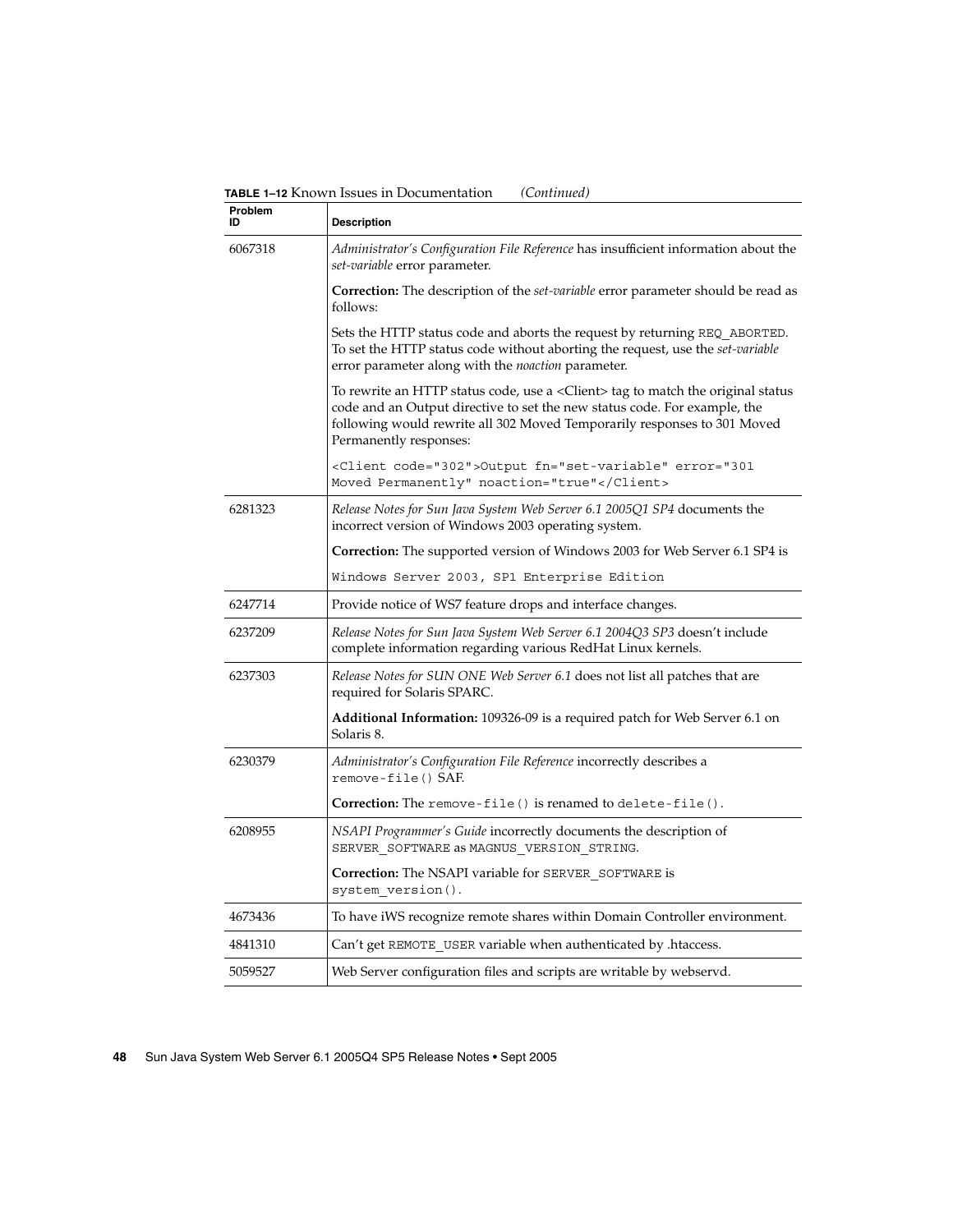<span id="page-48-0"></span>**TABLE 1–12** Known Issues in Documentation *(Continued)*

| <b>Problem</b><br>ID | <b>Description</b>                                                                                              |
|----------------------|-----------------------------------------------------------------------------------------------------------------|
| 6320016              | Administrator's Configuration File Reference doesn't clearly define the default<br>value of listenQ on Windows. |
|                      | <b>Correction:</b> The default value of listen0 on Windows is 200.                                              |

## Installation

The following table lists the known issues in Installation.

**TABLE 1–13** Known Issues in Installation

| Problem<br>חו | <b>Description</b>                                                                                                                                                                                                                                                       |
|---------------|--------------------------------------------------------------------------------------------------------------------------------------------------------------------------------------------------------------------------------------------------------------------------|
| 5020317       | JDK only upgrade results in disabling search (user receives an exception, and<br>search page will not be accessible from GUI).                                                                                                                                           |
|               | Workaround: This exception does not happen if 61SP2 core is also installed<br>along with, or prior to installing JDK alone. In addition, if 61SP2 core is<br>installed on top of a JDK-upgraded Web Server 6.1 SP1, the exception does not<br>show up.                   |
| 4855263       | Sun Java System Web Server will not start if it is installed into a directory with<br>spaces in the name, for instance, Program Files. You will not receive an<br>error message about this during installation, but following installation the<br>server will not start. |
|               | <b>Workaround:</b> Do no install the Web Server into a directory with spaces in the<br>name.                                                                                                                                                                             |
| 4869238       | On Windows, the Sun Java System Web Server installer will not take a long<br>name as server root.                                                                                                                                                                        |
|               | Workaround: Specify a path name for the Sun Java System Web Server<br>installation directory that is no longer than 128 characters (even though the<br>dialog allows you to enter up to 256 characters).                                                                 |
| 4901205       | On Solaris, ctrl+b does not work on screens that follow the Fully Qualified<br>Domain Name screen in the installer (starting with the User and Group Name<br>screen).                                                                                                    |
|               | Workaround: If you need to return to previous screens during the installation,<br>quit the installer and start again.                                                                                                                                                    |
| 4937915       | On AIX: ctrl - c makes the terminal screen hang during installation.                                                                                                                                                                                                     |
|               | This occurs on the computer name screen (the screen used to specify the name<br>of the computer on which the Web Server will be installed).                                                                                                                              |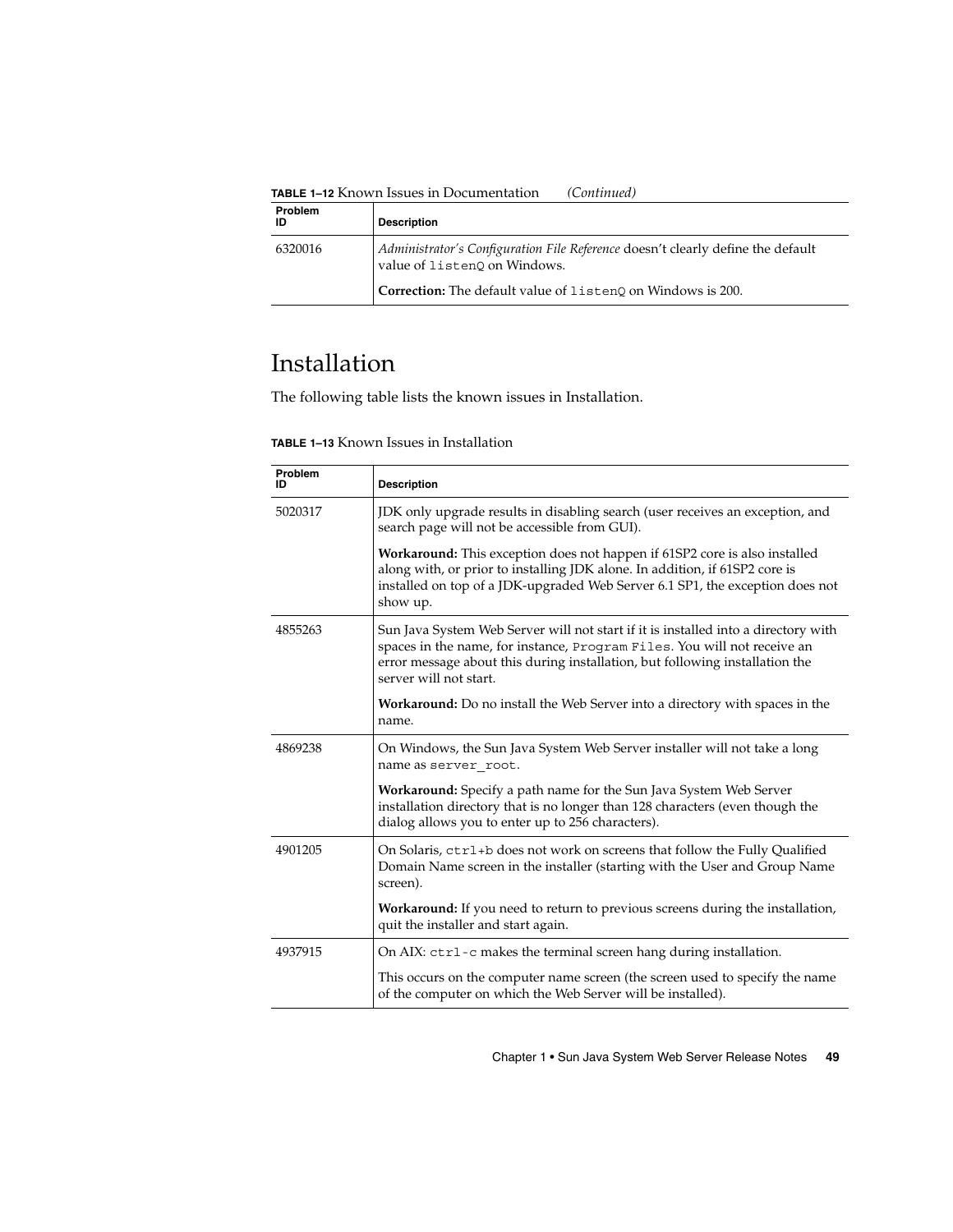<span id="page-49-0"></span>**TABLE 1–13** Known Issues in Installation *(Continued)*

| Problem<br>ID | <b>Description</b>                                                                               |
|---------------|--------------------------------------------------------------------------------------------------|
| 4960048       | Some SNMP related files are overwritten when upgrading to Sun Java System<br>Web Server 6.1 SP1. |
|               | Workaround: Back up the following files before the upgrade:                                      |
|               | \$server-root/plugins/snmp/magt/CONFIG                                                           |
|               | \$server-root/plugins/snmp/sagt/CONFIG                                                           |

## Migration

The following table lists the known issues in Migration.

| Problem<br>ID | <b>Description</b>                                                                                                                                                                             |
|---------------|------------------------------------------------------------------------------------------------------------------------------------------------------------------------------------------------|
| 4790457       | Can't change the document root of migrated server from 4.1.                                                                                                                                    |
|               | Workaround:                                                                                                                                                                                    |
|               | Edit the migrated instance's obj.conf and server.xml manually. These files are<br>located under <code><server root="">/<https-instance>/confiq<br/>directory.</https-instance></server></code> |
|               | In obj. conf change the line:                                                                                                                                                                  |
|               | NameTrans fn=document-root root=" <existing doc="" root="">"</existing>                                                                                                                        |
|               | to                                                                                                                                                                                             |
|               | NameTrans fn=document-root root="\$docroot"                                                                                                                                                    |
|               | In server, xml under the relevant VSCLASS change the line:                                                                                                                                     |
|               | <property name="docroot" value="&lt;existing doc root&gt;"></property>                                                                                                                         |
|               | to                                                                                                                                                                                             |
|               | <property name="docroot" value="&lt;new doc root&gt;"></property>                                                                                                                              |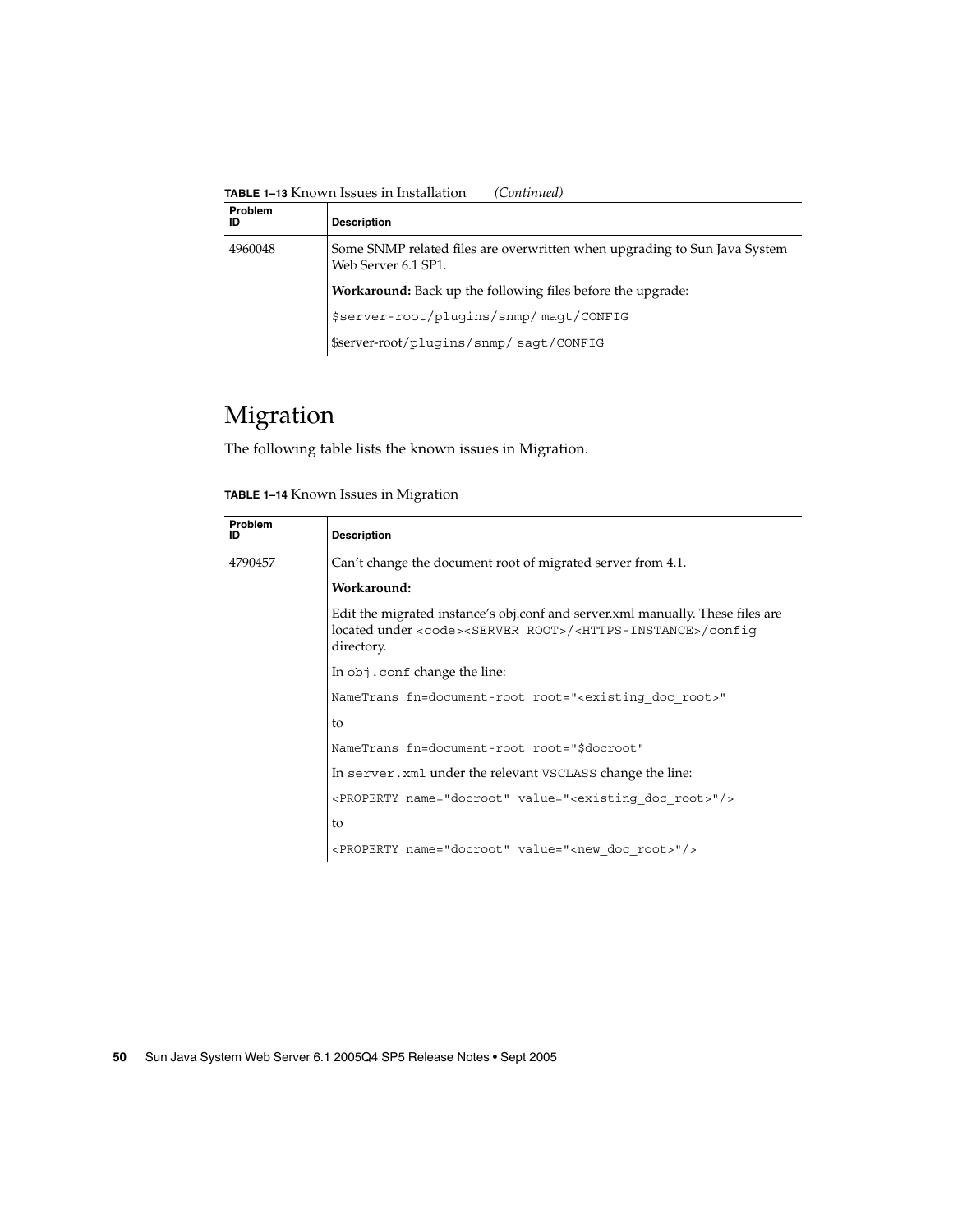**TABLE 1–14** Known Issues in Migration *(Continued)*

| Problem<br>ID | <b>Description</b>                                                                                                                                                                                                                                                                                |
|---------------|---------------------------------------------------------------------------------------------------------------------------------------------------------------------------------------------------------------------------------------------------------------------------------------------------|
| 5042600       | Can not migrate Web Server 6.0 SP7 Instance to Web Server 6.1 SP2.                                                                                                                                                                                                                                |
|               | Workaround:                                                                                                                                                                                                                                                                                       |
|               | To fix the problem, Please follow these steps:<br>1. Go to the <webserver directory="" root="">/bin/https/admin/bin<br/>directory.<br/>2. Take a backup copy of import60.<br/>3. Open import60 in an editor.<br/>4. Go to line #65, you will see the following entries:</webserver>               |
|               | if $(\text{sidnum} != 0)$ {<br>$$$ validuser = 1;<br>$\vert$ else $\vert$<br>$$$ validuser = 0;<br>5. Remove those five (5) lines and replace them with the following code:                                                                                                                       |
|               | if (\$idnum == 0 && \$cgiVars{'user'} ne "root") { \$validuser = 0; } else {<br>6. Save the file. Then try the migration.                                                                                                                                                                         |
| 6213097       | ktsearch.jar is not getting migrated correctly on Sun Java Enterprise System 3<br>(JES3).                                                                                                                                                                                                         |
|               | Workaround:                                                                                                                                                                                                                                                                                       |
|               | Manually edit the server xml file of the migrated instance to point to the correct<br>path.                                                                                                                                                                                                       |
|               | For Linux:/opt/sun/private/share/lib/ktsearch.jar                                                                                                                                                                                                                                                 |
|               | For Solaris Sparc: /usr/share/lib/ktsearch.jar                                                                                                                                                                                                                                                    |
| 5007081       | Web-apps file status ignored during migration from 6.0 to 6.1                                                                                                                                                                                                                                     |
|               | Web-apps status defined at the file level in the <code>server.xml</code> file is not getting<br>migrated. If a user has switched off the status of the web-apps file to suppress<br>them, upon migration these web-apps are exposed.                                                              |
|               | Workaround:                                                                                                                                                                                                                                                                                       |
|               | Edit the server.xml file of the migrated instance and turn off status for each<br>web-app.                                                                                                                                                                                                        |
| 4988156       | Installation of SP_2 patch on existing install (update)                                                                                                                                                                                                                                           |
|               | If you wish to upgrade the Sun Java System Web Server 6.1 that is installed as a<br>part of Sun Java Enterprise System (JES), to the latest Service Pack, you will<br>have to download and apply the relevant patches, for more details please refer<br>to the JES 3 Migration and Upgrade guide. |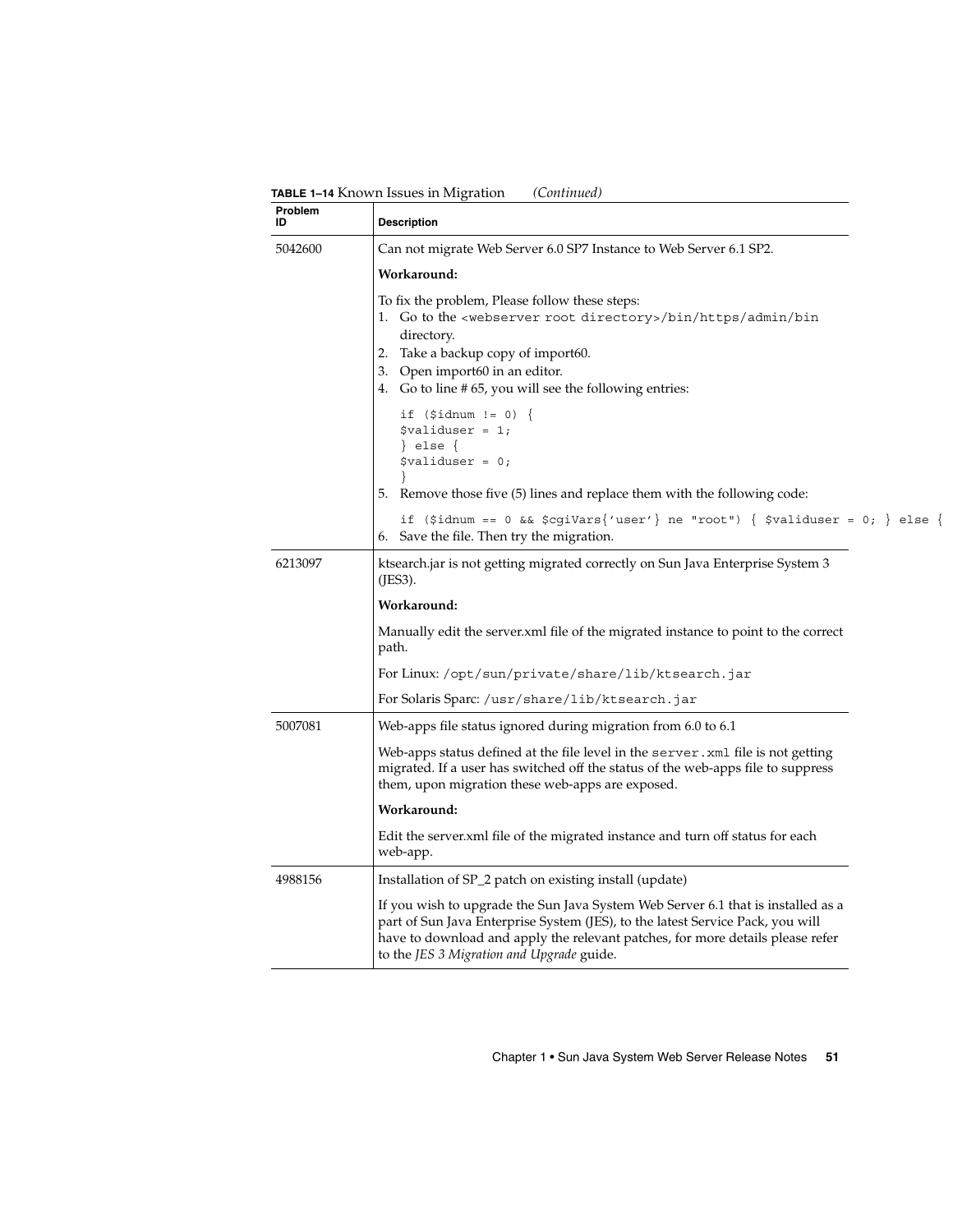## <span id="page-51-0"></span>Samples

The following table lists the known issues in the sample applications. Note that none of these issues prevent the sample applications from functioning correctly.

| <b>TABLE 1-15 Known Issues in Samples</b> |  |
|-------------------------------------------|--|
|-------------------------------------------|--|

| <b>Problem</b><br>ID | <b>Description</b>                                                                                                                                                                                           |
|----------------------|--------------------------------------------------------------------------------------------------------------------------------------------------------------------------------------------------------------|
| 5014039              | Simple JSPs throw exception due to <distributable> tag in web.xml</distributable>                                                                                                                            |
|                      | Workaround:                                                                                                                                                                                                  |
|                      | Remove the tag <distributable></distributable> from the web.xml under the<br>simple/src directory. Redeploy the webapp.                                                                                      |
| No ID                | rmi-iiop sample is missing a step.                                                                                                                                                                           |
|                      | In the 'Deploying the Sample Application' section, after executing the<br>command " ant deploy" (step 2), restart the web server instance.                                                                   |
|                      | Note: Ant is a Java-based build tool and must be downloaded from Apache at<br>http://ant.apache.org. Also see the information provided in<br><install root="">/plugins/java/samples/docs/ant.html.</install> |
| No ID                | jdbcrealm sample has the wrong Oracle driver name.                                                                                                                                                           |
|                      | In the "Compiling and Assembling the Sample Application" section, step 2b,<br>change the following line from this:                                                                                           |
|                      | <property <br="" name="dbdrivername">value="oracle.jdbc.pool.OracleDataSource"/&gt;</property>                                                                                                               |
|                      | To this:                                                                                                                                                                                                     |
|                      | <property <br="" name="dbdrivername">value="oracle.jdbc.driver.OracleDriver"/&gt;</property>                                                                                                                 |

## Search

The following table lists the known issues in Search.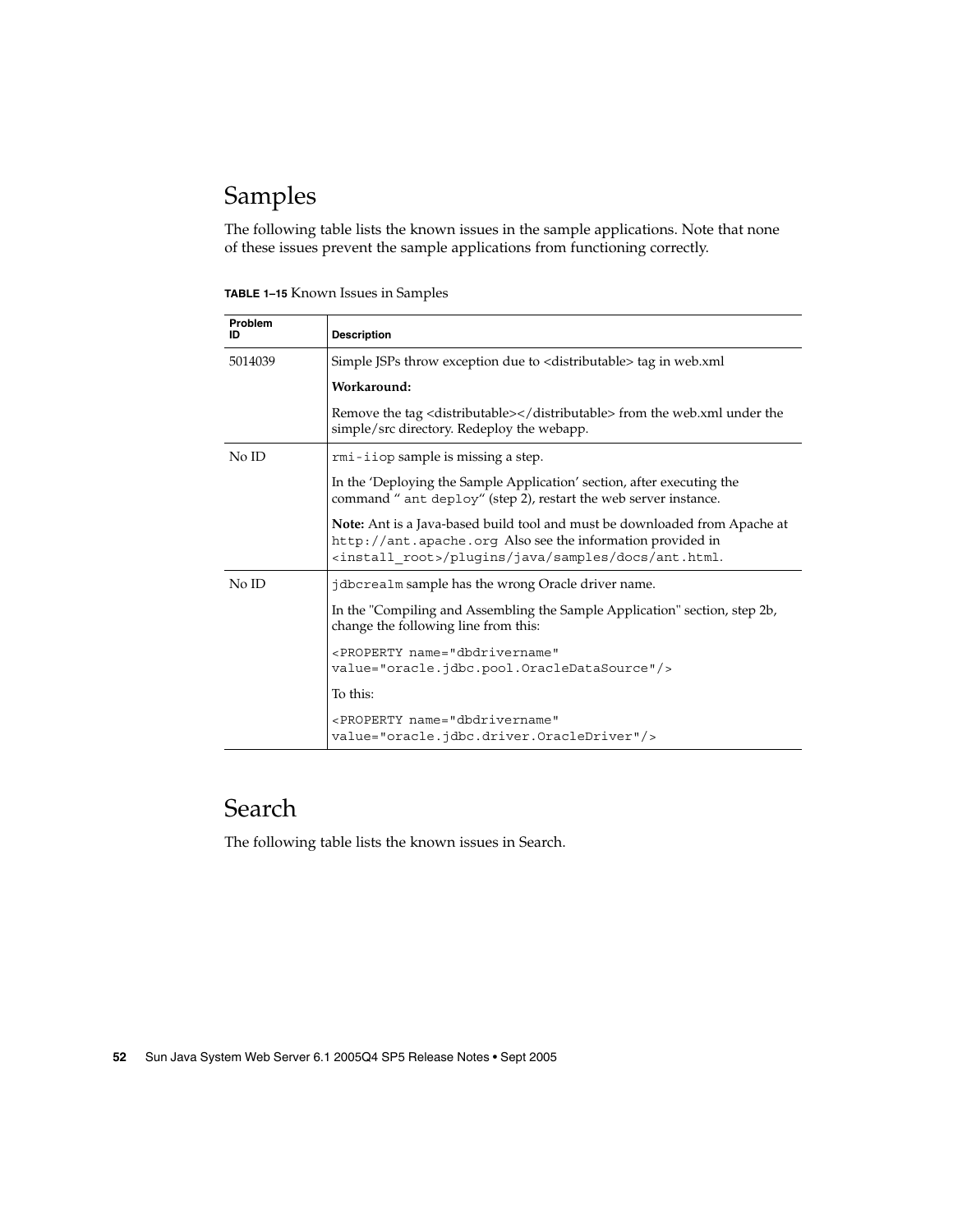<span id="page-52-0"></span>**TABLE 1–16** Known Issues in Search

| Problem<br>ID | <b>Description</b>                                                                                                                                                                                                                                                                |
|---------------|-----------------------------------------------------------------------------------------------------------------------------------------------------------------------------------------------------------------------------------------------------------------------------------|
| 4977315       | AIX-Search Engine of 6.1 should have the ability to change the sort order.                                                                                                                                                                                                        |
| 5038203       | Workaround: For changing default order add '+' as a first character of the sort<br>string. Since '+' in uri is escaped use '%2B' to change the order. In this case<br>change the url to: http://host/search/index.jsp?<br>$si=1$ &ns = $10$ &c = $test$ &qt = * &sb = * 2Bwriter. |
| 4684124       | If the docroot of an already indexed collection is changed, the document<br>returned by the search throws a 'Document Not Found' error.                                                                                                                                           |
|               | <b>Workaround:</b> Rebuild the entire collection.                                                                                                                                                                                                                                 |
|               | To do so:<br>Remove all documents and add them back again.<br>Or<br>Delete the collection and create it again.                                                                                                                                                                    |
| 4911725       | Search doesn't work when you search for a word using a different case pattern.                                                                                                                                                                                                    |
|               | Search results will not be displayed on the search page if you search using a<br>word of mixed case (for example, typing jaVa instead of java or JAVA).                                                                                                                           |
| 4963236       | On HP-UX: PDF files are not converted to HTML for inclusion in search<br>collections.                                                                                                                                                                                             |
|               | This occurs if the following patch is installed on the HP-UX 11i system:                                                                                                                                                                                                          |
|               | PHSS_28871 — ld/linker cumulative patch                                                                                                                                                                                                                                           |

## Security

The following table lists the known issues in Security.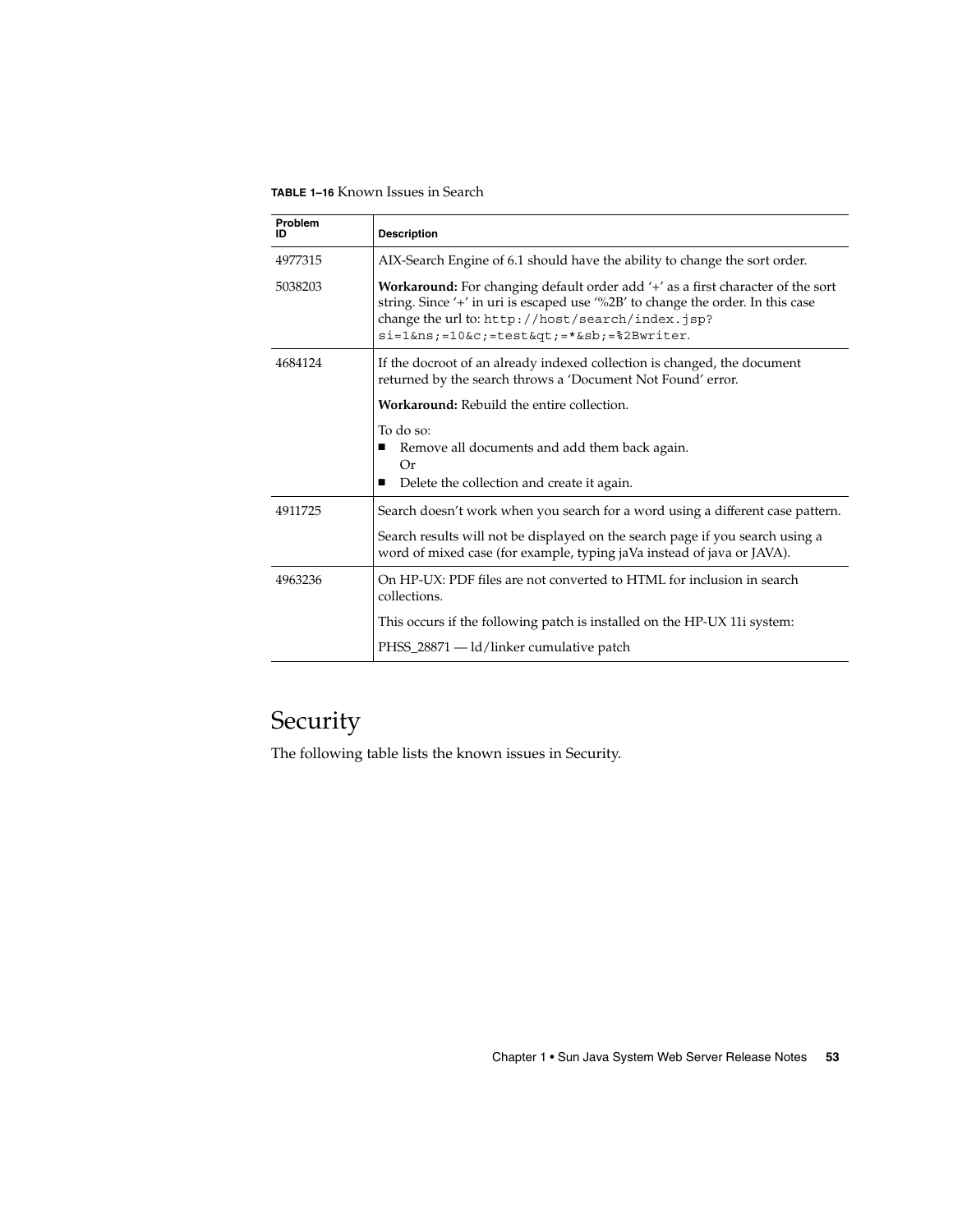**TABLE 1–17** Known Issues in Security

| Problem<br>ID | <b>Description</b>                                                                                                                                                                                                                                                                                                                                                                                                                                                                                                                                                                                                                          |
|---------------|---------------------------------------------------------------------------------------------------------------------------------------------------------------------------------------------------------------------------------------------------------------------------------------------------------------------------------------------------------------------------------------------------------------------------------------------------------------------------------------------------------------------------------------------------------------------------------------------------------------------------------------------|
| 4898077       | Enable SSL, inconsistent behavior between HttpServerAdmin and iWS console.                                                                                                                                                                                                                                                                                                                                                                                                                                                                                                                                                                  |
|               | Workaround:                                                                                                                                                                                                                                                                                                                                                                                                                                                                                                                                                                                                                                 |
|               | Use the following Syntax:                                                                                                                                                                                                                                                                                                                                                                                                                                                                                                                                                                                                                   |
|               | HttpServerAdmin create -1 -id <id> -ip <ip> -port <port><br/>-sname serverName -defaultvs <defaultvs> [-cert<br/>server root -sinst http instance</defaultvs></port></ip></id>                                                                                                                                                                                                                                                                                                                                                                                                                                                              |
|               | Note: Do not use 'true   false' or '1   0' or 'yes   no' for the -sec option, use<br>'on   off' instead.                                                                                                                                                                                                                                                                                                                                                                                                                                                                                                                                    |
| 4671445       | Sun Java System Web Server cannot connect to an LDAP server over SSL if<br>LDAP client authentication is required.                                                                                                                                                                                                                                                                                                                                                                                                                                                                                                                          |
|               | If Sun Java System Web Server contacts an LDAP server that requires client<br>authentication (in this case, the Web Server is the client), the Web Server's<br>certificate cannot be sent and access will fail.                                                                                                                                                                                                                                                                                                                                                                                                                             |
| 4863599       | Cannot use the same group name under different organizational units.                                                                                                                                                                                                                                                                                                                                                                                                                                                                                                                                                                        |
|               | If the same group name is used, and you try to restrict access with the group<br>name, Sun Java System Web Server returns an error when clients try to access<br>the site.                                                                                                                                                                                                                                                                                                                                                                                                                                                                  |
|               | <b>Workaround:</b> Use a different group name for each organizational unit.                                                                                                                                                                                                                                                                                                                                                                                                                                                                                                                                                                 |
| 4963468       | In some circumstances, the 'list' right has no effect on directory listing.                                                                                                                                                                                                                                                                                                                                                                                                                                                                                                                                                                 |
|               | According to Chapter 9 of the Sun Java System Web Server 6.1 Administrator's<br><i>Guide</i> , the 'list' right is required to obtain directory listings from directories that<br>do not contain an index file. However, in certain circumstances it is possible to<br>obtain a directory listing, even if the applicable ACLs deny the list right. For<br>this reason, if you need to restrict directory indexing, it is recommended that<br>you do so by disabling indexing, as discussed in Chapter 16 of the Sun Java<br>System Web Server 6.1 <i>Administrator's Guide</i> , instead of (or in addition to)<br>denying the list right. |
| 6310956       | When LDAP drops the connection because of inactivity (for example, timeout                                                                                                                                                                                                                                                                                                                                                                                                                                                                                                                                                                  |
| 6298215       | set on the LDAP), Web Server is unable to re-initialize the connection to LDAP.<br>This only occurs when Web Server is installed as part of the JES3/JES4 install,<br>the problem is not present with standalone (file-based) installation.                                                                                                                                                                                                                                                                                                                                                                                                 |
|               | Workaround:<br>1. Copy the library libldap50.so from the file-based install of Web Server<br>and paste it to the following location in your current setup:<br>/opt/SUNWwbsvr/bin/https/lib<br>2. Restart the Web Server.                                                                                                                                                                                                                                                                                                                                                                                                                    |

**<sup>54</sup>** Sun Java System Web Server 6.1 2005Q4 SP5 Release Notes • Sept 2005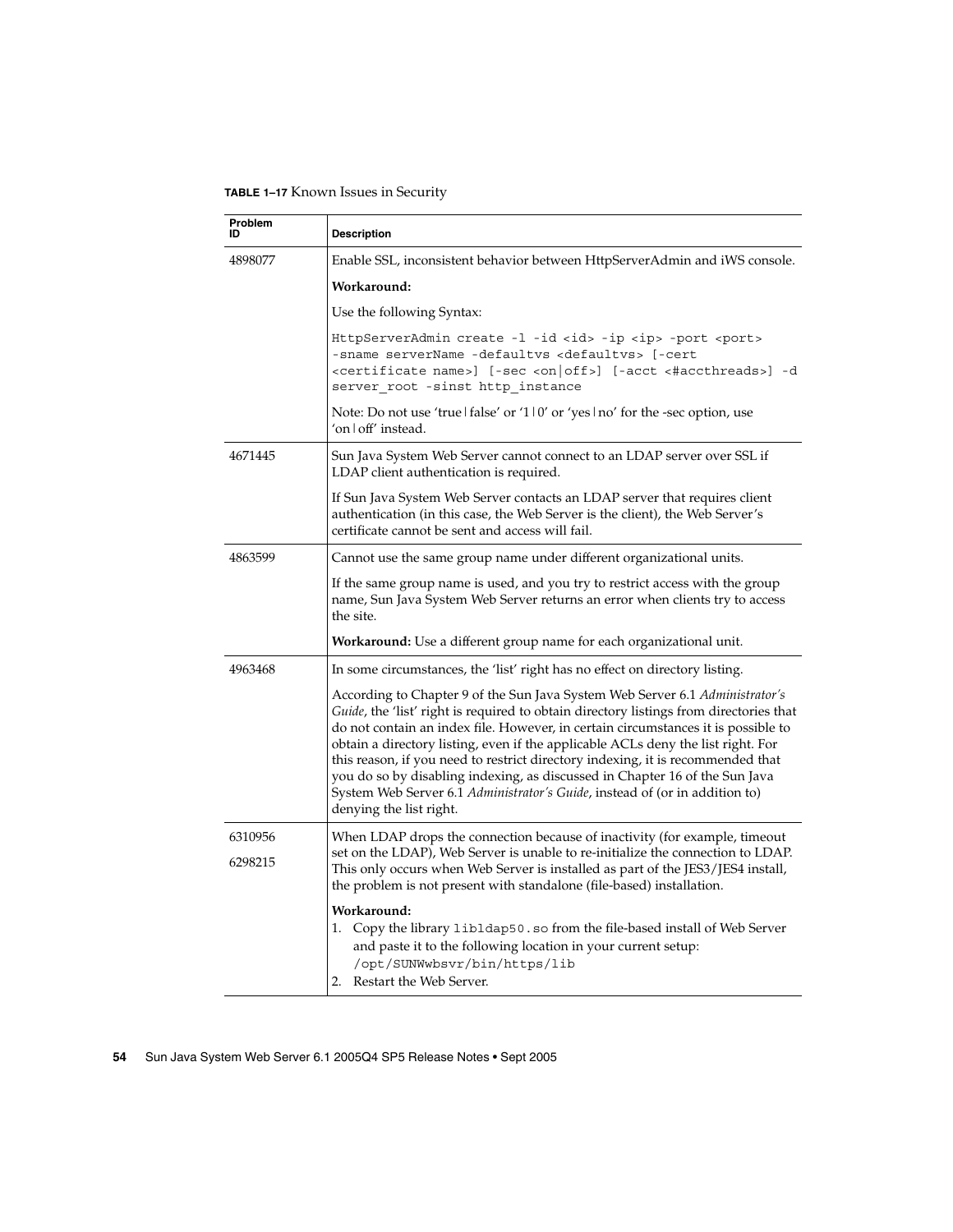## <span id="page-54-0"></span>Tools

The following table lists the known issues in Tools.

| <b>TABLE 1-18 Known Issues in Tools</b> |  |  |  |
|-----------------------------------------|--|--|--|
|-----------------------------------------|--|--|--|

| Problem<br>ID | <b>Description</b>                                                                                                                                                                                                                                                                                                                                                                                     |
|---------------|--------------------------------------------------------------------------------------------------------------------------------------------------------------------------------------------------------------------------------------------------------------------------------------------------------------------------------------------------------------------------------------------------------|
| 4905696       | On Windows, deployment fails if the class file depth (along with the file name)<br>exceeds 255 characters.                                                                                                                                                                                                                                                                                             |
| 4912181       | On Linux, a null pointer exception is thrown when deploying an application<br>using the wdeploy command-line utility. This happens at the end of the<br>deploy, and only if it succeeds.                                                                                                                                                                                                               |
|               | <b>Workaround:</b> The error seems to occur when wdeploy reads the<br>st dout/st derr after execution of the reconfigure script following the<br>deploy. The reconfigure should go through, but you should check to see if the<br>server did indeed reconfigure by looking in the errors log for the reconfigure<br>message. If the message is not there, then run the reconfigure script<br>manually. |

## Web Container

The following table lists the known issues in the Web Container.

| <b>TABLE 1-19</b> Known Issues in the Web Container |  |  |
|-----------------------------------------------------|--|--|
|-----------------------------------------------------|--|--|

| Problem<br>ID | <b>Description</b>                                                                                                                                                                                                                                                      |
|---------------|-------------------------------------------------------------------------------------------------------------------------------------------------------------------------------------------------------------------------------------------------------------------------|
| 4903162       | Issue on Windows related to the case of url-patterns.                                                                                                                                                                                                                   |
|               | Per the Servlet specification, url-pattern elements in web. xml are treated<br>in a case sensitive manner. This may lead to unexpected behavior for Windows<br>users (for example, if a client makes a request for index. HTML, expecting this<br>to match index.html). |

## WebDAV

The following table lists the known issues in WebDAV.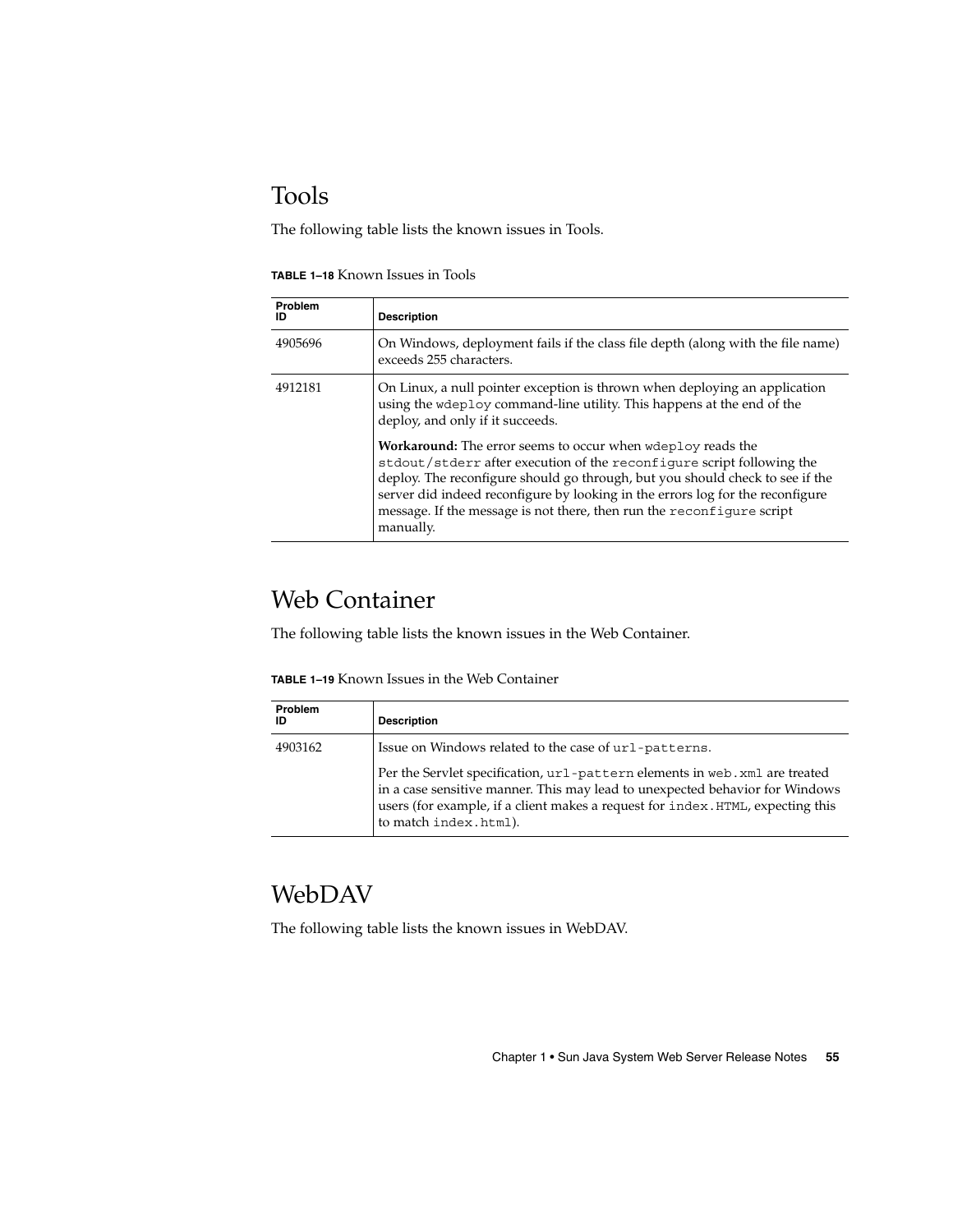<span id="page-55-0"></span>**TABLE 1–20** Known Issues in WebDAV

| Problem<br>ID | <b>Description</b>                                                                                                                                                                                                                                                                                                                                                                                                                                                                                               |
|---------------|------------------------------------------------------------------------------------------------------------------------------------------------------------------------------------------------------------------------------------------------------------------------------------------------------------------------------------------------------------------------------------------------------------------------------------------------------------------------------------------------------------------|
| 4892017       | Unable to rename or move a resource if the parent directory is locked<br>exclusively.                                                                                                                                                                                                                                                                                                                                                                                                                            |
|               | This occurs when DAV clients send the incorrect If : header. For example, if<br>you connect to the Web Server using Macromedia Dreamweaver or DAV<br>Explorer, create a collection, and then lock the collection with depth infinity<br>(which locks all of its resources as well), you will not be able to rename or<br>move a resource. Adobe® GoLive® sends the correct If: header only if the<br>lock's owner href matches auth user. In all other cases with GoLive, the<br>wrong header will also be sent. |
| 4902651       | Lock Management screen in the Virtual Server Manager does not display the<br>lock information properly for hard links.                                                                                                                                                                                                                                                                                                                                                                                           |
|               | Symbolic links (hard and soft) are not supported by the WebDAV<br>implementation in Sun Java System Web Server.                                                                                                                                                                                                                                                                                                                                                                                                  |

# Compatibility Issues

TBD

## Accessibility Features for People With Disabilities

To obtain accessibility features that have been released since the publishing of this media, consult Section 508 product assessments available from Sun upon request to determine which versions are best suited for deploying accessible solutions. Updated versions of applications can be found at:

<http://sun.com/software/javaenterprisesystem/get.html>. For information on Sun's commitment to accessibility, see <http://sun.com/access>.

## How to Report Problems and Provide Feedback

If you have problems with Sun Java System Web Server 6.1 SP5, contact Sun customer support using one of the following mechanisms: